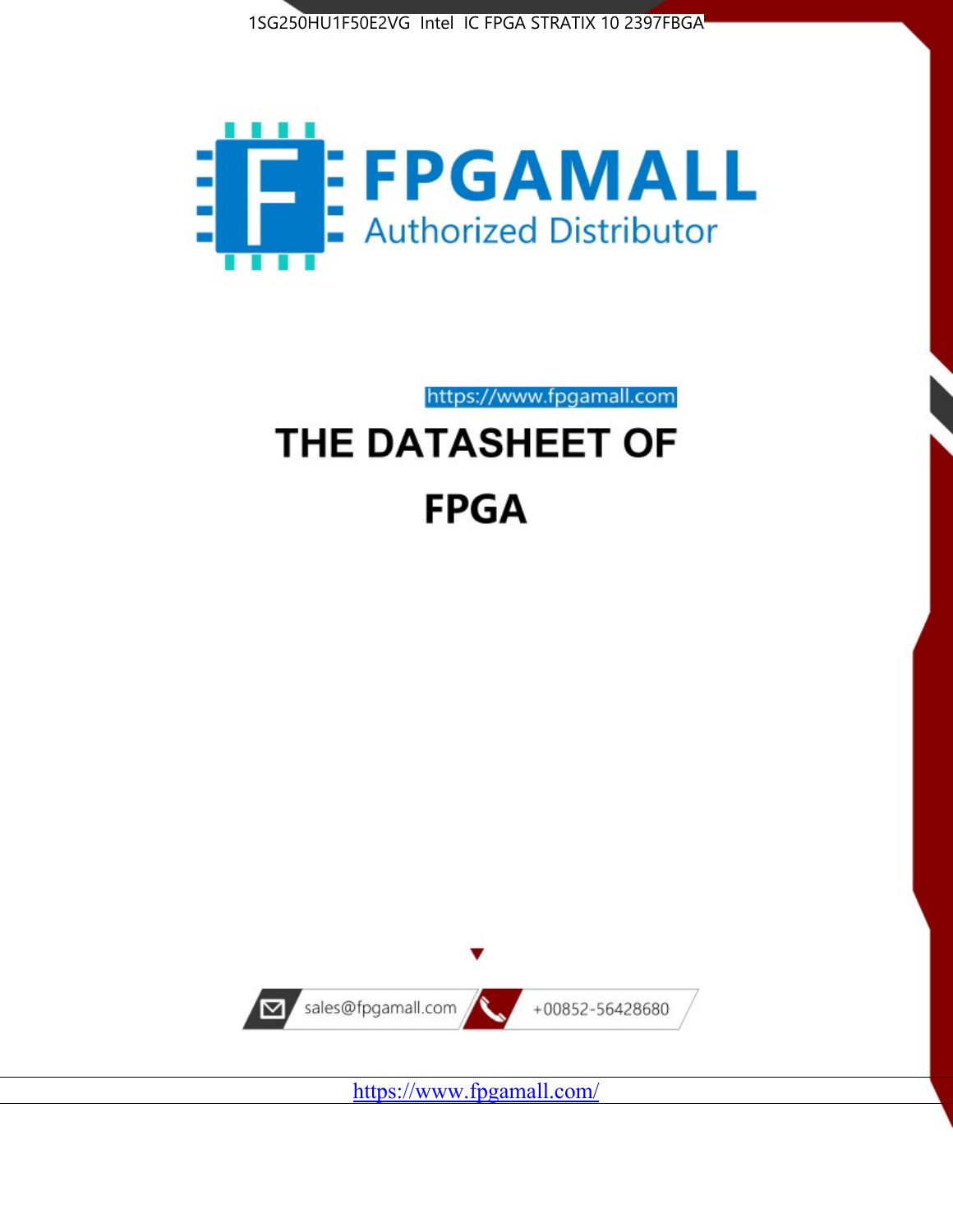

# **Intel® Stratix® 10 GX/SX Device Overview**



**S10-OVERVIEW | 2020.04.30** Latest document on the web: **[PDF](https://www.intel.com/content/dam/www/programmable/us/en/pdfs/literature/hb/stratix-10/s10-overview.pdf)** | **[HTML](https://www.intel.com/content/www/us/en/programmable/documentation/joc1442261161666.html)**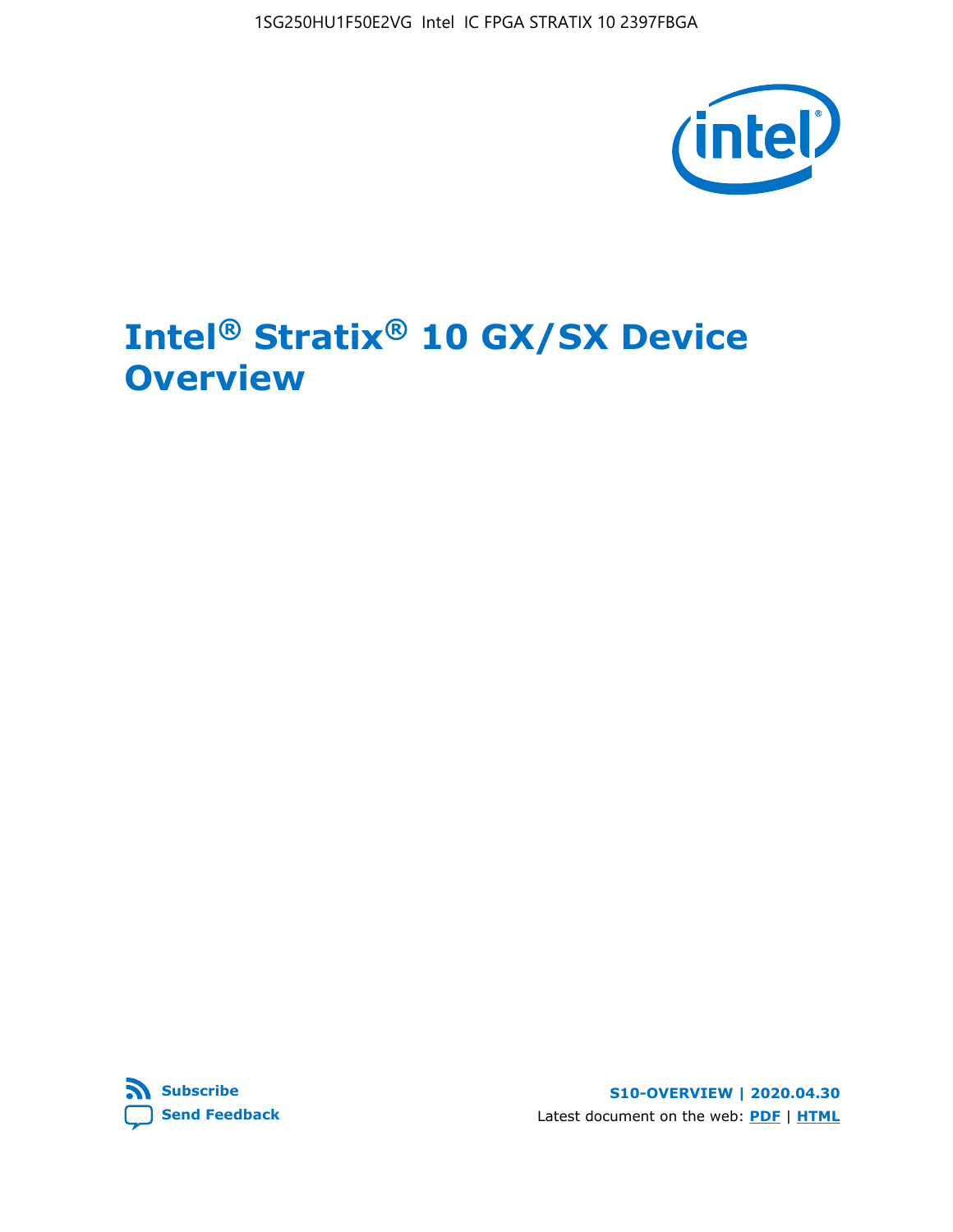

*Contents*

# **Contents**

| 1.26. Document Revision History for the Intel Stratix 10 GX/SX Device Overview36 |  |
|----------------------------------------------------------------------------------|--|

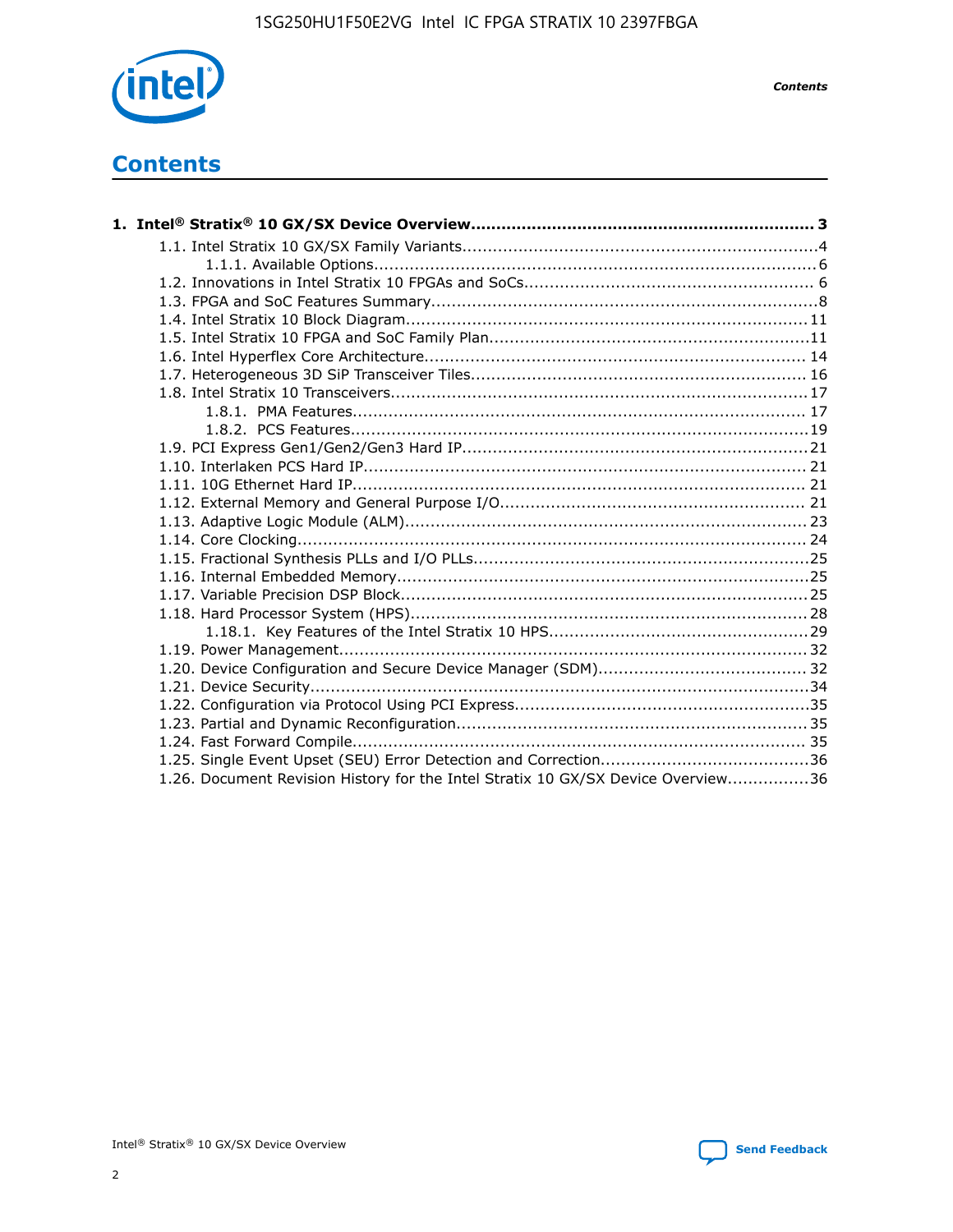**S10-OVERVIEW | 2020.04.30**

**[Send Feedback](mailto:FPGAtechdocfeedback@intel.com?subject=Feedback%20on%20Intel%20Stratix%2010%20GX/SX%20Device%20Overview%20(S10-OVERVIEW%202020.04.30)&body=We%20appreciate%20your%20feedback.%20In%20your%20comments,%20also%20specify%20the%20page%20number%20or%20paragraph.%20Thank%20you.)**



# **1. Intel® Stratix® 10 GX/SX Device Overview**

Intel's 14 nm Intel® Stratix® 10 GX FPGAs and SX SoCs deliver 2X the core performance and up to 70% lower power over previous generation high-performance FPGAs.

Featuring several groundbreaking innovations, including the all new Intel Hyperflex™ core architecture, this device family enables you to meet the demand for everincreasing bandwidth and processing performance in your most advanced applications, while meeting your power budget.

With an embedded hard processor system (HPS) based on a quad-core 64 bit Arm\* Cortex\*-A53, the Intel Stratix 10 SoC devices deliver power efficient, application-class processing and allow designers to extend hardware virtualization into the FPGA fabric. Intel Stratix 10 SoC devices demonstrate Intel's commitment to high-performance SoCs and extend Intel's leadership in programmable devices featuring an Arm-based processor system.

Important innovations in Intel Stratix 10 FPGAs and SoCs include:

- All new Intel Hyperflex core architecture delivering 2X the core performance compared to previous generation high-performance FPGAs
- Intel 14 nm tri-gate (FinFET) technology
- Heterogeneous 3D System-in-Package (SiP) technology
- Core fabric with up to 10.2 million logic elements (LEs)
- Up to 96 full duplex transceiver channels on heterogeneous 3D SiP transceiver tiles
- Transceiver data rates up to 28.3 Gbps chip-to-chip/module and backplane performance
- M20K (20 Kb) internal SRAM memory blocks
- Fractional synthesis and ultra-low jitter LC tank based transmit phase locked loops (PLLs)
- Hard PCI Express<sup>®</sup> Gen3 x16 intellectual property (IP) blocks
- Hard 10GBASE-KR/40GBASE-KR4 Forward Error Correction (FEC) in every transceiver channel
- Hard memory controllers and PHY supporting DDR4 rates up to 2666 Mbps per pin
- Hard fixed-point and IEEE 754 compliant hard floating-point variable precision digital signal processing (DSP) blocks with up to 10 TFLOP compute performance with a power efficiency of 80 GFLOP per Watt
- Quad-core 64 bit Arm Cortex-A53 embedded processor running up to 1.5 GHz in SoC family variants
- Programmable clock tree synthesis for flexible, low power, low skew clock trees

Intel Corporation. All rights reserved. Agilex, Altera, Arria, Cyclone, Enpirion, Intel, the Intel logo, MAX, Nios, Quartus and Stratix words and logos are trademarks of Intel Corporation or its subsidiaries in the U.S. and/or other countries. Intel warrants performance of its FPGA and semiconductor products to current specifications in accordance with Intel's standard warranty, but reserves the right to make changes to any products and services at any time without notice. Intel assumes no responsibility or liability arising out of the application or use of any information, product, or service described herein except as expressly agreed to in writing by Intel. Intel customers are advised to obtain the latest version of device specifications before relying on any published information and before placing orders for products or services. \*Other names and brands may be claimed as the property of others.

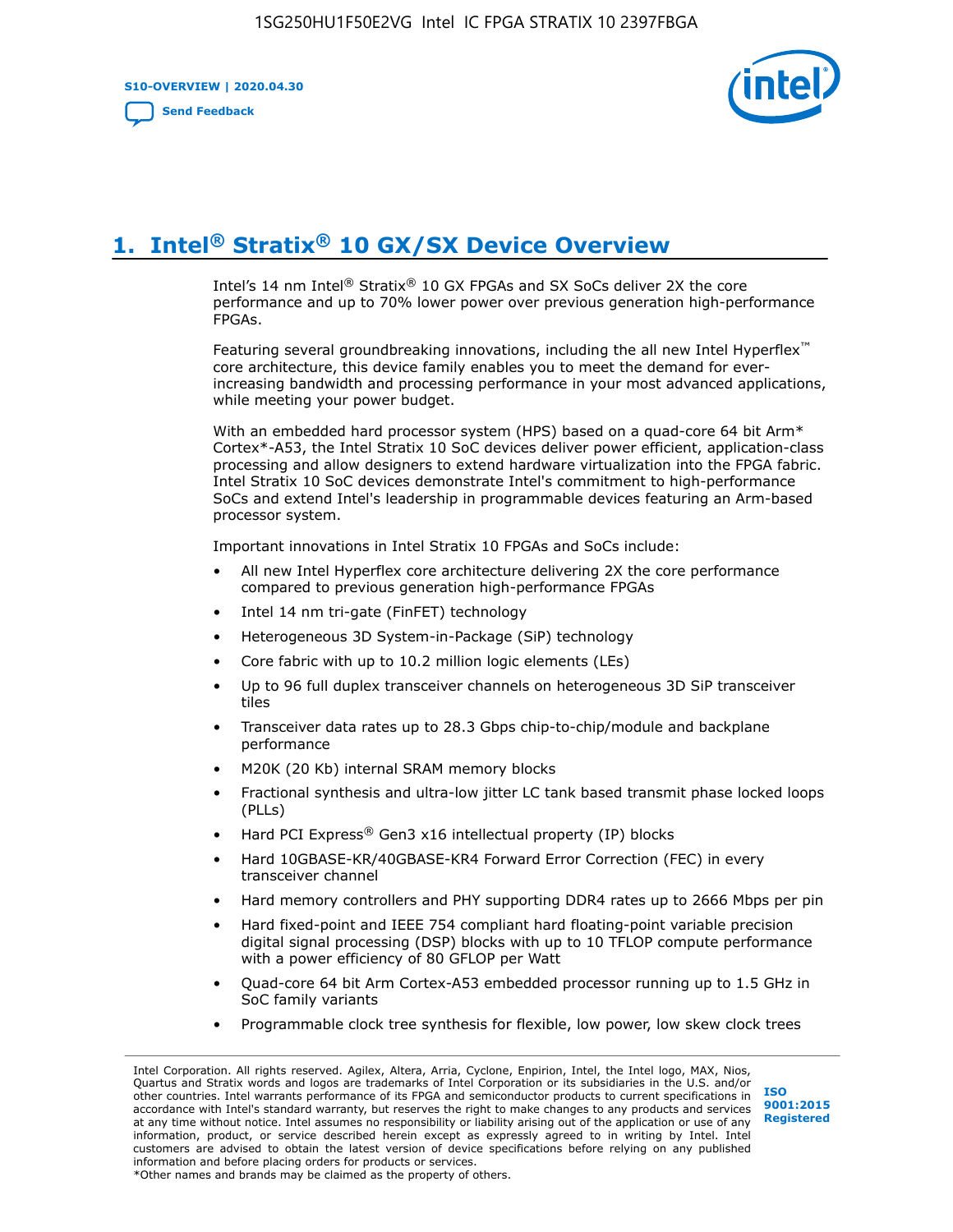

- Dedicated secure device manager (SDM) for:
	- Enhanced device configuration and security
	- AES-256, SHA-256/384 and ECDSA-256/384 encrypt/decrypt accelerators and authentication
	- Multi-factor authentication
	- Physically Unclonable Function (PUF) service and software programmable device configuration capability
- Comprehensive set of advanced power saving features delivering up to 70% lower power compared to previous generation high-performance FPGAs
- Non-destructive register state readback and writeback, to support ASIC prototyping and other applications

With these capabilities, Intel Stratix 10 FPGAs and SoCs are ideally suited for the most demanding applications in diverse markets such as:

- **Compute and Storage**—for custom servers, cloud computing and datacenter acceleration
- **Networking**—for Terabit, 400G and multi-100G bridging, aggregation, packet processing and traffic management
- **Optical Transport Networks**—for OTU4, 2xOTU4, 4xOTU4
- **Broadcast**—for high-end studio distribution, head end encoding/decoding, edge quadrature amplitude modulation (QAM)
- **Military**—for radar, electronic warfare, and secure communications
- **Medical**—for diagnostic scanners and diagnostic imaging
- **Test and Measurement**—for protocol and application testers
- **Wireless**—for next-generation 5G networks
- **ASIC Prototyping**—for designs that require the largest FPGA fabric with the highest I/O count

## **1.1. Intel Stratix 10 GX/SX Family Variants**

Intel Stratix 10 devices are available in FPGA (GX) and SoC (SX) variants.

- **Intel Stratix 10 GX** devices deliver up to 1 GHz core fabric performance and contain up to 10.2 million LEs in the fabric. They also feature up to 96 general purpose transceivers on separate transceiver tiles, and 2666 Mbps DDR4 external memory interface performance. The transceivers are capable of up to 28.3 Gbps short reach and across the backplane. These devices are optimized for FPGA applications that require the highest transceiver bandwidth and core fabric performance, with the power efficiency of Intel's 14 nm tri-gate process technology.
- **Intel Stratix 10 SX** devices have a feature set that is identical to Intel Stratix 10 GX devices, with the addition of an embedded quad-core 64 bit Arm Cortex A53 hard processor system.

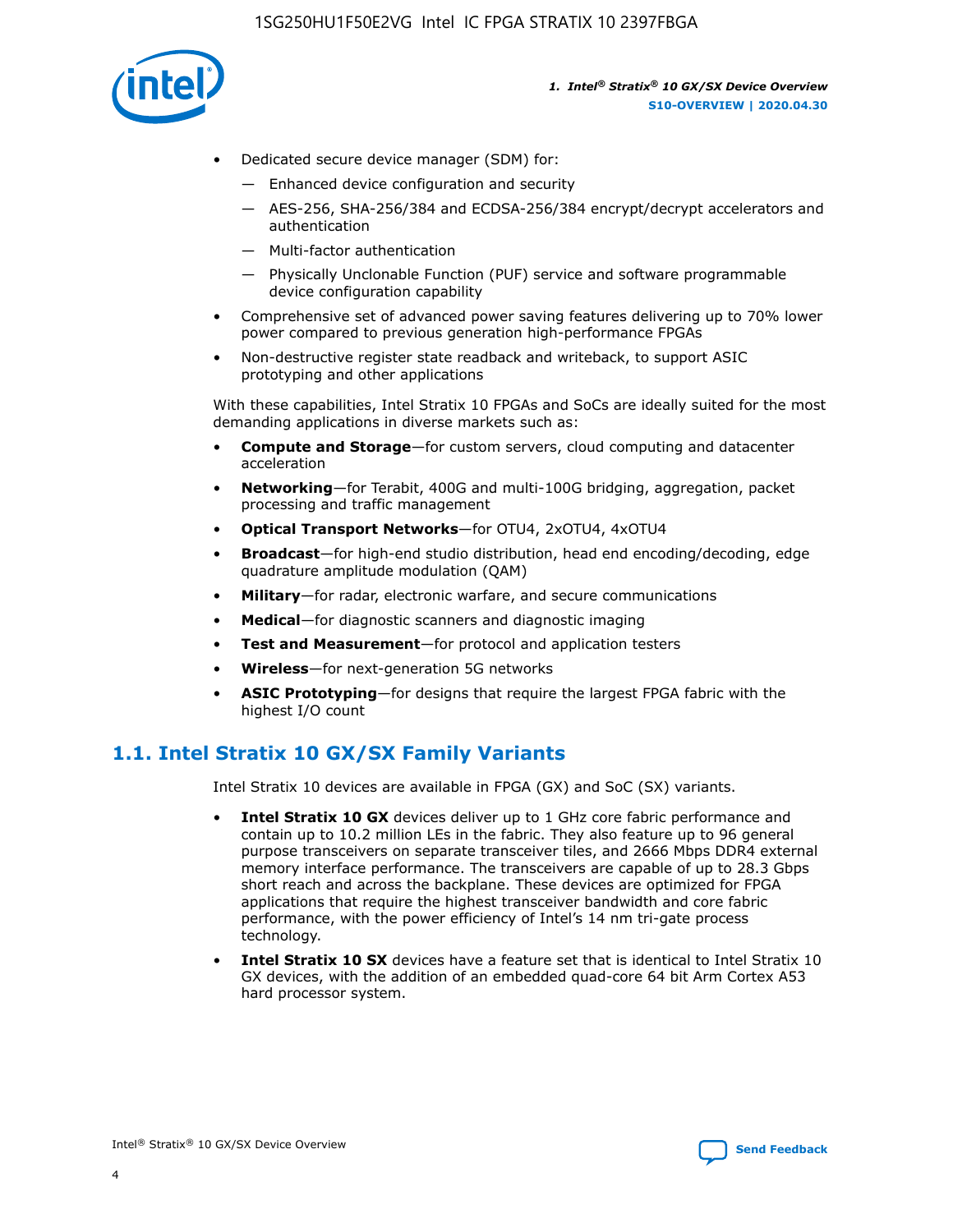

Common to all Intel Stratix 10 family variants is a high-performance fabric based on the new Intel Hyperflex core architecture that includes additional Hyper-Registers throughout the interconnect routing and at the inputs of all functional blocks. The core fabric also contains an enhanced logic array utilizing Intel's adaptive logic module (ALM) and a rich set of high performance building blocks including:

- M20K (20 Kb) embedded memory blocks
- Variable precision DSP blocks with hard IEEE 754 compliant floating-point units
- Fractional synthesis and integer PLLs
- Hard memory controllers and PHY for external memory interfaces
- General purpose IO cells

To clock these building blocks, Intel Stratix 10 devices use programmable clock tree synthesis, which uses dedicated clock tree routing to synthesize only those branches of the clock trees required for the application. All devices support in-system, finegrained partial reconfiguration of the logic array, allowing logic to be added and subtracted from the system while it is operating.

All family variants also contain high speed serial transceivers, containing both the physical medium attachment (PMA) and the physical coding sublayer (PCS), which can be used to implement a variety of industry standard and proprietary protocols. In addition to the hard PCS, Intel Stratix 10 devices contain multiple instantiations of PCI Express hard IP that supports Gen1/Gen2/Gen3 rates in x1/x2/x4/x8/x16 lane configurations, and hard 10GBASE-KR/40GBASE-KR4 FEC for every transceiver. The hard PCS, FEC, and PCI Express IP free up valuable core logic resources, save power, and increase your productivity.

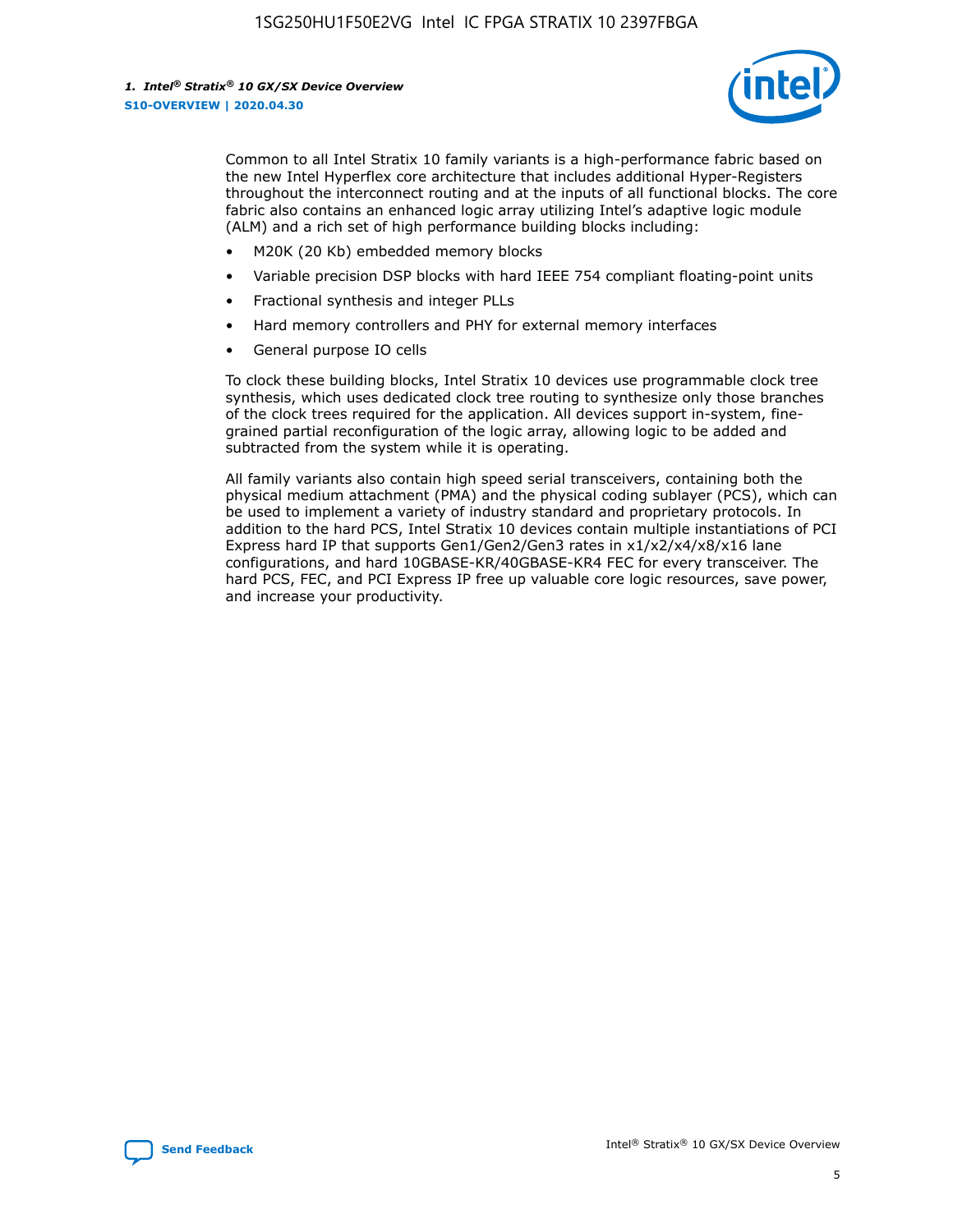

## **1.1.1. Available Options**

## **Figure 1. Sample Ordering Code and Available Options for Intel Stratix 10 Devices**



#### **Related Information**

[My Intel Support](https://www.intel.com/content/www/us/en/programmable/my-intel/mal-home.html)

## **1.2. Innovations in Intel Stratix 10 FPGAs and SoCs**

Intel Stratix 10 FPGAs and SoCs deliver many significant improvements over the previous generation high-performance Stratix V FPGAs.

#### **Table 1. Key Features of Intel Stratix 10 Devices Compared to Stratix V Devices**

| <b>Feature</b>            | <b>Stratix V FPGAs</b>                                           | <b>Intel Stratix 10 FPGAs and SoCs</b>                                        |  |
|---------------------------|------------------------------------------------------------------|-------------------------------------------------------------------------------|--|
| <b>Process technology</b> | 28 nm TSMC (planar<br>transistor)                                | 14 nm Intel tri-gate (FinFET)                                                 |  |
| Hard processor core       | None                                                             | Quad-core 64 bit Arm Cortex-A53<br>(SoC only)                                 |  |
| Core architecture         | Conventional core architecture<br>with conventional interconnect | Intel Hyperflex core architecture with<br>Hyper-Registers in the interconnect |  |
|                           |                                                                  | continued                                                                     |  |

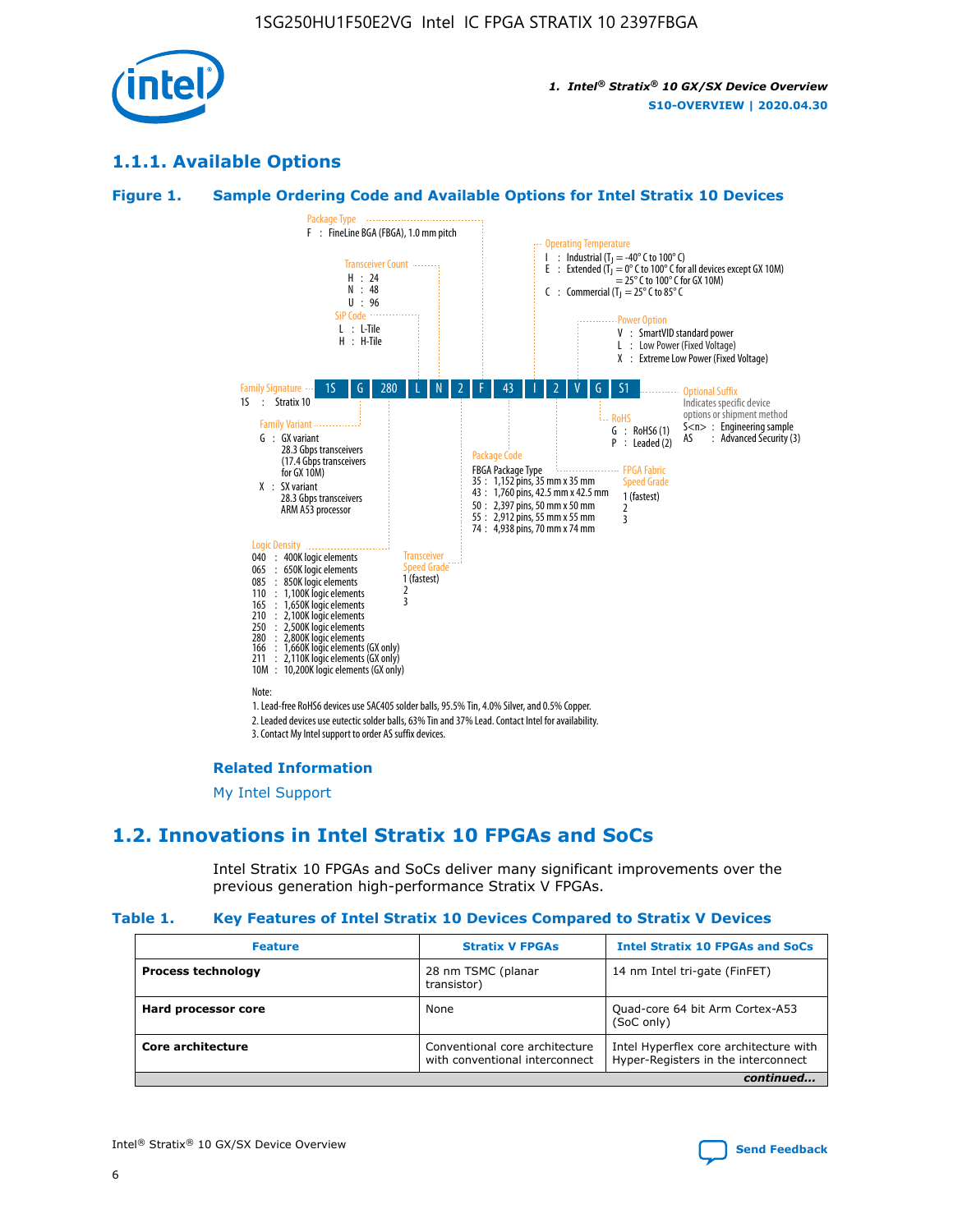

| <b>Feature</b>                                   | <b>Stratix V FPGAs</b>                                                              | <b>Intel Stratix 10 FPGAs and SoCs</b>                                                                                                       |
|--------------------------------------------------|-------------------------------------------------------------------------------------|----------------------------------------------------------------------------------------------------------------------------------------------|
| Core performance                                 | 500 MHz                                                                             | 1 GHz                                                                                                                                        |
| <b>Power dissipation</b>                         | 1x                                                                                  | As low as $0.3x$                                                                                                                             |
| Logic density                                    | 952 KLE                                                                             | 10,200 KLE                                                                                                                                   |
| <b>Embedded memory (M20K)</b>                    | 52 Mbits                                                                            | 253 Mbits                                                                                                                                    |
| 18x19 multipliers                                | 3,926                                                                               | 11,520                                                                                                                                       |
|                                                  | Note: Multiplier is 18x18 in<br>Stratix V devices.                                  | Note: Multiplier is 18x19 in Intel<br>Stratix 10 devices.                                                                                    |
| <b>Floating point DSP capability</b>             | Up to 1 TFLOP, requires soft<br>floating point adder and<br>multiplier              | Up to 10 TFLOP, hard IEEE 754<br>compliant single precision floating<br>point adder and multiplier                                           |
| <b>Maximum transceivers</b>                      | 66                                                                                  | 96                                                                                                                                           |
| Maximum transceiver data rate (chip-to-<br>chip) | 28.05 Gbps                                                                          | 26.6 Gbps L-Tile<br>28.3 Gbps H-Tile                                                                                                         |
| Maximum transceiver data rate (backplane)        | 12.5 Gbps                                                                           | 12.5 Gbps L-Tile<br>28.3 Gbps H-Tile                                                                                                         |
| Hard memory controller                           | None                                                                                | DDR4 @ 1333 MHz/2666 Mbps<br>DDR3 @ 1067 MHz/2133 Mbps                                                                                       |
| <b>Hard protocol IP</b>                          | PCIe* Gen3 x8 (up to 4<br>instances)                                                | PCIe Gen3 x16 (up to 4 instances)<br>SR-IOV (4 physical functions / 2k<br>virtual functions) on H-Tile devices<br>10GBASE-KR/40GBASE-KR4 FEC |
| <b>Core clocking and PLLs</b>                    | Global, quadrant and regional<br>clocks supported by fractional-<br>synthesis fPLLs | Programmable clock tree synthesis<br>supported by fractional synthesis<br>fPLLs and integer IO PLLs                                          |
| Register state readback and writeback            | Not available                                                                       | Non-destructive register state<br>readback and writeback for ASIC<br>prototyping and other applications                                      |

These innovations result in the following improvements:

- **Improved Core Logic Performance**: The Intel Hyperflex core architecture combined with 14 nm Intel tri-gate technology allows Intel Stratix 10 devices to achieve 2X the core performance compared to the previous generation
- **Lower Power**: Intel Stratix 10 devices use up to 70% lower power compared to the previous generation, enabled by 14 nm Intel tri-gate technology, the Intel Hyperflex core architecture, and optional power saving features built into the architecture
- **Higher Density**: Intel Stratix 10 devices offer three times the level of integration, with up to 10.2 million logic elements (LEs), over 253 Mbits of embedded memory blocks (M20K), and 11,520 18x19 multipliers
- **Embedded Processing**: Intel Stratix 10 SoCs feature a Quad-Core 64 bit Arm Cortex-A53 processor optimized for power efficiency and software compatible with previous generation Arria® and Cyclone® SoC devices
- **Improved Transceiver Performance**: With up to 96 transceiver channels implemented in heterogeneous 3D SiP transceiver tiles, Intel Stratix 10 GX and SX devices support data rates up to 28.3 Gbps chip-to-chip and 28.3 Gbps across the backplane with signal conditioning circuits capable of equalizing over 30 dB of system loss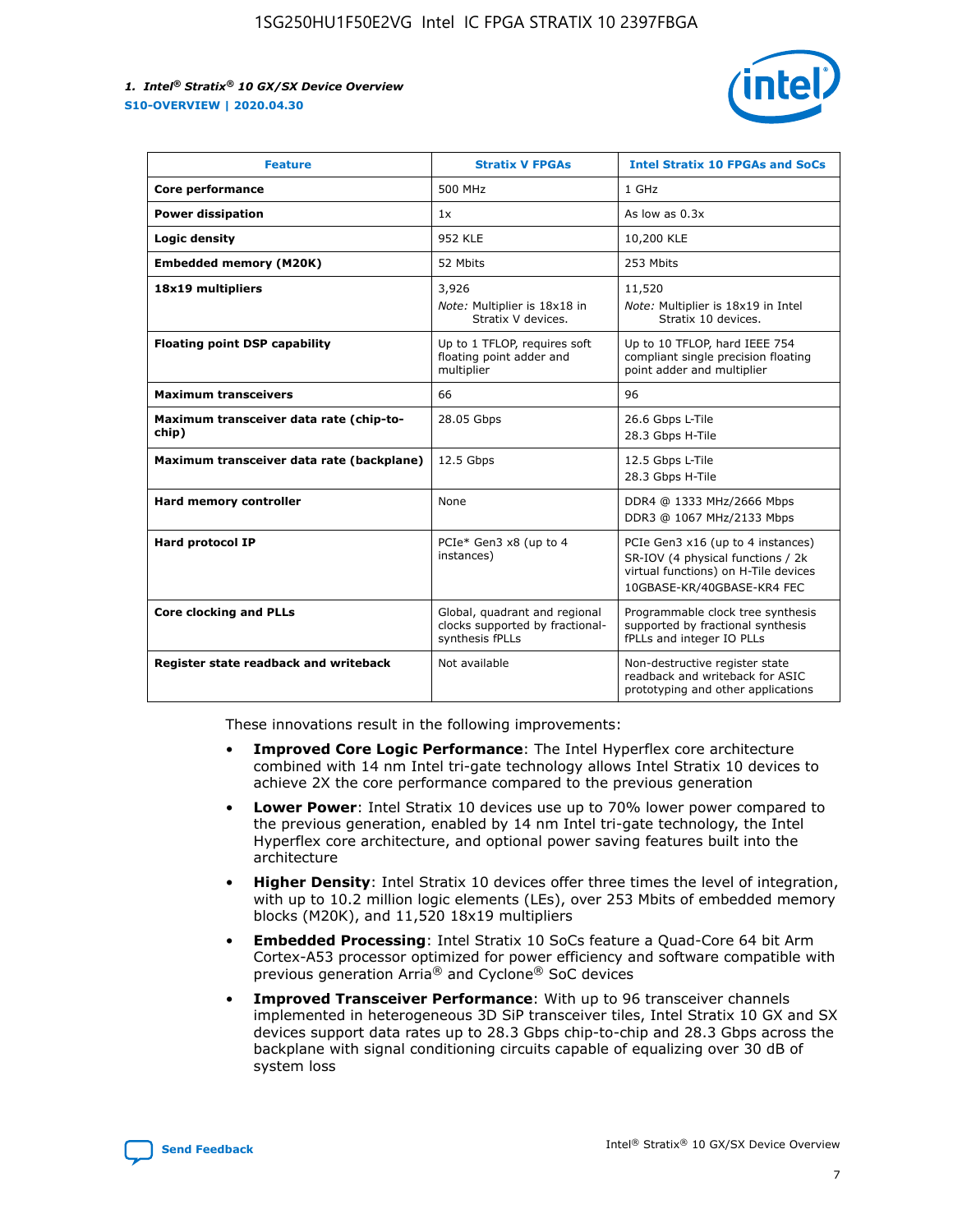

- **Improved DSP Performance**: The variable precision DSP block in Intel Stratix 10 devices features hard fixed and floating point capability, with up to 10 TFLOP IEEE754 single-precision floating point performance
- **Additional Hard IP**: Intel Stratix 10 devices include many more hard IP blocks than previous generation devices, with a hard memory controller included in each bank of 48 general purpose IOs, a hard PCIe Gen3 x16 full protocol stack in each transceiver tile, and a hard 10GBASE-KR/40GBASE-KR4 FEC in every transceiver channel
- **Enhanced Core Clocking**: Intel Stratix 10 devices feature programmable clock tree synthesis; clock trees are only synthesized where needed, increasing the flexibility and reducing the power dissipation of the clocking solution
- **Additional Core PLLs**: The core fabric in Intel Stratix 10 devices is supported by both integer IO PLLs and fractional synthesis fPLLs, resulting in a greater total number of PLLs available than the previous generation

# **1.3. FPGA and SoC Features Summary**

## **Table 2. Intel Stratix 10 FPGA and SoC Common Device Features**

| <b>Feature</b>                   | <b>Description</b>                                                                                                                                                                                                                                                                                                                                                                                                                                                                                                                                                                                                                    |
|----------------------------------|---------------------------------------------------------------------------------------------------------------------------------------------------------------------------------------------------------------------------------------------------------------------------------------------------------------------------------------------------------------------------------------------------------------------------------------------------------------------------------------------------------------------------------------------------------------------------------------------------------------------------------------|
| Technology                       | 14 nm Intel tri-gate (FinFET) process technology<br>٠<br>SmartVID controlled core voltage, standard power devices<br>0.85-V fixed core voltage, low static power devices available<br>$\bullet$                                                                                                                                                                                                                                                                                                                                                                                                                                       |
| Low power serial<br>transceivers | Up to 96 total transceivers available<br>٠<br>Continuous operating range of 1 Gbps to 28.3 Gbps for Intel Stratix 10 GX/SX devices<br>٠<br>Backplane support up to 28.3 Gbps for Intel Stratix 10 GX/SX devices<br>$\bullet$<br>Extended range down to 125 Mbps with oversampling<br>$\bullet$<br>ATX transmit PLLs with user-configurable fractional synthesis capability<br>٠<br>• XFP, SFP+, QSFP/QSFP28, CFP/CFP2/CFP4 optical module support<br>• Adaptive linear and decision feedback equalization<br>Transmit pre-emphasis and de-emphasis<br>Dynamic partial reconfiguration of individual transceiver channels<br>$\bullet$ |
|                                  | On-chip instrumentation (Eye Viewer non-intrusive data eye monitoring)<br>$\bullet$                                                                                                                                                                                                                                                                                                                                                                                                                                                                                                                                                   |
| General purpose I/Os             | Up to 2,304 total GPIO available<br>$\bullet$<br>1.6 Gbps LVDS-every pair can be configured as an input or output<br>1333 MHz/2666 Mbps DDR4 external memory interface<br>1067 MHz/2133 Mbps DDR3 external memory interface<br>• 1.2 V to 3.3 $V^{(1)}$ single-ended LVCMOS/LVTTL interfacing<br>• On-chip termination (OCT)                                                                                                                                                                                                                                                                                                          |
| Embedded hard IP                 | • PCIe Gen1/Gen2/Gen3 complete protocol stack, x1/x2/x4/x8/x16 end point and root<br>port<br>DDR4/DDR3 hard memory controller (RLDRAM3/QDR II+/QDR IV using soft memory<br>$\bullet$<br>controller)<br>• Multiple hard IP instantiations in each device<br>• Single Root I/O Virtualization (SR-IOV)                                                                                                                                                                                                                                                                                                                                  |
| Transceiver hard IP              | 10GBASE-KR/40GBASE-KR4 Forward Error Correction (FEC)<br>$\bullet$<br>10G Ethernet PCS<br>$\bullet$<br>PCI Express PIPE interface<br>٠<br>continued                                                                                                                                                                                                                                                                                                                                                                                                                                                                                   |
|                                  |                                                                                                                                                                                                                                                                                                                                                                                                                                                                                                                                                                                                                                       |

<sup>(1)</sup> Available in some configurations only

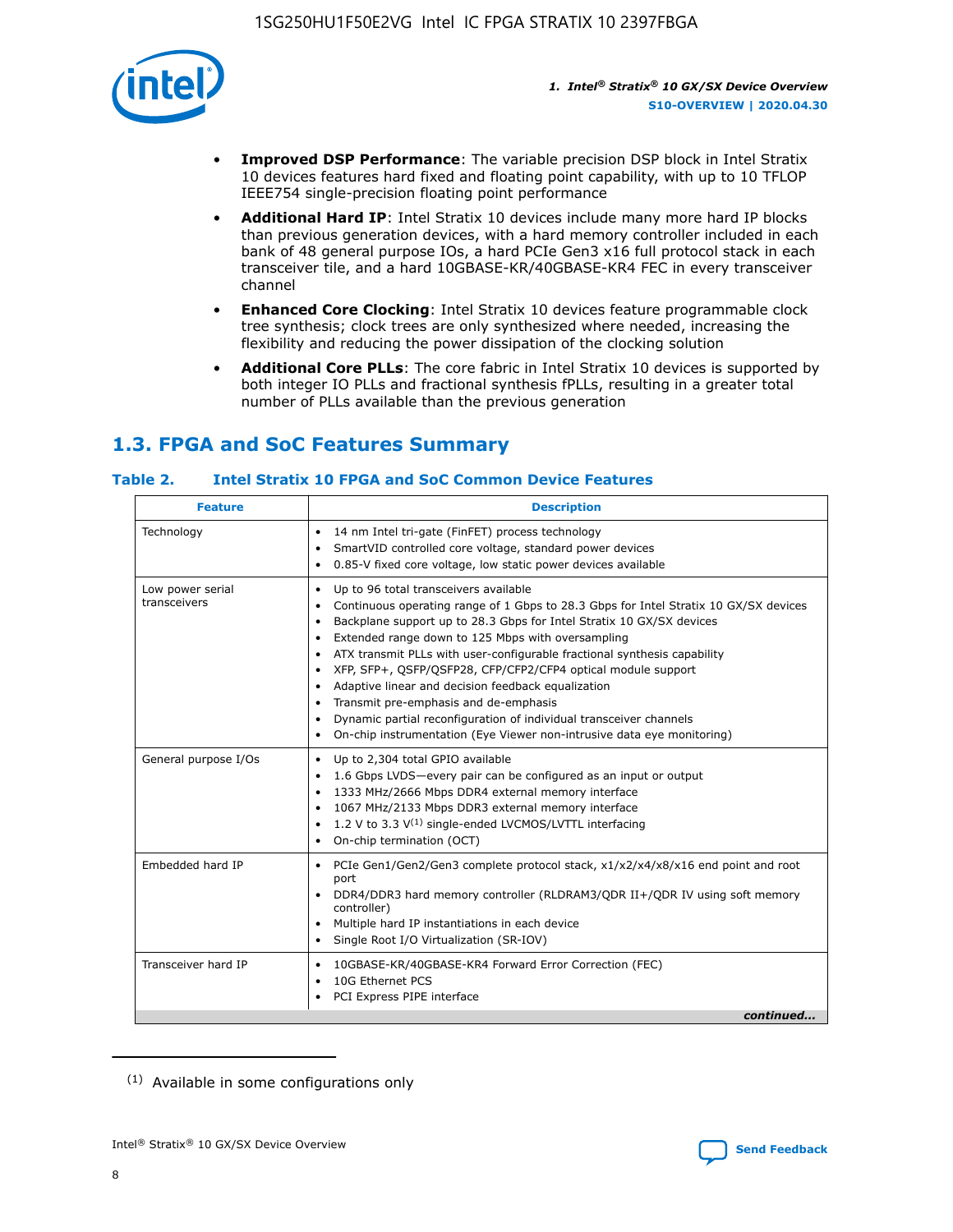

| <b>Feature</b>                   | <b>Description</b>                                                                                                                                                                                                                                                                                                                                                                                                                                                    |
|----------------------------------|-----------------------------------------------------------------------------------------------------------------------------------------------------------------------------------------------------------------------------------------------------------------------------------------------------------------------------------------------------------------------------------------------------------------------------------------------------------------------|
|                                  | Interlaken PCS<br>Gigabit Ethernet PCS<br>$\bullet$<br>Deterministic latency support for Common Public Radio Interface (CPRI) PCS<br>$\bullet$<br>Fast lock-time support for Gigabit Passive Optical Networking (GPON) PCS<br>$\bullet$<br>8B/10B, 64B/66B, 64B/67B encoders and decoders<br>$\bullet$<br>Custom mode support for proprietary protocols                                                                                                               |
| Power management                 | SmartVID controlled core voltage, standard power devices<br>٠<br>0.85-V fixed core voltage, low static power devices available<br>$\bullet$<br>Intel Quartus <sup>®</sup> Prime Pro Edition integrated power analysis                                                                                                                                                                                                                                                 |
| High performance core fabric     | Intel Hyperflex core architecture with Hyper-Registers throughout the interconnect<br>routing and at the inputs of all functional blocks<br>Enhanced adaptive logic module (ALM)<br>$\bullet$<br>Improved multi-track routing architecture reduces congestion and improves compile<br>times<br>Hierarchical core clocking architecture with programmable clock tree synthesis<br>$\bullet$<br>Fine-grained partial reconfiguration                                    |
| Internal memory blocks           | M20K-20 Kb with hard ECC support<br>٠<br>MLAB-640 bit distributed LUTRAM                                                                                                                                                                                                                                                                                                                                                                                              |
| Variable precision DSP<br>blocks | IEEE 754-compliant hard single-precision floating point capability<br>$\bullet$<br>Supports signal processing with precision ranging from 18x19 up to 54x54<br>$\bullet$<br>Native 27x27 and 18x19 multiply modes<br>$\bullet$<br>64 bit accumulator and cascade for systolic FIRs<br>Internal coefficient memory banks<br>Pre-adder/subtractor improves efficiency<br>$\bullet$<br>Additional pipeline register increases performance and reduces power<br>$\bullet$ |
| Phase locked loops (PLL)         | Fractional synthesis PLLs (fPLL) support both fractional and integer modes<br>$\bullet$<br>Fractional mode with third-order delta-sigma modulation<br>Precision frequency synthesis<br>٠<br>Integer PLLs adjacent to general purpose I/Os, support external memory, and LVDS<br>$\bullet$<br>interfaces, clock delay compensation, zero delay buffering                                                                                                               |
| Core clock networks              | 1 GHz fabric clocking<br>$\bullet$<br>667 MHz external memory interface clocking, supports 2666 Mbps DDR4 interface<br>$\bullet$<br>800 MHz LVDS interface clocking, supports 1600 Mbps LVDS interface<br>$\bullet$<br>Programmable clock tree synthesis, backwards compatible with global, regional and<br>$\bullet$<br>peripheral clock networks<br>Clocks only synthesized where needed, to minimize dynamic power<br>continued                                    |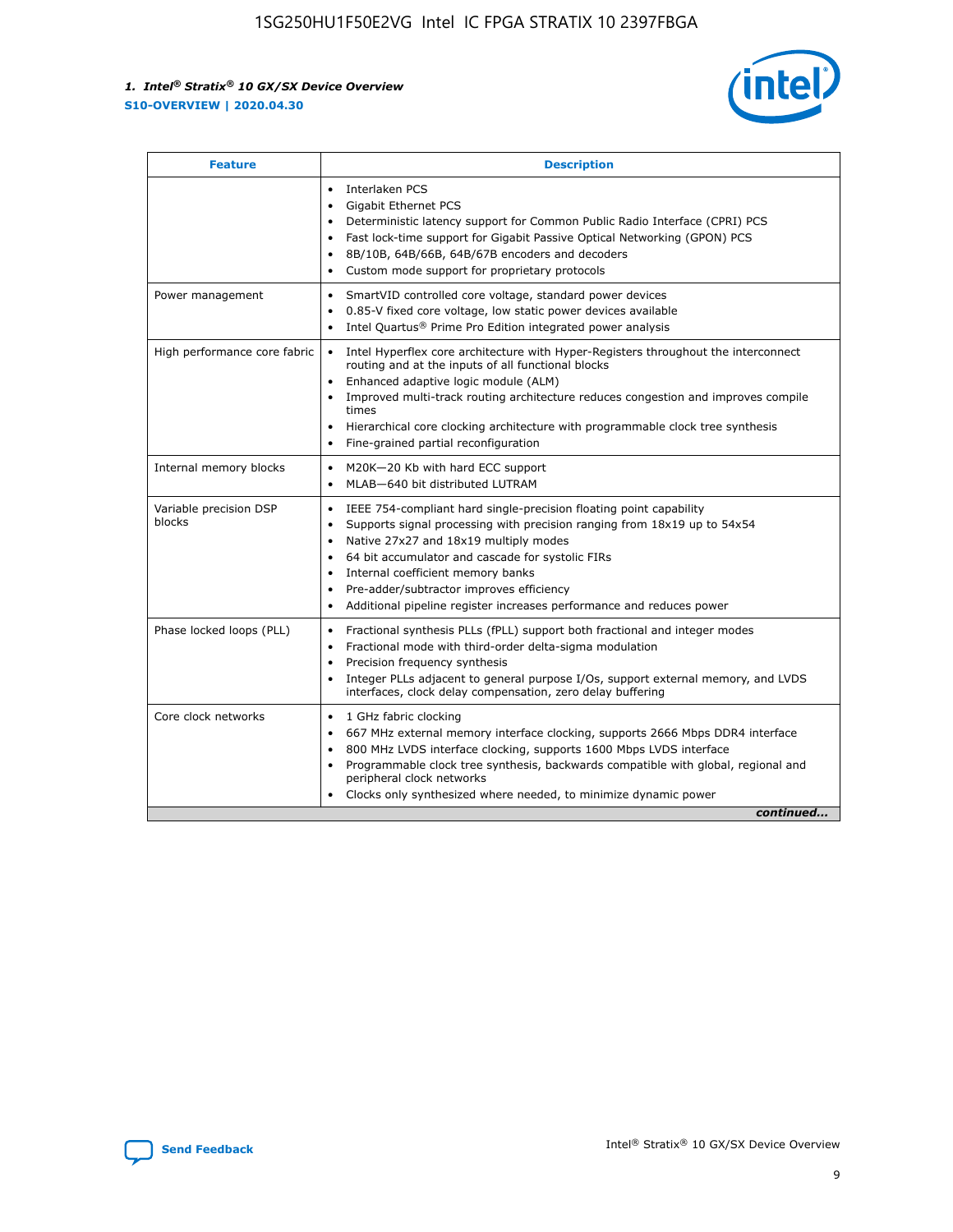

| <b>Feature</b>     | <b>Description</b>                                                                                                                                                                                                                                                                                                                                                                                                                                                                                                                                                   |
|--------------------|----------------------------------------------------------------------------------------------------------------------------------------------------------------------------------------------------------------------------------------------------------------------------------------------------------------------------------------------------------------------------------------------------------------------------------------------------------------------------------------------------------------------------------------------------------------------|
| Configuration      | Dedicated Secure Device Manager<br>$\bullet$<br>Software programmable device configuration<br>٠<br>Serial and parallel flash interface<br>٠<br>Configuration via protocol (CvP) using PCI Express Gen1/Gen2/Gen3<br>٠<br>Fine-grained partial reconfiguration of core fabric<br>$\bullet$<br>Dynamic reconfiguration of transceivers and PLLs<br>$\bullet$<br>Comprehensive set of security features including AES-256, SHA-256/384, and<br>ECDSA-256/384 accelerators, and multi-factor authentication<br>Physically Unclonable Function (PUF) service<br>$\bullet$ |
| Packaging          | Intel Embedded Multi-die Interconnect Bridge (EMIB) packaging technology<br>٠<br>Multiple devices with identical package footprints allows seamless migration across<br>$\bullet$<br>different device densities<br>1.0 mm ball-pitch FBGA packaging<br>$\bullet$<br>Lead and lead-free package options                                                                                                                                                                                                                                                               |
| Software and tools | Intel Quartus Prime Pro Edition design suite with new compiler and Hyper-Aware design<br>flow<br>Fast Forward compiler to allow Intel Hyperflex architecture performance exploration<br>$\bullet$<br>Transceiver toolkit<br>$\bullet$<br>Platform designer integration tool<br>DSP Builder advanced blockset<br>OpenCL <sup>™</sup> support<br>SoC Embedded Design Suite (EDS)                                                                                                                                                                                       |

## **Table 3. Intel Stratix 10 SoC Specific Device Features**

| <b>SoC Subsystem</b>                   | <b>Feature</b>                                  | <b>Description</b>                                                                                                                                                                                                                                         |  |
|----------------------------------------|-------------------------------------------------|------------------------------------------------------------------------------------------------------------------------------------------------------------------------------------------------------------------------------------------------------------|--|
| <b>Hard Processor</b><br><b>System</b> | Multi-processor unit (MPU) core                 | Quad-core Arm Cortex-A53 MPCore processor with Arm<br>$\bullet$<br>CoreSight* debug and trace technology<br>Scalar floating-point unit supporting single and double<br>٠<br>precision<br>Arm Neon* media processing engine for each processor<br>$\bullet$ |  |
|                                        | <b>System Controllers</b>                       | System Memory Management Unit (SMMU)<br>٠<br>Cache Coherency Unit (CCU)<br>٠                                                                                                                                                                               |  |
|                                        | Layer 1 Cache                                   | 32 KB L1 instruction cache with parity<br>$\bullet$<br>32 KB L1 data cache with ECC<br>$\bullet$                                                                                                                                                           |  |
|                                        | Layer 2 Cache                                   | 1 MB Shared L2 Cache with ECC<br>$\bullet$                                                                                                                                                                                                                 |  |
|                                        | On-Chip Memory                                  | 256 KB On-Chip RAM<br>$\bullet$                                                                                                                                                                                                                            |  |
|                                        | Direct memory access (DMA) controller           | • 8-Channel DMA                                                                                                                                                                                                                                            |  |
|                                        | Ethernet media access controller<br>(EMAC)      | Three 10/100/1000 EMAC with integrated DMA<br>$\bullet$                                                                                                                                                                                                    |  |
|                                        | USB On-The-Go controller (OTG)                  | 2 USB OTG with integrated DMA<br>$\bullet$                                                                                                                                                                                                                 |  |
|                                        | <b>UART</b> controller                          | 2 UART 16550 compatible<br>$\bullet$                                                                                                                                                                                                                       |  |
|                                        | Serial Peripheral Interface (SPI)<br>controller | $\bullet$ 4 SPI                                                                                                                                                                                                                                            |  |
|                                        | $I2C$ controller                                | 5 <sup>2</sup> C controllers                                                                                                                                                                                                                               |  |
|                                        | SD/SDIO/MMC controller                          | 1 eMMC version 4.5 with DMA and CE-ATA support<br>$\bullet$<br>SD, including eSD, version 3.0<br>٠<br>SDIO, including eSDIO, version 3.0<br>$\bullet$<br>CE-ATA - version 1.1<br>continued                                                                 |  |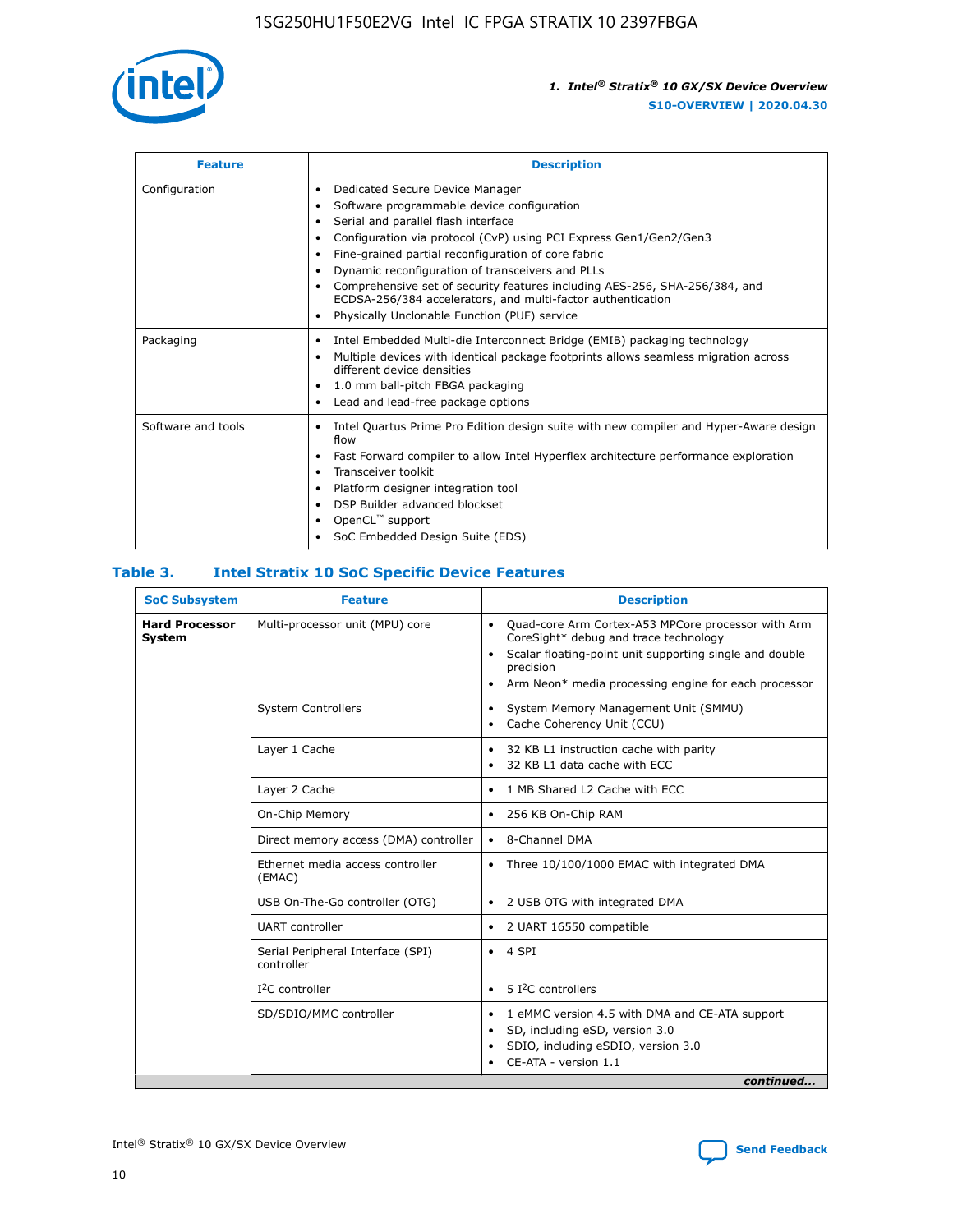

| <b>SoC Subsystem</b>                   | <b>Feature</b>             | <b>Description</b>                                                                                    |  |  |
|----------------------------------------|----------------------------|-------------------------------------------------------------------------------------------------------|--|--|
|                                        | NAND flash controller      | 1 ONFI 1.0, 8- and 16-bit support<br>$\bullet$                                                        |  |  |
|                                        | General-purpose I/O (GPIO) | Maximum of 48 software programmable GPIO<br>$\bullet$                                                 |  |  |
|                                        | Timers                     | 4 general-purpose timers<br>4 watchdog timers<br>٠                                                    |  |  |
| <b>Secure Device</b><br>Manager        | Security                   | Secure boot<br>$\bullet$<br>Advanced Encryption Standard (AES) and authentication<br>٠<br>(SHA/ECDSA) |  |  |
| External<br>Memory<br><b>Interface</b> | External Memory Interface  | Hard Memory Controller with DDR4 and DDR3<br>$\bullet$                                                |  |  |

## **1.4. Intel Stratix 10 Block Diagram**

## **Figure 2. Intel Stratix 10 FPGA and SoC Architecture Block Diagram**



HPS: Quad ARM Cortex-A53 Hard Processor System SDM: Secure Device Manager

# **1.5. Intel Stratix 10 FPGA and SoC Family Plan**

<sup>(2)</sup> The number of 27x27 multipliers is one-half the number of 18x19 multipliers.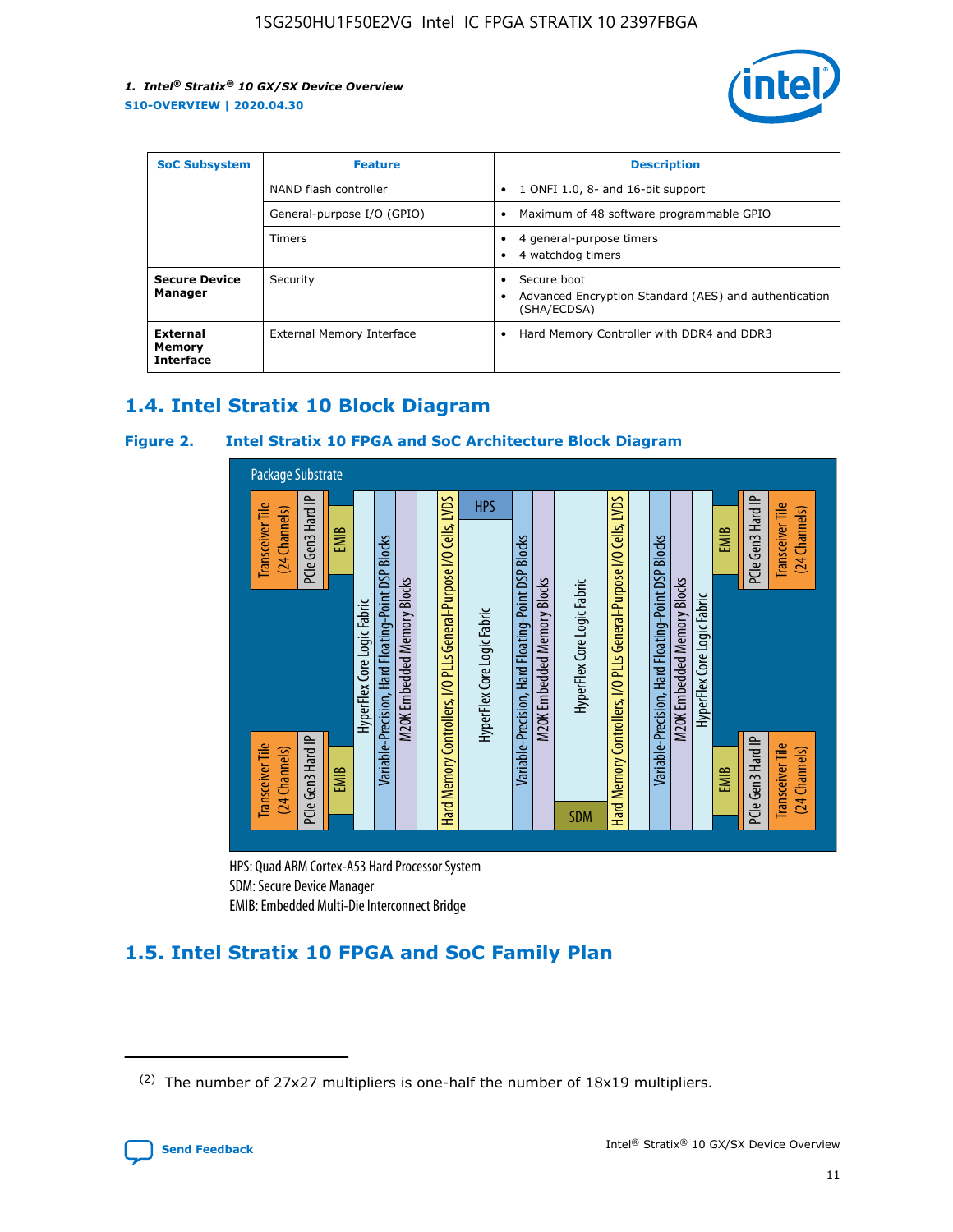

## **Table 4. Intel Stratix 10 GX/SX FPGA and SoC Family Plan—FPGA Core (part 1)**

| <b>Intel Stratix 10</b><br><b>GX/SX Device</b><br><b>Name</b> | <b>Logic Elements</b><br>(KLE) | <b>M20K Blocks</b> | <b>M20K Mbits</b> | <b>MLAB Counts</b> | <b>MLAB Mbits</b> | <b>18x19 Multi-</b><br>pliers <sup>(2)</sup> |
|---------------------------------------------------------------|--------------------------------|--------------------|-------------------|--------------------|-------------------|----------------------------------------------|
| GX 400/<br>SX 400                                             | 378                            | 1,537              | 30                | 3,276              | 2                 | 1,296                                        |
| GX 650/<br>SX 650                                             | 612                            | 2,489              | 49                | 5,364              | 3                 | 2,304                                        |
| GX 850/<br>SX 850                                             | 841                            | 3,477              | 68                | 7,124              | $\overline{4}$    | 4,032                                        |
| GX 1100/<br>SX 1100                                           | 1,325                          | 5,461              | 107               | 11,556             | $\overline{7}$    | 5,184                                        |
| GX 1650/<br>SX 1650                                           | 1,624                          | 5,851              | 114               | 13,764             | 8                 | 6,290                                        |
| GX 2100/<br>SX 2100                                           | 2,005                          | 6,501              | 127               | 17,316             | 11                | 7,488                                        |
| GX 2500/<br>SX 2500                                           | 2,422                          | 9,963              | 195               | 20,529             | 13                | 10,022                                       |
| GX 2800/<br>SX 2800                                           | 2,753                          | 11,721             | 229               | 23,796             | 15                | 11,520                                       |
| GX 1660                                                       | 1,679                          | 6,162              | 120               | 14,230             | 9                 | 6,652                                        |
| GX 2110                                                       | 2,073                          | 6,847              | 134               | 17,856             | 11                | 7,920                                        |
| <b>GX 10M</b>                                                 | 10,200                         | 12,950             | 253               | 87,984             | 55                | 6,912                                        |

#### **Table 5. Intel Stratix 10 GX/SX FPGA and SoC Family Plan—Interconnects, PLLs and Hard IP (part 2)**

| <b>Intel Stratix 10</b>            |                      | <b>Interconnects</b> |              | <b>PLLs</b> |                                      |  |
|------------------------------------|----------------------|----------------------|--------------|-------------|--------------------------------------|--|
| <b>GX/SX Device</b><br><b>Name</b> | <b>Maximum GPIOs</b> | <b>Maximum XCVR</b>  | <b>fPLLs</b> | I/O PLLs    | <b>PCIe Hard IP</b><br><b>Blocks</b> |  |
| GX 400/<br>SX 400                  | 374                  | 24                   | 8            | 8           | $\mathbf{1}$                         |  |
| GX 650/<br>SX 650                  | 392                  | 24                   | 8            | 8           | $\mathbf{1}$                         |  |
| GX 850/<br>SX 850                  | 688                  | 48                   | 16           | 16          | 2                                    |  |
| GX 1100/<br>SX 1100                | 688                  | 48                   | 16           | 16          | 2                                    |  |
| GX 1650/<br>SX 1650                | 704                  | 96                   | 32           | 24          | $\overline{4}$                       |  |
| GX 2100/<br>SX 2100                | 704                  | 96                   | 32           | 24          | 4                                    |  |
| GX 2500/<br>SX 2500                | 1,160                | 96                   | 32           | 24          | $\overline{4}$                       |  |
| GX 2800/<br>SX 2800                | 1,160                | 96                   | 32           | 24          | $\overline{4}$                       |  |
| continued                          |                      |                      |              |             |                                      |  |

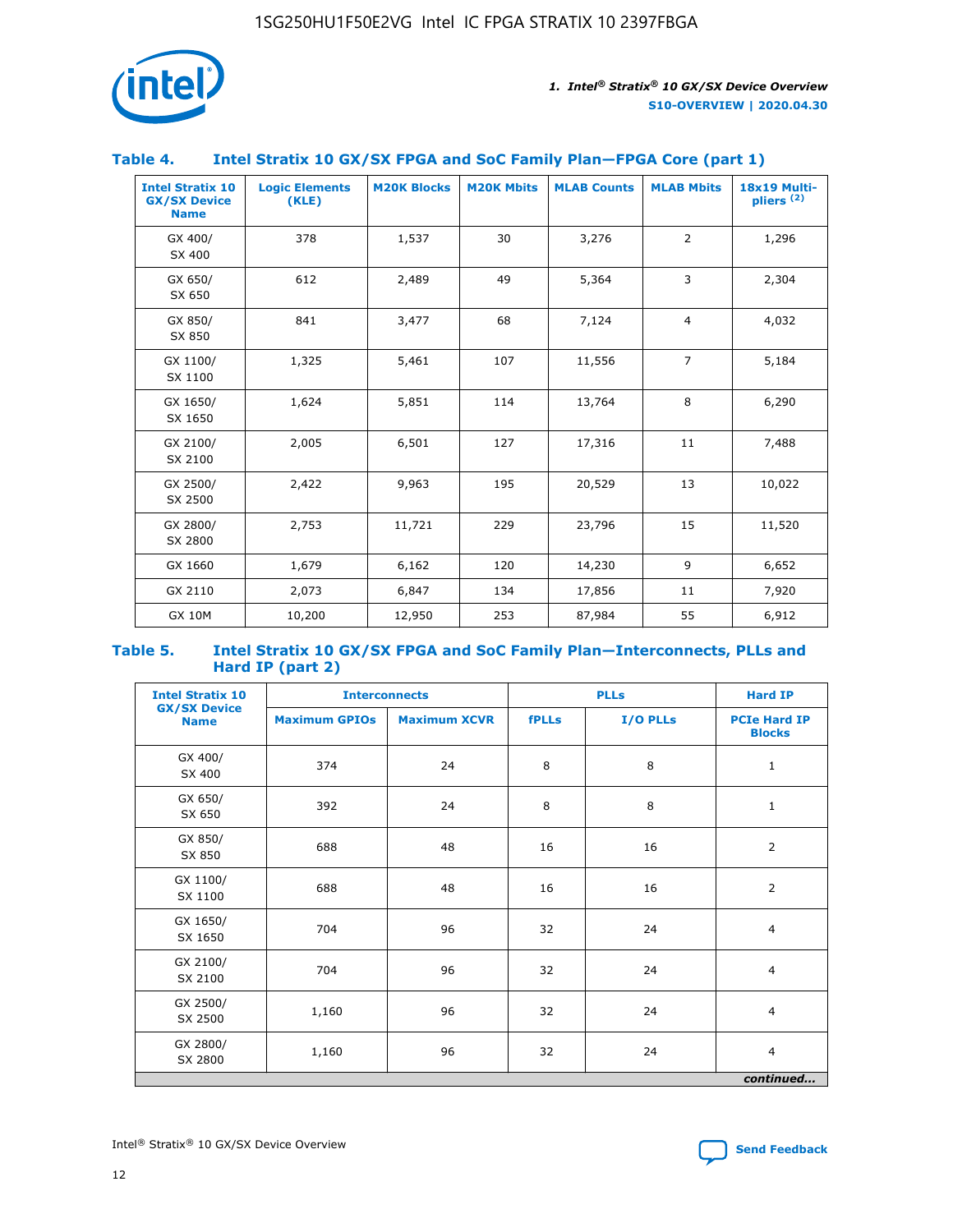

| <b>Intel Stratix 10</b>            | <b>Interconnects</b> |                     | <b>PLLs</b>  |                 | <b>Hard IP</b>                       |
|------------------------------------|----------------------|---------------------|--------------|-----------------|--------------------------------------|
| <b>GX/SX Device</b><br><b>Name</b> | <b>Maximum GPIOs</b> | <b>Maximum XCVR</b> | <b>fPLLs</b> | <b>I/O PLLs</b> | <b>PCIe Hard IP</b><br><b>Blocks</b> |
| GX 1660                            | 688                  | 48                  | 16           | 16              |                                      |
| GX 2110                            | 688                  | 48                  | 16           | 16              |                                      |
| <b>GX 10M</b>                      | 2,304                | 48                  | 24           | 48              | 4                                    |

## **Table 6. Intel Stratix 10 GX/SX FPGA and SoC Family Package Plan**

Cell legend: General Purpose I/Os, High-Voltage I/Os, LVDS Pairs, Transceivers (3) (4) (5) (6) (7) (8)

| <b>Intel Stratix 10</b><br><b>GX/SX Device</b><br><b>Name</b> | F1152<br><b>HF35</b><br>$(35x35 \text{ mm}^2)$ | <b>F1760</b><br><b>NF43</b><br>(42.5x42.5<br>$mm2$ ) | F2397<br><b>UF50</b><br>$(50x50$ mm <sup>2</sup> ) | F2912<br><b>HF55</b><br>$(55x55 \text{ mm}^2)$ | F4938<br><b>NF74</b><br>$(70x74)$ mm <sup>2</sup> |
|---------------------------------------------------------------|------------------------------------------------|------------------------------------------------------|----------------------------------------------------|------------------------------------------------|---------------------------------------------------|
| GX 400/<br>SX 400                                             | 374, 56, 120, 24 <sup>(9)</sup>                | $\overline{\phantom{a}}$                             | $\overline{\phantom{a}}$                           |                                                |                                                   |
| GX 650/<br>SX 650                                             | 392, 8, 192, 24                                | ٠                                                    | $\overline{\phantom{a}}$                           |                                                |                                                   |
| GX 850/<br>SX 850                                             |                                                | 688, 16, 336, 48                                     |                                                    |                                                |                                                   |
| GX 1100/<br>SX 1100                                           |                                                | 688, 16, 336, 48                                     |                                                    |                                                |                                                   |
| GX 1650/<br>SX 1650                                           |                                                | 688, 16, 336, 48                                     | 704, 32, 336, 96                                   |                                                |                                                   |
| GX 2100/<br>SX 2100                                           |                                                | 688, 16, 336, 48                                     | 704, 32, 336, 96                                   | -                                              | ۰                                                 |
| GX 2500/<br>SX 2500                                           |                                                | 688, 16, 336, 48                                     | 704, 32, 336, 96                                   | 1160, 8, 576, 24                               |                                                   |
| GX 2800/                                                      | $\overline{\phantom{a}}$                       | 688, 16, 336, 48                                     | 704, 32, 336, 96                                   | 1160, 8, 576, 24                               | ٠<br>continued                                    |

- (3) All packages are ball grid arrays with 1.0 mm pitch.
- (4) High-Voltage I/O pins are used for 3 V and 2.5 V interfacing.
- $(5)$  Each LVDS pair can be configured as either a differential input or a differential output.
- (6) High-Voltage I/O pins and LVDS pairs are included in the General Purpose I/O count. Transceivers are counted separately.
- $(7)$  Each package column offers pin migration (common circuit board footprint) for all devices in the column.
- $(8)$  Intel Stratix 10 GX devices are pin migratable with Intel Stratix 10 SX devices in the same package.
- $(9)$  The Intel Stratix 10 SX/GX 400 device has a level shifter, and this imposes some restrictions on the number of LVDS pairs and I/O banks available (see "Intel Stratix 10 SX/GX 400 Device Level Shifter Details").

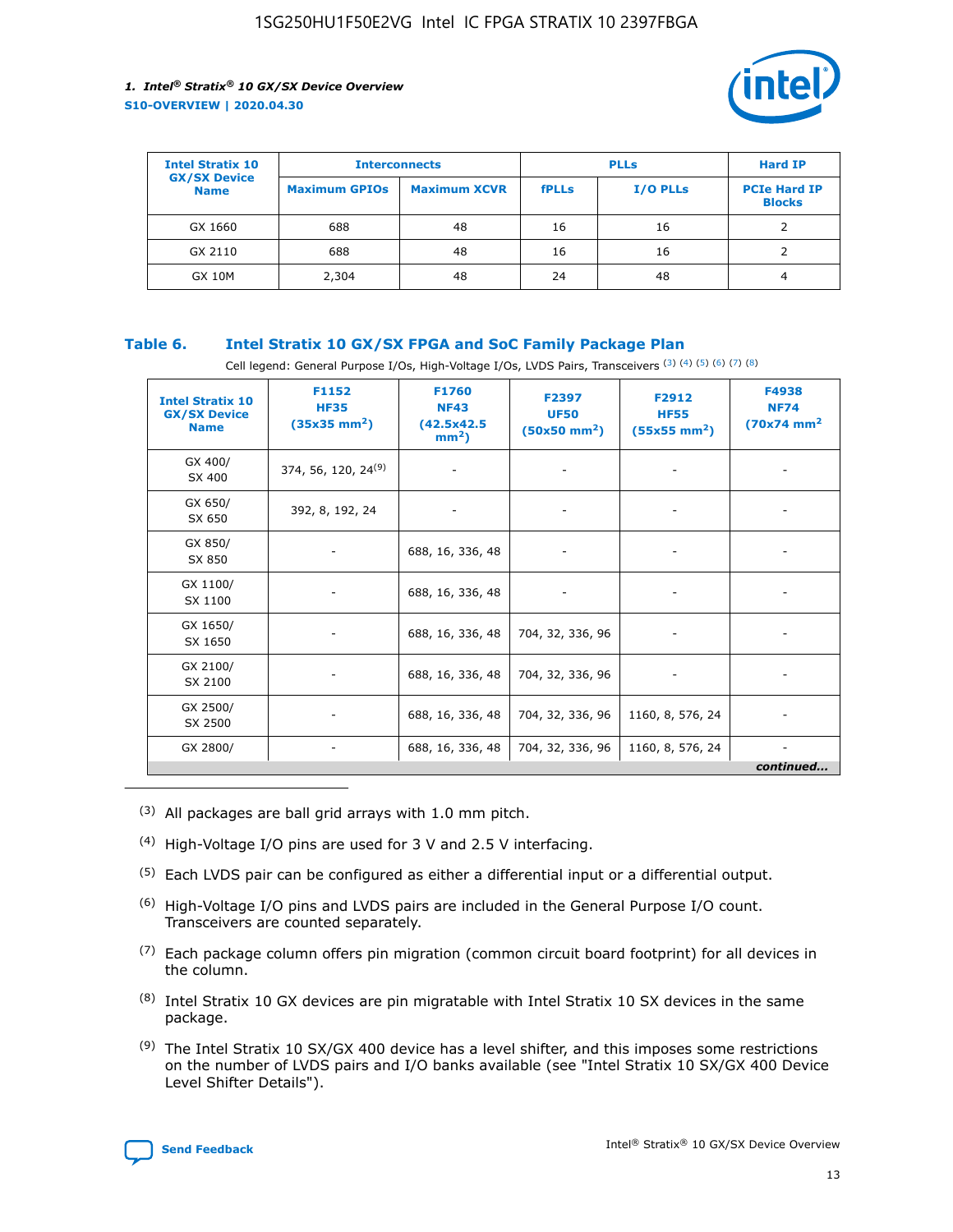

| <b>Intel Stratix 10</b><br><b>GX/SX Device</b><br><b>Name</b> | F1152<br><b>HF35</b><br>$(35x35)$ mm <sup>2</sup> ) | <b>F1760</b><br><b>NF43</b><br>(42.5x42.5<br>$mm2$ ) | F2397<br><b>UF50</b><br>$(50x50 \text{ mm}^2)$ | F2912<br><b>HF55</b><br>$(55x55$ mm <sup>2</sup> ) | F4938<br><b>NF74</b><br>$(70x74)$ mm <sup>2</sup> |
|---------------------------------------------------------------|-----------------------------------------------------|------------------------------------------------------|------------------------------------------------|----------------------------------------------------|---------------------------------------------------|
| SX 2800                                                       |                                                     |                                                      |                                                |                                                    |                                                   |
| GX 1660                                                       | -                                                   | 688, 16, 336, 48                                     | $\overline{\phantom{a}}$                       |                                                    |                                                   |
| GX 2110                                                       |                                                     | 688, 16, 336, 48                                     | $\overline{\phantom{a}}$                       |                                                    |                                                   |
| <b>GX 10M</b>                                                 | ۰                                                   |                                                      |                                                |                                                    | 2304, 32, 1152,<br>48                             |





## **1.6. Intel Hyperflex Core Architecture**

Intel Stratix 10 FPGAs and SoCs are based on a core fabric featuring the new Intel Hyperflex core architecture. The Intel Hyperflex core architecture delivers 2X the clock frequency performance and up to 70% lower power compared to previous generation high-end FPGAs. Along with this performance breakthrough, the Intel Hyperflex core architecture delivers a number of advantages including:

- **Higher Throughput**—Capitalizes on 2X core clock frequency performance to obtain throughput breakthroughs
- **Improved Power Efficiency**—Uses reduced IP size, enabled by Intel Hyperflex, to consolidate designs which previously spanned multiple devices into a single device, thereby reducing power by up to 70% versus previous generation devices
- **Greater Design Functionality**—Uses faster clock frequency to reduce bus widths and reduce IP size, freeing up additional FPGA resources to add greater functionality
- **Increased Designer Productivity**—Boosts performance with less routing congestion and fewer design iterations using Hyper-Aware design tools, obtaining greater timing margin for more rapid timing closure

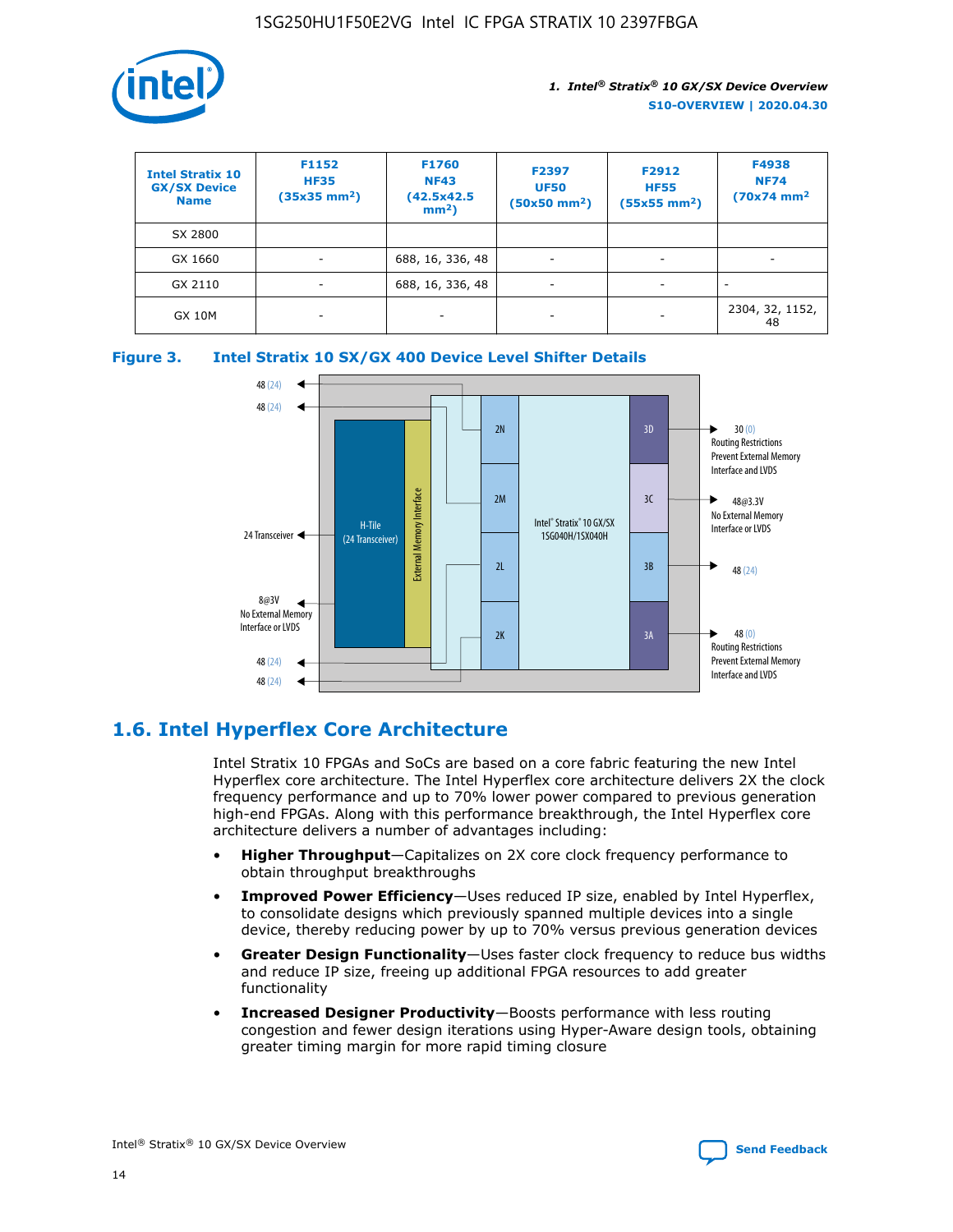

In addition to the traditional user registers found in the Adaptive Logic Modules (ALM), the Intel Hyperflex core architecture introduces additional bypassable registers everywhere throughout the fabric of the FPGA. These additional registers, called Hyper-Registers are available on every interconnect routing segment and at the inputs of all functional blocks.

#### **Figure 4. Bypassable Hyper-Register**



The Hyper-Registers enable the following key design techniques to achieve the 2X core performance increases:

- Fine grain Hyper-Retiming to eliminate critical paths
- Zero latency Hyper-Pipelining to eliminate routing delays
- Flexible Hyper-Optimization for best-in-class performance

By implementing these techniques in your design, the Hyper-Aware design tools automatically make use of the Hyper-Registers to achieve maximum core clock frequency.



## **Figure 5. Intel Hyperflex Core Architecture**

New Hyper-Registers throughout the core fabric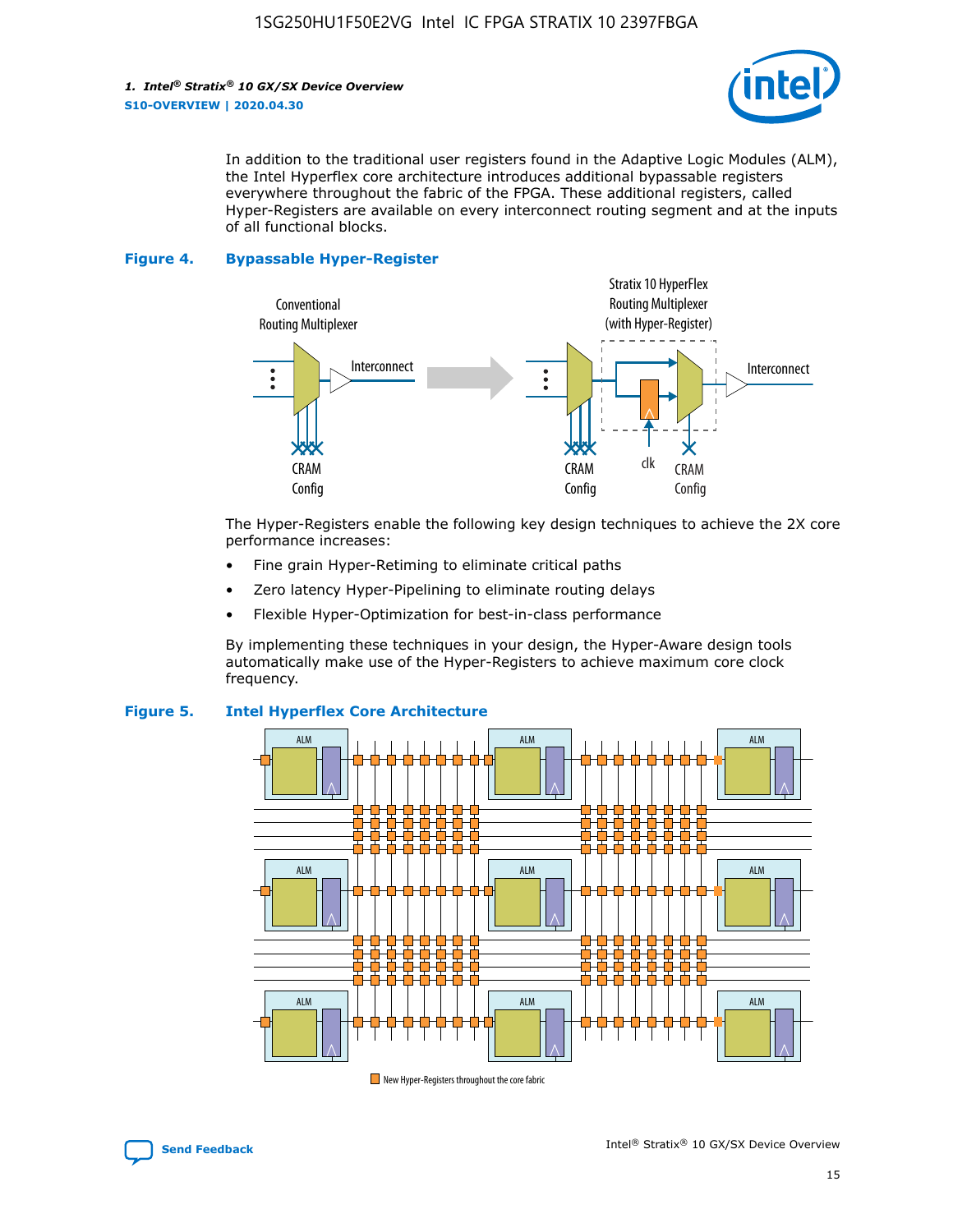

## **1.7. Heterogeneous 3D SiP Transceiver Tiles**

Intel Stratix 10 FPGAs and SoCs feature power efficient, high bandwidth, low latency transceivers. The transceivers are implemented on heterogeneous 3D System-in-Package (SiP) transceiver tiles, each containing 24 full-duplex transceiver channels. In addition to providing a high-performance transceiver solution to meet current connectivity needs, this allows for future flexibility and scalability as data rates, modulation schemes, and protocol IPs evolve.

## **Figure 6. Monolithic Core Fabric and Heterogeneous 3D SiP Transceiver Tiles**



## **Figure 7. Dual Core Fabric and Heterogeneous 3D SiP Transceiver Tiles (for the Intel Stratix 10 GX 10M Variant Only)**



Each transceiver tile contains:

- 24 full-duplex transceiver channels (PMA and PCS) $(10)$
- Reference clock distribution network
- Transmit PLLs
- High-speed clocking and bonding networks
- One instance of PCI Express hard IP

 $(10)$  12 full-duplex transceiver channels for the Intel Stratix 10 GX 10M variant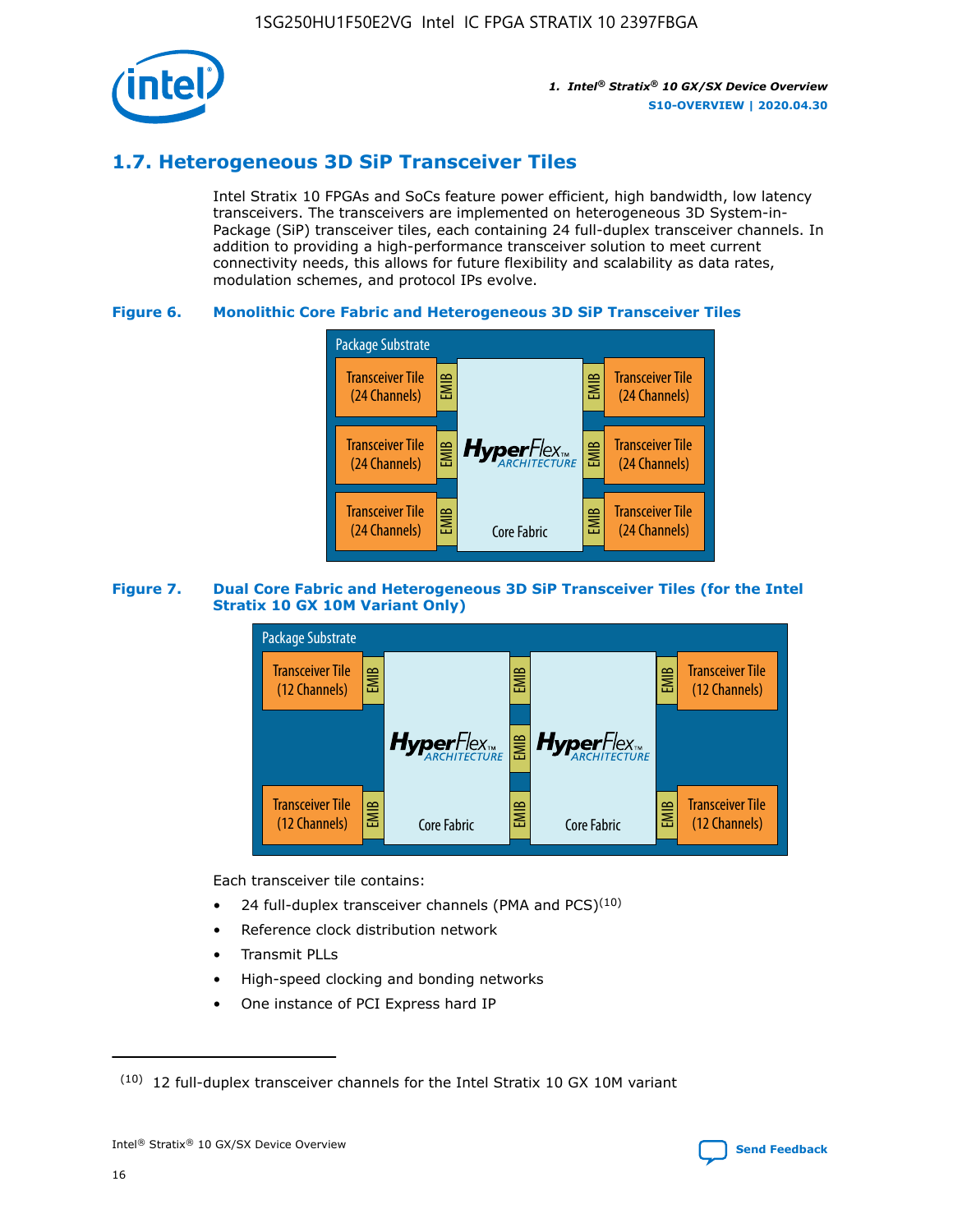



## **Figure 8. Heterogeneous 3D SiP Transceiver Tile Architecture**

## **1.8. Intel Stratix 10 Transceivers**

Intel Stratix 10 devices offer up to 96 total full-duplex transceiver channels. These channels provide continuous data rates from 1 Gbps to 28.3 Gbps for chip-to-chip, chip-to-module, and backplane applications. In each device,two thirds of the transceivers can be configured up to the maximum data rate of 28.3 Gbps to drive 100G interfaces and C form-factor pluggable CFP2/CFP4 optical modules. For longerreach backplane driving applications, advanced adaptive equalization circuits are used to equalize over 30 dB of system loss.

All transceiver channels feature a dedicated Physical Medium Attachment (PMA) and a hardened Physical Coding Sublayer (PCS).

- The PMA provides primary interfacing capabilities to physical channels.
- The PCS typically handles encoding/decoding, word alignment, and other preprocessing functions before transferring data to the FPGA core fabric.

Within each transceiver tile, the transceivers are arranged in four banks of six PMA-PCS groups. A wide variety of bonded and non-bonded data rate configurations are possible within each bank, and within each tile, using a highly configurable clock distribution network.

## **1.8.1. PMA Features**

PMA channels are comprised of transmitter (TX), receiver (RX), and high speed clocking resources.

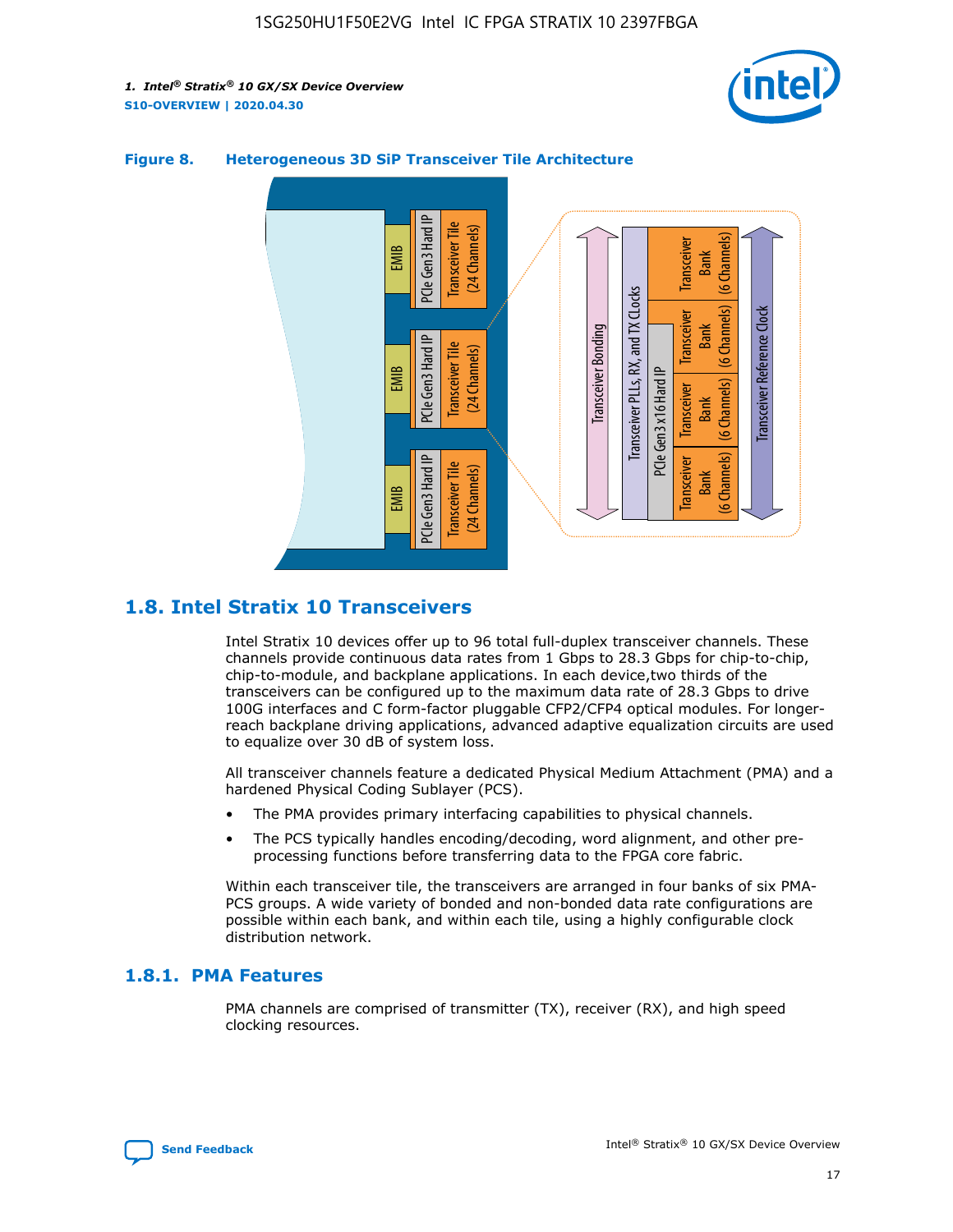

Intel Stratix 10 device features provide exceptional signal integrity at data rates up to 28.3 Gbps. Clocking options include ultra-low jitter LC tank-based (ATX) PLLs with optional fractional synthesis capability, channel PLLs operating as clock multiplier units (CMUs), and fractional synthesis PLLs (fPLLs).

- **ATX PLL**—can be configured in integer mode, or optionally, in a new fractional synthesis mode. Each ATX PLL spans the full frequency range of the supported data rate range providing a stable, flexible clock source with the lowest jitter.
- **CMU PLL**—when not being used as a transceiver, select PMA channels can be configured as channel PLLs operating as CMUs to provide an additional master clock source within the transceiver bank.
- **fPLL**—In addition, dedicated fPLLs are available with precision frequency synthesis capabilities. fPLLs can be used to synthesize multiple clock frequencies from a single reference clock source and replace multiple reference oscillators for multiprotocol and multi-rate applications.

On the receiver side, each PMA has an independent channel PLL that allows analog tracking for clock-data recovery. Each PMA also has advanced equalization circuits that compensate for transmission losses across a wide frequency spectrum.

- **Variable Gain Amplifier (VGA)**—to optimize the receiver's dynamic range
- **Continuous Time Linear Equalizer (CTLE)**—to compensate for channel losses with lowest power dissipation
- **Decision Feedback Equalizer (DFE)**—to provide additional equalization capability on backplanes even in the presence of crosstalk and reflections
- **On-Die Instrumentation (ODI)**—to provide on-chip eye monitoring capabilities (Eye Viewer). This capability helps to optimize link equalization parameters during board bring-up and supports in-system link diagnostics and equalization margin testing

## **Figure 9. Intel Stratix 10 Receiver Block Features**



All link equalization parameters feature automatic adaptation using the new Advanced Digital Adaptive Parametric Tuning (ADAPT) circuit. This circuit is used to dynamically set DFE tap weights, adjust CTLE parameters, and optimize VGA gain and threshold voltage. Finally, optimal and consistent signal integrity is ensured by using the new

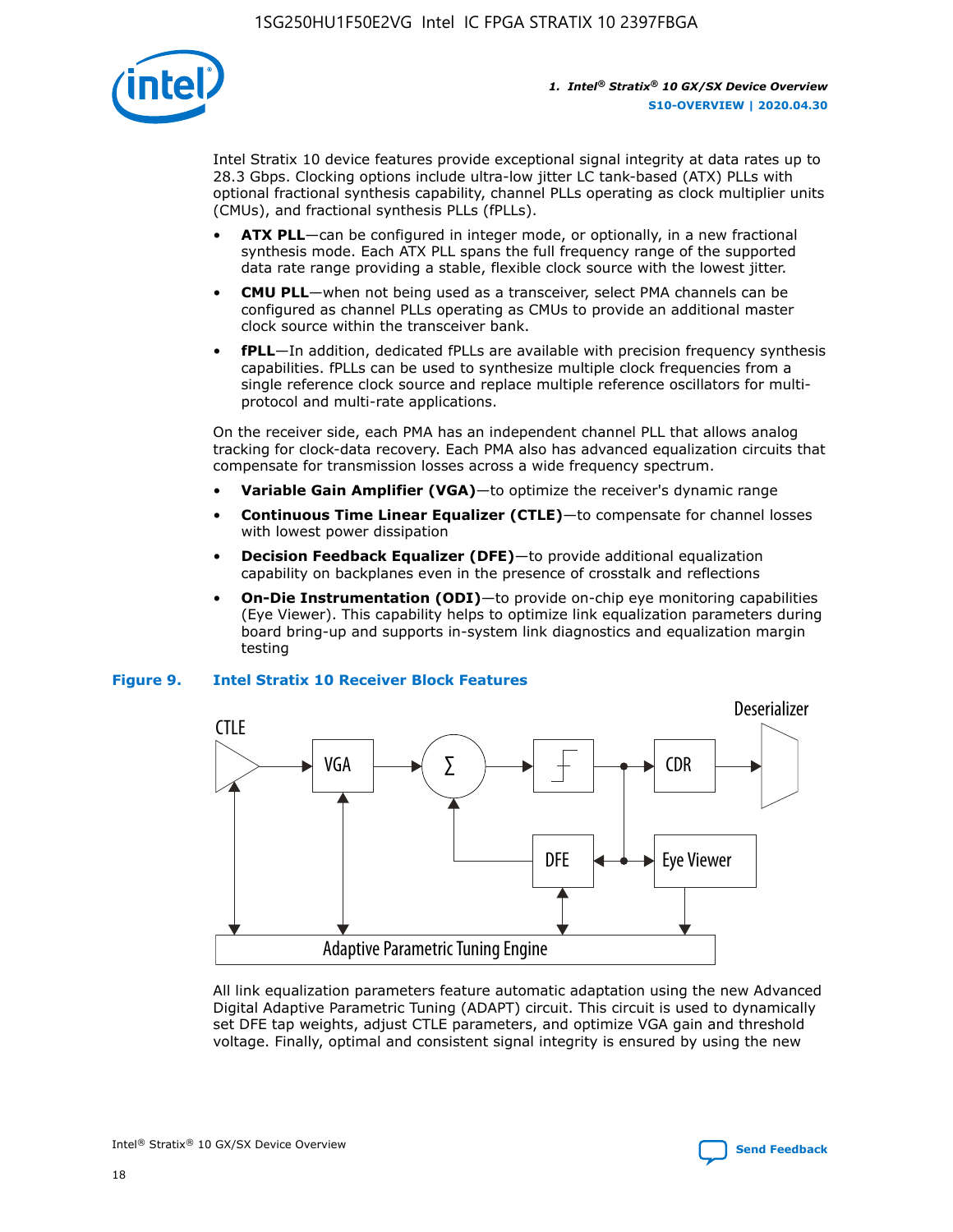

hardened Precision Signal Integrity Calibration Engine (PreSICE) to automatically calibrate all transceiver circuit blocks on power-up. This gives the most link margin and ensures robust, reliable, and error-free operation.

#### **Table 7. Transceiver PMA Features**

| <b>Feature</b>                                                       | <b>Capability</b>                                                                                                                                                                                         |
|----------------------------------------------------------------------|-----------------------------------------------------------------------------------------------------------------------------------------------------------------------------------------------------------|
| Chip-to-Chip Data Rates                                              | 1 Gbps (11) to 28.3 Gbps (Intel Stratix 10 GX/SX devices)                                                                                                                                                 |
| <b>Backplane Support</b>                                             | Drive backplanes at data rates up to 28.3 Gbps, including 10GBASE-KR compliance                                                                                                                           |
| Optical Module Support                                               | SFP+/SFP, XFP, CXP, QSFP/QSFP28, QSFPDD, CFP/CFP2/CFP4                                                                                                                                                    |
| Cable Driving Support                                                | SFP+ Direct Attach, PCI Express over cable, eSATA                                                                                                                                                         |
| <b>Transmit Pre-Emphasis</b>                                         | 5-tap transmit pre-emphasis and de-emphasis to compensate for system channel loss                                                                                                                         |
| Continuous Time Linear<br>Equalizer (CTLE)                           | Dual mode, high-gain, and high-data rate, linear receive equalization to compensate for<br>system channel loss                                                                                            |
| Decision Feedback Equalizer<br>(DFE)                                 | 15 fixed tap DFE to equalize backplane channel loss in the presence of crosstalk and noisy<br>environments                                                                                                |
| Advanced Digital Adaptive<br>Parametric Tuning (ADAPT)               | Fully digital adaptation engine to automatically adjust all link equalization parameters-<br>including CTLE, DFE, and VGA blocks—that provide optimal link margin without intervention<br>from user logic |
| Precision Signal Integrity<br>Calibration Engine (PreSICE)           | Hardened calibration controller to quickly calibrate all transceiver control parameters on<br>power-up, which provides the optimal signal integrity and jitter performance                                |
| <b>ATX Transmit PLLs</b>                                             | Low jitter ATX (inductor-capacitor) transmit PLLs with continuous tuning range to cover a<br>wide range of standard and proprietary protocols, with optional fractional frequency<br>synthesis capability |
| <b>Fractional PLLs</b>                                               | On-chip fractional frequency synthesizers to replace on-board crystal oscillators and reduce<br>system cost                                                                                               |
| Digitally Assisted Analog<br>CDR.                                    | Superior jitter tolerance with fast lock time                                                                                                                                                             |
| On-Die Instrumentation-<br>Eye Viewer and Jitter Margin<br>Tool      | Simplify board bring-up, debug, and diagnostics with non-intrusive, high-resolution eye<br>monitoring (Eye Viewer). Also inject jitter from transmitter to test link margin in system.                    |
| Dynamic Reconfiguration                                              | Allows for independent control of each transceiver channel Avalon memory-mapped<br>interface for the most transceiver flexibility.                                                                        |
| Multiple PCS-PMA and PCS-<br>Core to FPGA fabric interface<br>widths | 8, 10, 16, 20, 32, 40, or 64 bit interface widths for flexibility of deserialization width,<br>encoding, and reduced latency                                                                              |

## **1.8.2. PCS Features**

Intel Stratix 10 PMA channels interface with core logic through configurable and bypassable PCS interface layers.

The PCS contains multiple gearbox implementations to decouple the PMA and PCS interface widths. This feature provides the flexibility to implement a wide range of applications with 8, 10, 16, 20, 32, 40, or 64 bit interface width between each transceiver and the core logic.

 $(11)$  Stratix 10 transceivers can support data rates below 1 Gbps with over sampling.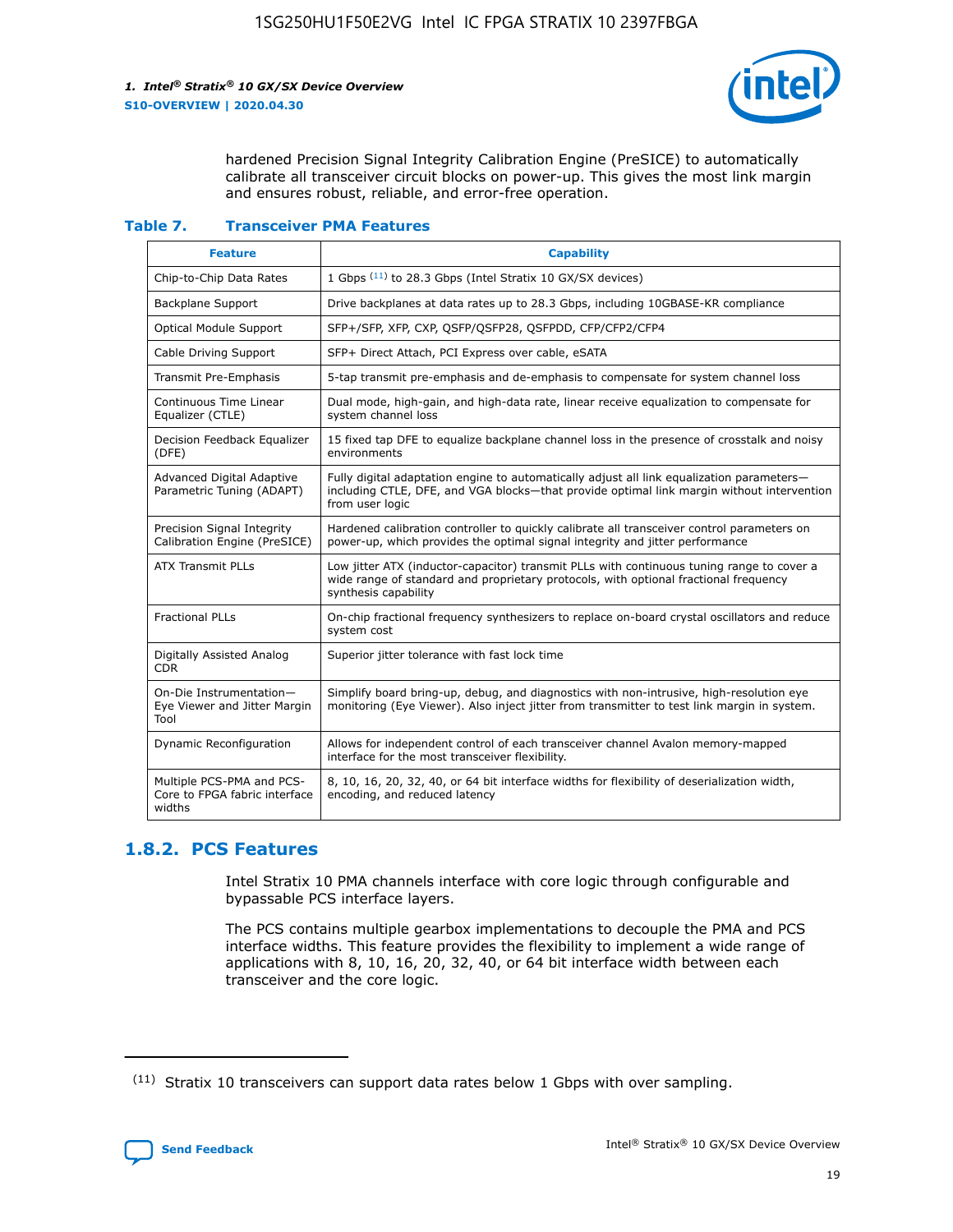

The PCS also contains hard IP to support a variety of standard and proprietary protocols across a wide range of data rates and encoding schemes. The Standard PCS mode provides support for 8B/10B encoded applications up to 12.5 Gbps. The Enhanced PCS mode supports 64B/66B and 64B/67B encoded applications up to 17.4 Gbps. The enhanced PCS mode also includes an integrated 10GBASE-KR/40GBASE-KR4 Forward Error Correction (FEC) circuit. For highly customized implementations, a PCS Direct mode provides an interface up to 64 bits wide to allow for custom encoding and support for data rates up to 28.3 Gbps.

For more information about the PCS-Core interface or the double rate transfer mode, refer to the *Intel Stratix 10 L- and H-Tile Transceiver PHY User Guide*, and the *Intel Stratix 10 E-Tile Transceiver PHY User Guide*.

| <b>PCS Protocol</b><br><b>Support</b>           | <b>Data Rate (Gbps)</b> | <b>Transmitter Data Path</b>                                                                                                                                              | <b>Receiver Data Path</b>                                                                                                                                                                                      |
|-------------------------------------------------|-------------------------|---------------------------------------------------------------------------------------------------------------------------------------------------------------------------|----------------------------------------------------------------------------------------------------------------------------------------------------------------------------------------------------------------|
| Standard PCS                                    | 1 to 12.5               | Phase compensation FIFO, byte<br>serializer, 8B/10B encoder, bit-slipper,<br>channel bonding                                                                              | Rate match FIFO, word-aligner, 8B/10B<br>decoder, byte deserializer, byte<br>ordering                                                                                                                          |
| PCI Express<br>Gen1/Gen2 x1,<br>x2, x4, x8, x16 | $2.5$ and $5.0$         | Same as Standard PCS plus PIPE 2.0<br>interface to core                                                                                                                   | Same as Standard PCS plus PIPE 2.0<br>interface to core                                                                                                                                                        |
| PCI Express Gen3<br>x1, x2, x4, x8,<br>x16      | 8.0                     | Phase compensation FIFO, byte<br>serializer, encoder, scrambler, bit-<br>slipper, gear box, channel bonding, and<br>PIPE 3.0 interface to core, auto speed<br>negotiation | Rate match FIFO (0-600 ppm mode),<br>word-aligner, decoder, descrambler,<br>phase compensation FIFO, block sync,<br>byte deserializer, byte ordering, PIPE<br>3.0 interface to core, auto speed<br>negotiation |
| CPRI                                            | 0.6144 to 9.8           | Same as Standard PCS plus<br>deterministic latency serialization                                                                                                          | Same as Standard PCS plus<br>deterministic latency deserialization                                                                                                                                             |
| <b>Enhanced PCS</b>                             | 2.5 to 17.4             | FIFO, channel bonding, bit-slipper, and<br>gear box                                                                                                                       | FIFO, block sync, bit-slipper, and gear<br>box                                                                                                                                                                 |
| 10GBASE-R                                       | 10.3125                 | FIFO, 64B/66B encoder, scrambler,<br>FEC, and gear box                                                                                                                    | FIFO, 64B/66B decoder, descrambler,<br>block sync, FEC, and gear box                                                                                                                                           |
| Interlaken                                      | 4.9 to 17.4             | FIFO, channel bonding, frame<br>generator, CRC-32 generator,<br>scrambler, disparity generator, bit-<br>slipper, and gear box                                             | FIFO, CRC-32 checker, frame sync,<br>descrambler, disparity checker, block<br>sync, and gear box                                                                                                               |
| SFI-S/SFI-5.2                                   | 11.3                    | FIFO, channel bonding, bit-slipper, and<br>gear box                                                                                                                       | FIFO, bit-slipper, and gear box                                                                                                                                                                                |
| <b>IEEE 1588</b>                                | 1.25 to 10.3125         | FIFO (fixed latency), 64B/66B encoder,<br>scrambler, and gear box                                                                                                         | FIFO (fixed latency), 64B/66B decoder,<br>descrambler, block sync, and gear box                                                                                                                                |
| SDI                                             | up to 12.5              | FIFO and gear box                                                                                                                                                         | FIFO, bit-slipper, and gear box                                                                                                                                                                                |
| GigE                                            | 1.25                    | Same as Standard PCS plus GigE state<br>machine                                                                                                                           | Same as Standard PCS plus GigE state<br>machine                                                                                                                                                                |
| <b>PCS Direct</b>                               | up to 28.3              | Custom                                                                                                                                                                    | Custom                                                                                                                                                                                                         |

## **Table 8. Transceiver PCS Features**

## **Related Information**

[Intel Stratix 10 L- and H-Tile Transceiver PHY User Guide](https://www.altera.com/documentation/wry1479165198810.html)

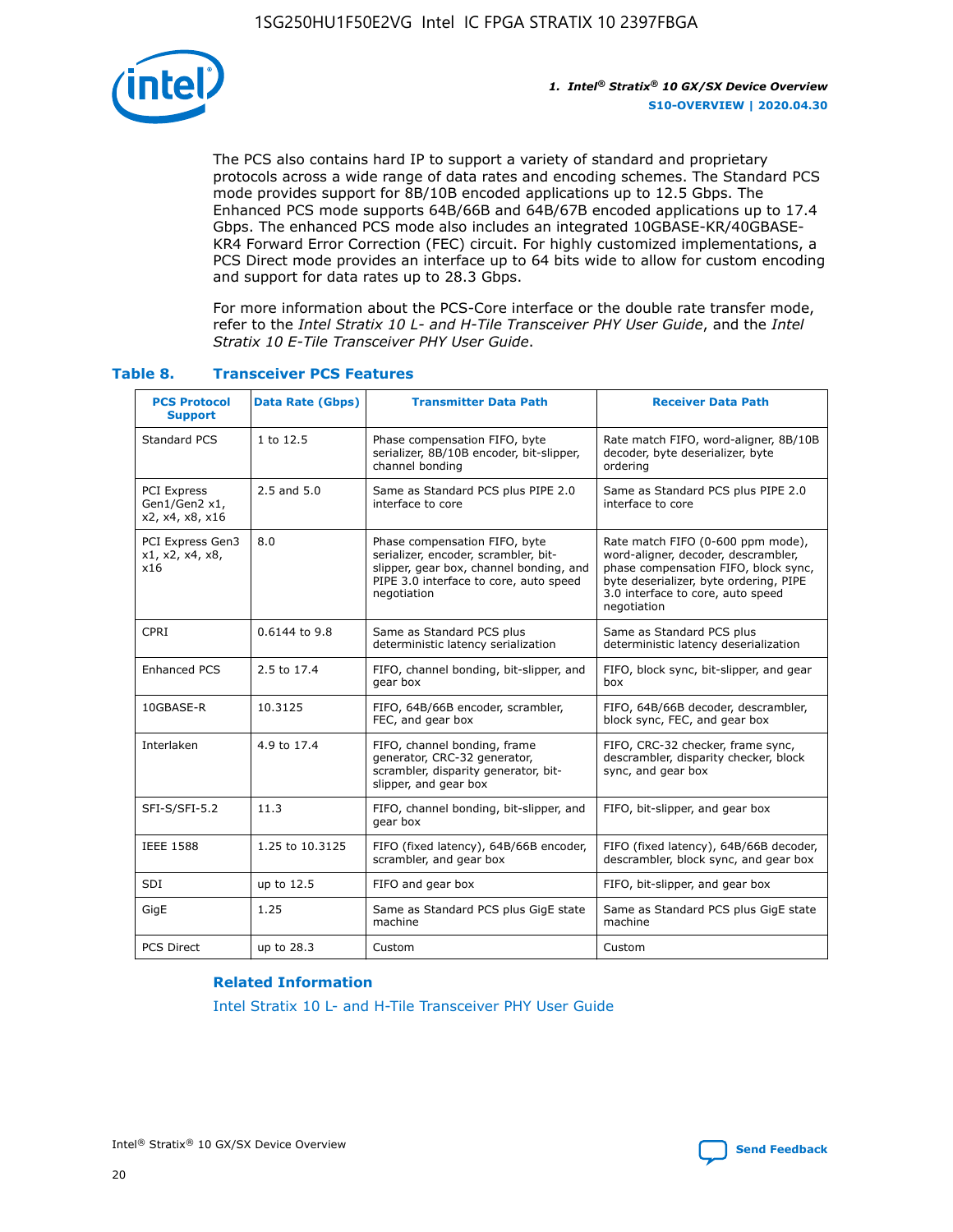

## **1.9. PCI Express Gen1/Gen2/Gen3 Hard IP**

Intel Stratix 10 devices contain embedded PCI Express hard IP designed for performance, ease-of-use, increased functionality, and designer productivity.

The PCI Express hard IP consists of the PHY, Data Link, and Transaction layers. It also supports PCI Express Gen1/Gen2/Gen3 end point and root port, in x1/x2/x4/x8/x16 lane configurations. The PCI Express hard IP is capable of operating independently from the core logic (autonomous mode). This feature allows the PCI Express link to power up and complete link training in less than 100 ms, while the rest of the device is still in the process of being configured. The hard IP also provides added functionality, which makes it easier to support emerging features such as Single Root I/O Virtualization (SR-IOV) and optional protocol extensions.

The PCI Express hard IP has improved end-to-end data path protection using Error Checking and Correction (ECC). In addition, the hard IP supports configuration of the device via protocol (CvP) across the PCI Express bus at Gen1/Gen2/Gen3 rates.

## **1.10. Interlaken PCS Hard IP**

Intel Stratix 10 devices have integrated Interlaken PCS hard IP supporting rates up to 17.4 Gbps per lane.

The Interlaken PCS hard IP is based on the proven functionality of the PCS developed for Intel's previous generation FPGAs, which has demonstrated interoperability with Interlaken ASSP vendors and third-party IP suppliers. The Interlaken PCS hard IP is present in every transceiver channel in Intel Stratix 10 devices.

## **1.11. 10G Ethernet Hard IP**

Intel Stratix 10 devices include IEEE 802.3 10-Gbps Ethernet (10GbE) compliant 10GBASE-R PCS and PMA hard IP. The scalable 10GbE hard IP supports multiple independent 10GbE ports while using a single PLL for all the 10GBASE-R PCS instantiations, which saves on core logic resources and clock networks.

The integrated serial transceivers simplify multi-port 10GbE systems compared to 10 GbE Attachment Unit Interface (XAUI) interfaces that require an external XAUI-to-10G PHY. Furthermore, the integrated transceivers incorporate signal conditioning circuits, which enable direct connection to standard 10G XFP and SFP+ pluggable optical modules. The transceivers also support backplane Ethernet applications and include a hard 10GBASE-KR/40GBASE-KR4 Forward Error Correction (FEC) circuit that can be used for both 10G and 40G applications. The integrated 10G Ethernet hard IP and 10G transceivers save external PHY cost, board space and system power. The 10G Ethernet PCS hard IP and 10GBASE-KR FEC are present in every transceiver channel.

## **1.12. External Memory and General Purpose I/O**

Intel Stratix 10 devices offer substantial external memory bandwidth, with up to ten 72 bit wide DDR4 memory interfaces running at up to 2666 Mbps. For external memory interface and LVDS restrictions, see [AN 906: Intel Stratix 10 GX 400, SX 400,](https://www.intel.com/content/www/us/en/programmable/documentation/sjf1574667190623.html#bft1574667627484) [and TX 400 Routing and Designing Floorplan Guidelines.](https://www.intel.com/content/www/us/en/programmable/documentation/sjf1574667190623.html#bft1574667627484)

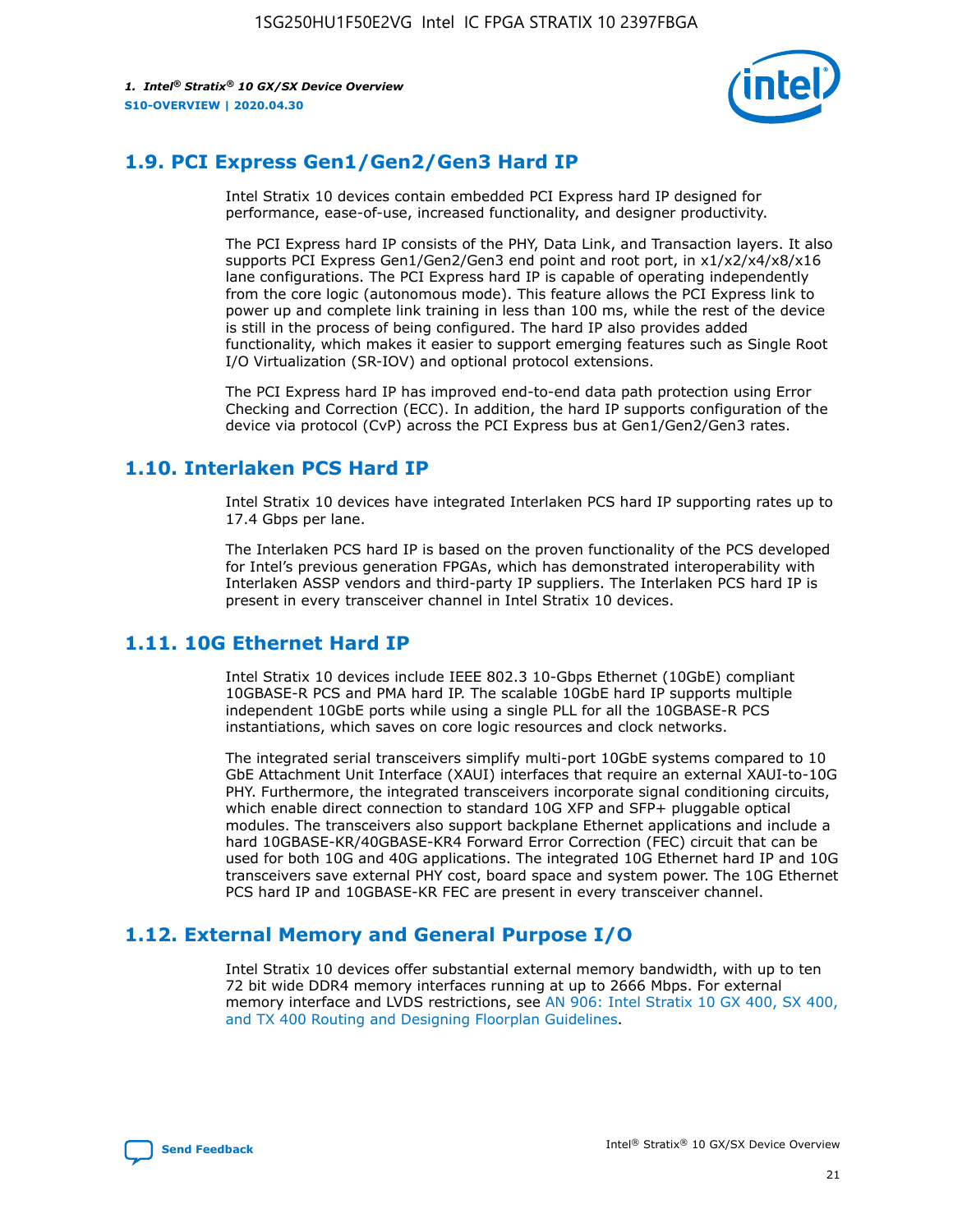

This bandwidth is provided along with the ease of design, lower power, and resource efficiencies of hardened high-performance memory controllers. The external memory interfaces can be configured up to a maximum width of 144 bits when using either hard or soft memory controllers.

## **Figure 10. Hard Memory Controller**



Each I/O bank contains 48 general purpose I/Os and a high-efficiency hard memory controller capable of supporting many different memory types, each with different performance capabilities. The hard memory controller is also capable of being bypassed and replaced by a soft controller implemented in user logic. The I/Os each have a hardened double data rate (DDR) read/write path (PHY) capable of performing key memory interface functionality such as:

- Read/write leveling
- FIFO buffering to lower latency and improve margin
- Timing calibration
- On-chip termination

The timing calibration is aided by the inclusion of hard microcontrollers based on Intel's Nios® II technology, specifically tailored to control the calibration of multiple memory interfaces. This calibration allows the Intel Stratix 10 device to compensate for any changes in process, voltage, or temperature either within the Intel Stratix 10 device itself, or within the external memory device. The advanced calibration algorithms ensure maximum bandwidth and robust timing margin across all operating conditions.

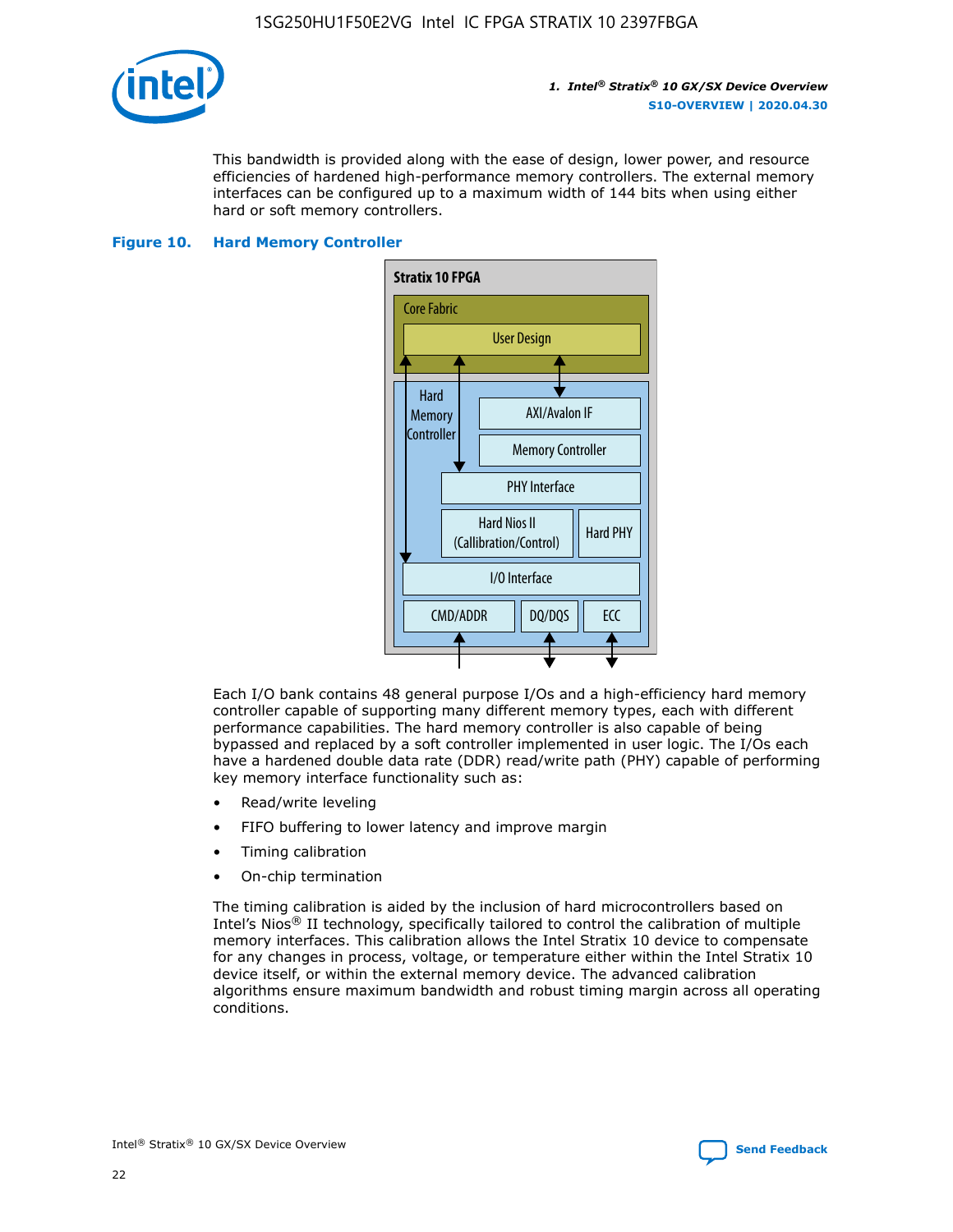

### **Table 9. External Memory Interface Performance**

The listed speeds are for the 1-rank case.

| <b>Interface</b>     | <b>Controller Type</b> | <b>Performance</b><br>(maximum rate possible) |
|----------------------|------------------------|-----------------------------------------------|
| DDR4                 | Hard                   | 2666 Mbps                                     |
| DDR <sub>3</sub>     | Hard                   | 2133 Mbps                                     |
| QDRII+               | Soft                   | 1,100 Mtps                                    |
| <b>ODRII+ Xtreme</b> | Soft                   | 1,266 Mtps                                    |
| <b>ODRIV</b>         | Soft                   | 2,133 Mtps                                    |
| RLDRAM III           | Soft                   | 2400 Mbps                                     |
| <b>RLDRAM II</b>     | Soft                   | 533 Mbps                                      |

In addition to parallel memory interfaces, Intel Stratix 10 devices support serial memory technologies such as the Hybrid Memory Cube (HMC). The HMC is supported by the Intel Stratix 10 high-speed serial transceivers, which connect up to four HMC links, with each link running at data rates of 15 Gbps (HMC short reach specification).

Intel Stratix 10 devices also feature general purpose I/Os capable of supporting a wide range of single-ended and differential I/O interfaces. LVDS rates up to 1.6 Gbps are supported, with each pair of pins having both a differential driver and a differential input buffer. This enables configurable direction for each LVDS pair.

## **1.13. Adaptive Logic Module (ALM)**

Intel Stratix 10 devices use a similar adaptive logic module (ALM) as the previous generation Intel Arria 10 and Stratix V FPGAs, allowing for efficient implementation of logic functions and easy conversion of IP between the devices.

The ALM block diagram shown in the following figure has eight inputs with a fracturable look-up table (LUT), two dedicated embedded adders, and four dedicated registers.

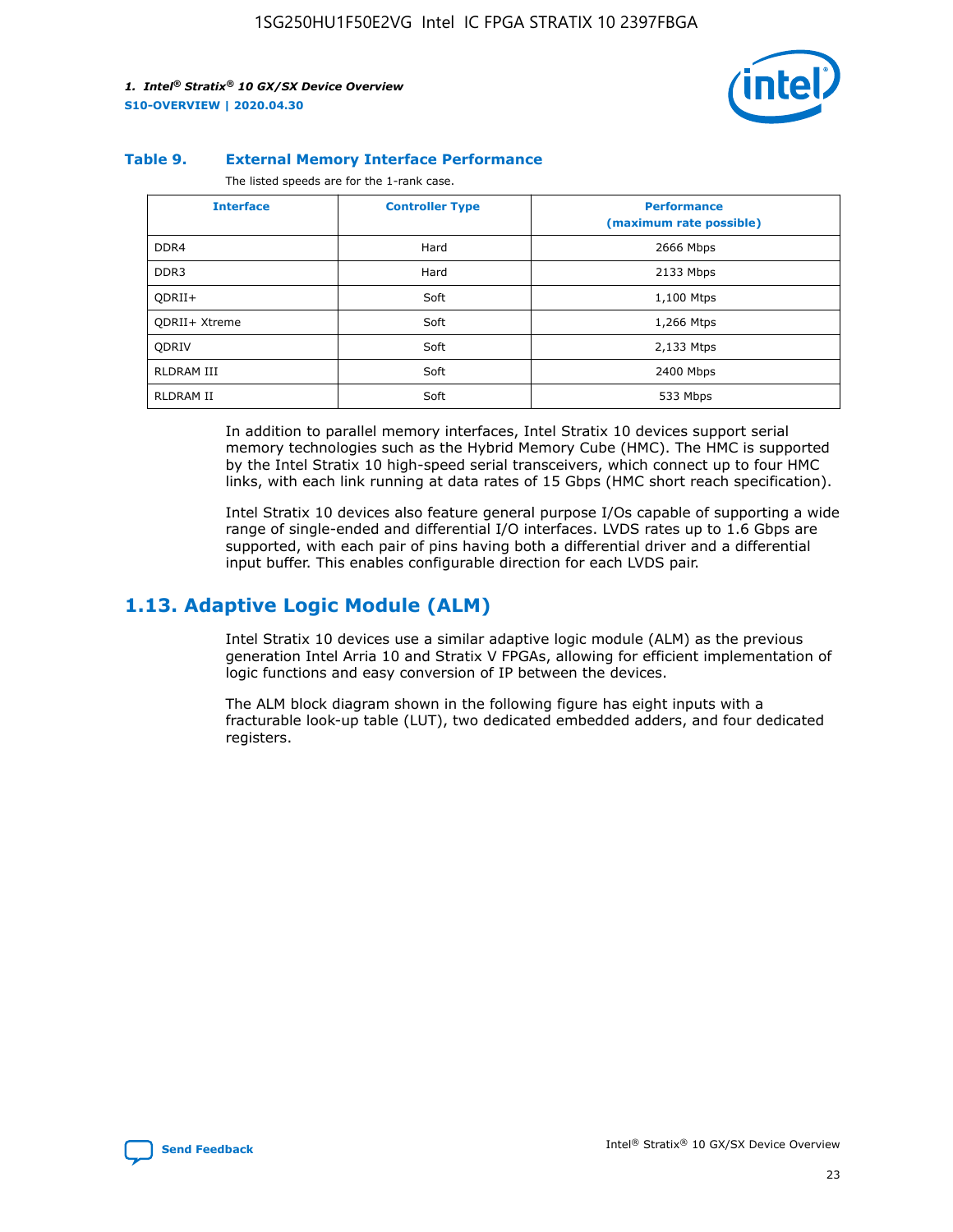

## **Figure 11. Intel Stratix 10 FPGA and SoC ALM Block Diagram**



Key features and capabilities of the ALM include:

- High register count with 4 registers per 8-input fracturable LUT, operating in conjunction with the new Intel Hyperflex architecture, enables Intel Stratix 10 devices to maximize core performance at very high core logic utilization
- Implements select 7-input logic functions, all 6-input logic functions, and two independent functions consisting of smaller LUT sizes (such as two independent 4 input LUTs) to optimize core logic utilization

The Intel Quartus Prime software takes advantage of the ALM logic structure to deliver the highest performance, optimal logic utilization, and lowest compile times. The Intel Quartus Prime software simplifies design reuse as it automatically maps legacy designs into the Intel Stratix 10 ALM architecture.

## **1.14. Core Clocking**

Core clocking in Intel Stratix 10 devices makes use of programmable clock tree synthesis.

This technique uses dedicated clock tree routing and switching circuits, and allows the Intel Quartus Prime software to create the exact clock trees required for your design. Clock tree synthesis minimizes clock tree insertion delay, reduces dynamic power dissipation in the clock tree and allows greater clocking flexibility in the core while still maintaining backwards compatibility with legacy global and regional clocking schemes.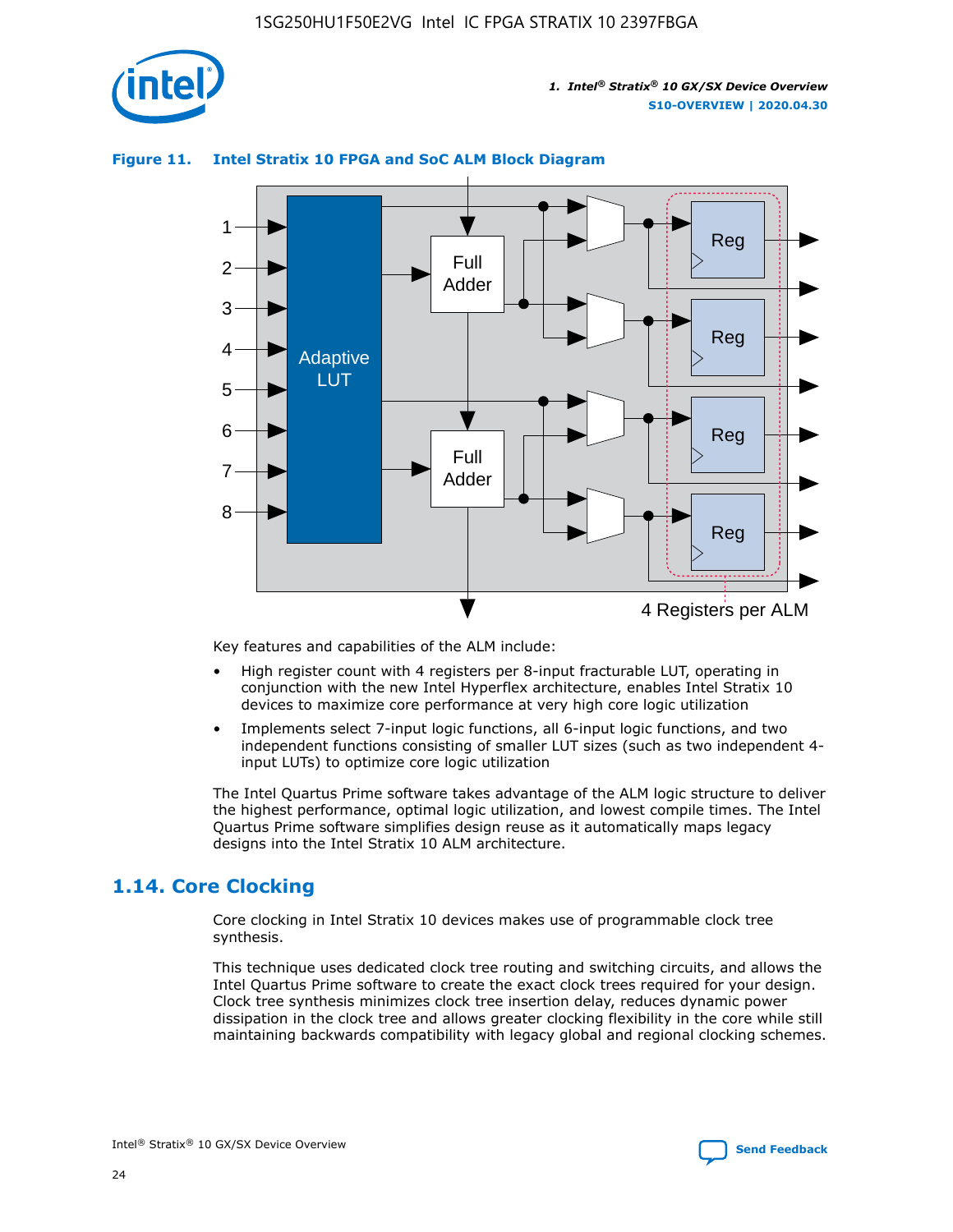

The core clock network in Intel Stratix 10 devices supports the new Intel Hyperflex core architecture at clock rates up to 1 GHz. It also supports the hard memory controllers up to 2666 Mbps with a quarter rate transfer to the core. The core clock network is supported by dedicated clock input pins, fractional clock synthesis PLLs, and integer I/O PLLs.

## **1.15. Fractional Synthesis PLLs and I/O PLLs**

Intel Stratix 10 devices have up to 32 fractional synthesis PLLs (fPLL) available for use with transceivers or in the core fabric.

The fPLLs are located in the 3D SiP transceiver L-tiles and H-tiles, eight per tile, adjacent to the transceiver channels. The fPLLs can be used to reduce both the number of oscillators required on the board and the number of clock pins required, by synthesizing multiple clock frequencies from a single reference clock source. In addition to synthesizing reference clock frequencies for the transceiver transmit PLLs, the fPLLs can also be used directly for transmit clocking. Each fPLL can be independently configured for conventional integer mode, or enhanced fractional synthesis mode with third-order delta-sigma modulation.

In addition to the fPLLs, Intel Stratix 10 devices contain up to 24 integer I/O PLLs (IOPLLs) available for general purpose use in the core fabric and for simplifying the design of external memory interfaces and high-speed LVDS interfaces. The IOPLLs are located in each bank of 48 general purpose I/O, 1 per I/O bank, adjacent to the hard memory controllers and LVDS SerDes in each I/O bank. This makes it easier to close timing because the IOPLLs are tightly coupled with the I/Os that need to use them. The IOPLLs can be used for general purpose applications in the core such as clock network delay compensation and zero-delay clock buffering.

## **1.16. Internal Embedded Memory**

Intel Stratix 10 devices contain two types of embedded memory blocks: M20K (20 Kb) and MLAB (640 bit).

The M20K and MLAB blocks are familiar block sizes carried over from previous Intel device families. The MLAB blocks are ideal for wide and shallow memories, while the M20K blocks are intended to support larger memory configurations and include hard ECC. Both M20K and MLAB embedded memory blocks can be configured as a singleport or dual-port RAM, FIFO, ROM, or shift register. These memory blocks are highly flexible and support a number of memory configurations as shown in Table 10 on page 25.

## **Table 10. Internal Embedded Memory Block Configurations**

| MLAB (640 bits)                                                | <b>M20K (20 Kb)</b>                                                                    |
|----------------------------------------------------------------|----------------------------------------------------------------------------------------|
| $64 \times 10$ (supported through emulation)<br>$32 \times 20$ | $2K \times 10$ (or $x8$ )<br>$1K \times 20$ (or $x16$ )<br>$512 \times 40$ (or $x32$ ) |

## **1.17. Variable Precision DSP Block**

The Intel Stratix 10 DSP blocks are based upon the Variable Precision DSP Architecture used in Intel's previous generation devices. They feature hard fixed point and IEEE 754 compliant floating point capability.

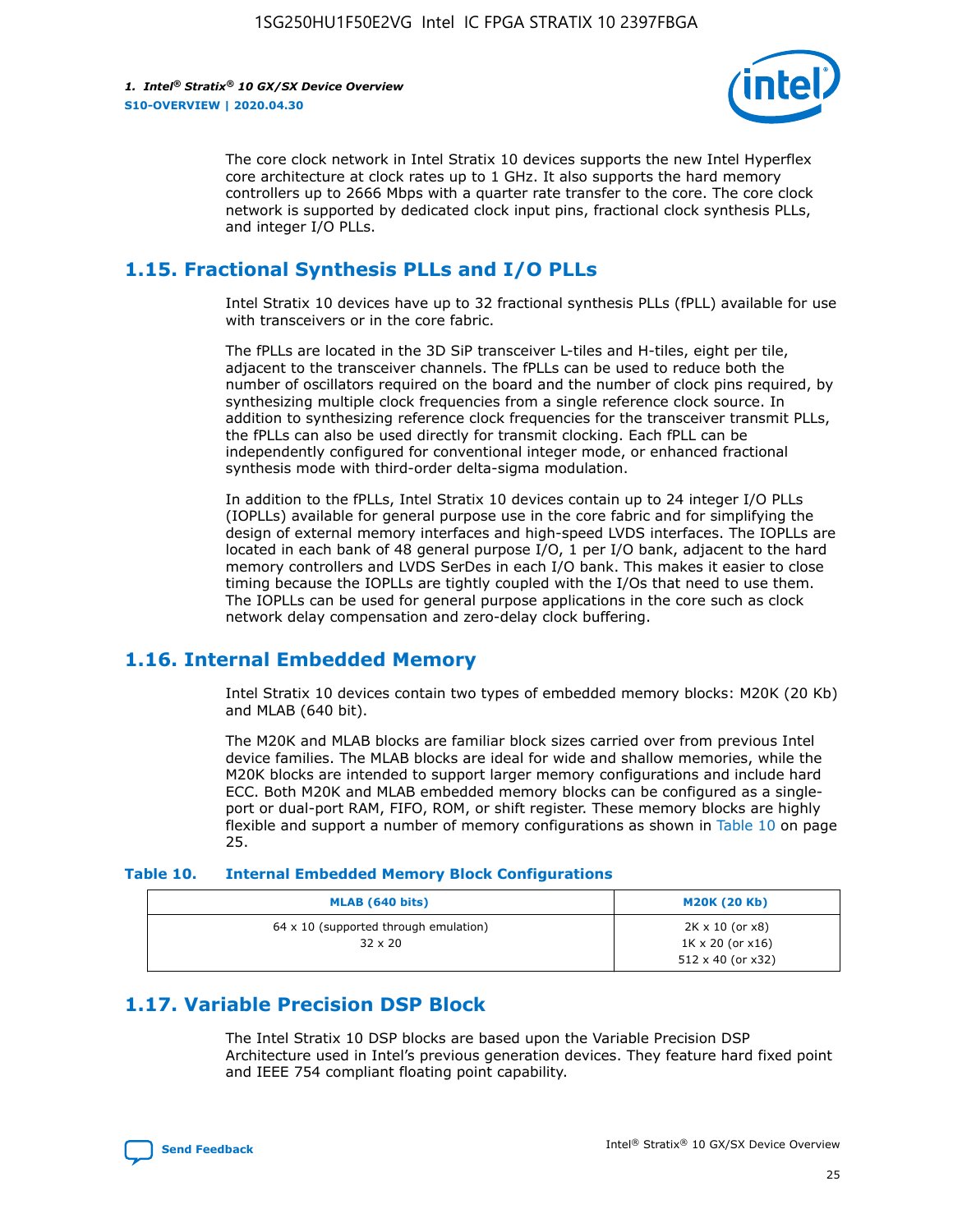

The DSP blocks can be configured to support signal processing with precision ranging from 18x19 up to 54x54. A pipeline register has been added to increase the maximum operating frequency of the DSP block and reduce power consumption.





#### **Figure 13. DSP Block: High Precision Fixed Point Mode**

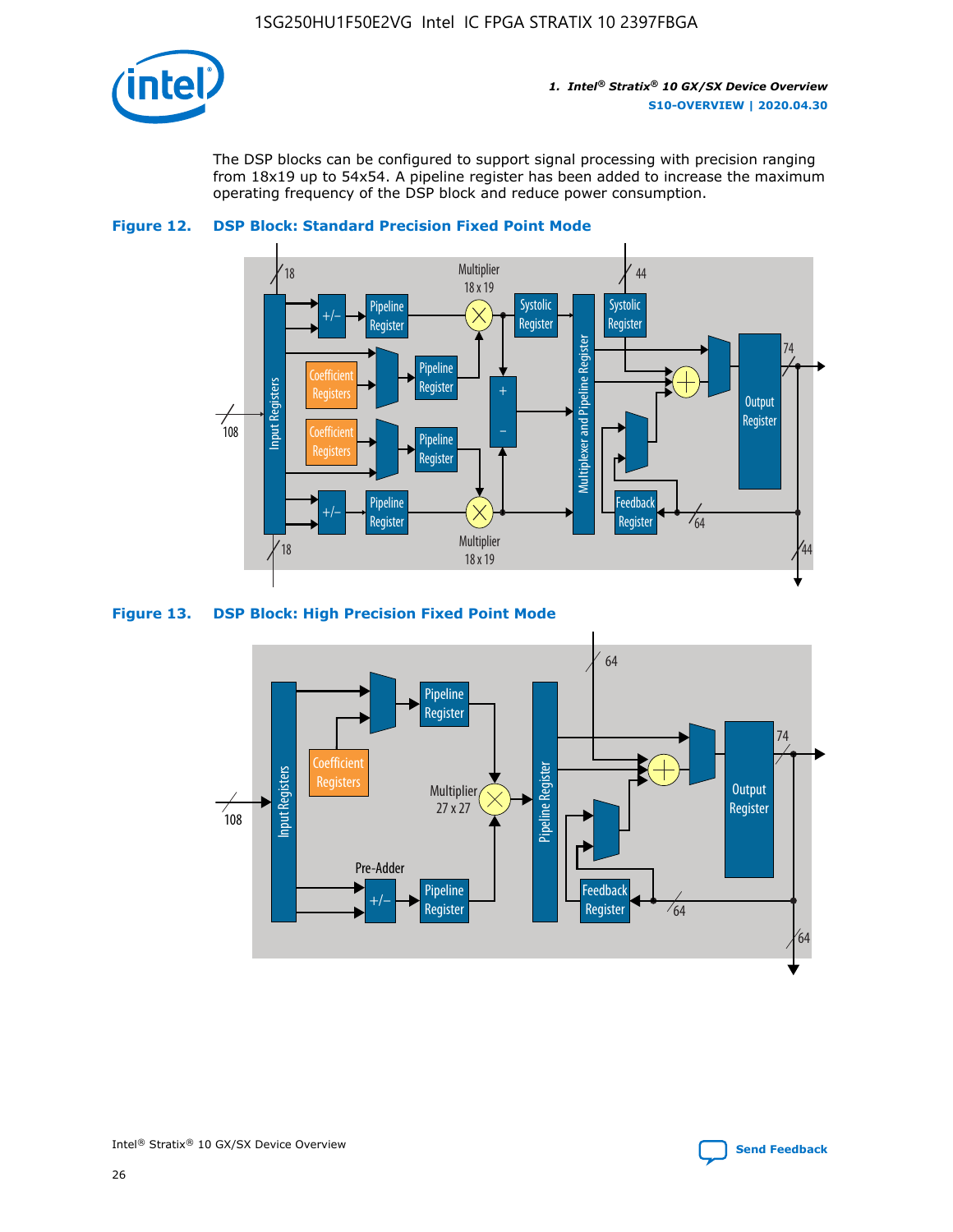



## **Figure 14. DSP Block: Single Precision Floating Point Mode**

Each DSP block can be independently configured at compile time as either dual 18x19 or a single 27x27 multiply accumulate. With a dedicated 64 bit cascade bus, multiple variable precision DSP blocks can be cascaded to implement even higher precision DSP functions efficiently.

In floating point mode, each DSP block provides one single precision floating point multiplier and adder. Floating point additions, multiplications, mult-adds and multaccumulates are supported.

The following table shows how different precisions are accommodated within a DSP block, or by utilizing multiple blocks.

| <b>Multiplier Size</b>             | <b>DSP Block Resources</b>                                                               | <b>Expected Usage</b>           |
|------------------------------------|------------------------------------------------------------------------------------------|---------------------------------|
| $18x19$ bits                       | 1/2 of Variable Precision DSP Block                                                      | Medium precision fixed point    |
| 27x27 bits                         | 1 Variable Precision DSP Block                                                           | High precision fixed point      |
| $19x36$ bits                       | 1 Variable Precision DSP Block with external<br>adder                                    | Fixed point FFTs                |
| 36x36 bits                         | 2 Variable Precision DSP Blocks with external<br>adder                                   | Very high precision fixed point |
| 54x54 bits                         | 4 Variable Precision DSP Blocks with external<br>adder                                   | Double Precision floating point |
| Single Precision<br>floating point | 1 Single Precision floating point adder, 1 Single<br>Precision floating point multiplier | Floating point                  |

#### **Table 11. Variable Precision DSP Block Configurations**

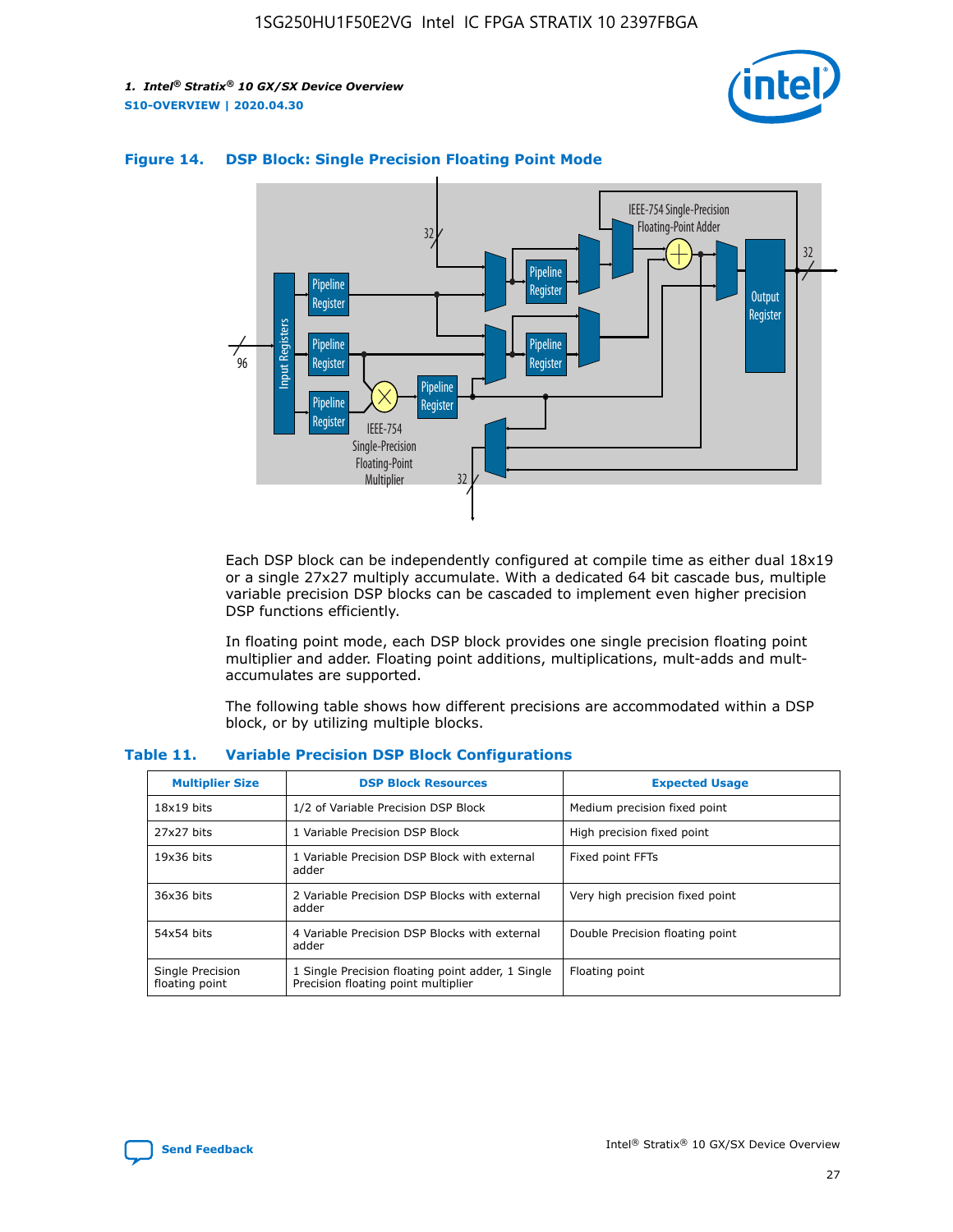

Complex multiplication is very common in DSP algorithms. One of the most popular applications of complex multipliers is the FFT algorithm. This algorithm has the characteristic of increasing precision requirements on only one side of the multiplier. The Variable Precision DSP block supports the FFT algorithm with proportional increase in DSP resources as the precision grows.

## **Table 12. Complex Multiplication With Variable Precision DSP Block**

| <b>Complex Multiplier</b><br><b>Size</b> | <b>DSP Block Resources</b>      | <b>FFT Usage</b>       |
|------------------------------------------|---------------------------------|------------------------|
| $18x19$ bits                             | 2 Variable Precision DSP Blocks | Resource optimized FFT |
| $27x27$ bits                             | 4 Variable Precision DSP Blocks | Highest precision FFT  |

For FFT applications with high dynamic range requirements, the Intel FFT IP Core offers an option of single precision floating point implementation with resource usage and performance similar to high precision fixed point implementations.

Other features of the DSP block include:

- Hard 18 bit and 25 bit pre-adders
- Hard floating point multipliers and adders
- 64 bit dual accumulator (for separate I, Q product accumulations)
- Cascaded output adder chains for 18 and 27 bit FIR filters
- Embedded coefficient registers for 18 and 27 bit coefficients
- Fully independent multiplier outputs
- Inferability using HDL templates supplied by the Intel Quartus Prime software for most modes

The Variable Precision DSP block is ideal to support the growing trend towards higher bit precision in high performance DSP applications. At the same time, it can efficiently support the many existing 18 bit DSP applications, such as high definition video processing and remote radio heads. With the Variable Precision DSP block architecture and hard floating point multipliers and adders, Intel Stratix 10 devices can efficiently support many different precision levels up to and including floating point implementations. This flexibility can result in increased system performance, reduced power consumption, and reduce architecture constraints on system algorithm designers.

## **1.18. Hard Processor System (HPS)**

The Intel Stratix 10 SoC Hard Processor System (HPS) is Intel's third generation HPS. Leveraging the performance of Intel 14 nm tri-gate technology, Intel Stratix 10 SoC devices more than double the performance of previous generation SoCs with an integrated quad-core 64-bit Arm Cortex-A53. The HPS also enables system-wide hardware virtualization capabilities by adding a system memory management unit. These architecture improvements ensure that Intel Stratix 10 SoCs meet the requirements of current and future embedded markets, including wireless and wireline communications, datacenter acceleration, and numerous military applications.

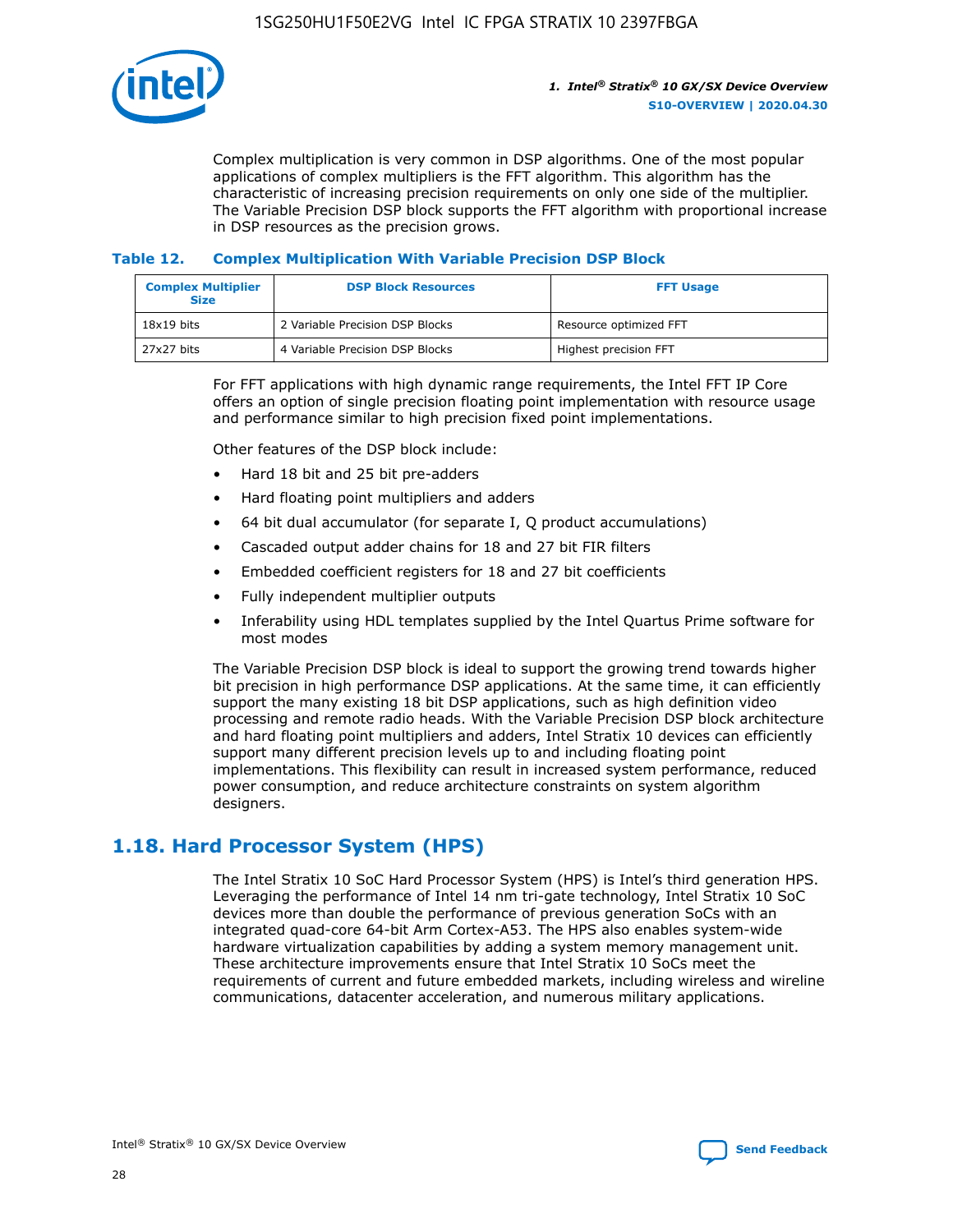

## **Figure 15. HPS Block Diagram**

| Quad Arm Cortex-A53-Based Hard Processor System |                  |                                                       |                              |                          |                                     |                          |                                        |
|-------------------------------------------------|------------------|-------------------------------------------------------|------------------------------|--------------------------|-------------------------------------|--------------------------|----------------------------------------|
| <b>Arm Cortex - A53</b>                         | Arm Cortex - A53 |                                                       |                              |                          |                                     | SD/SDIO/                 |                                        |
| <b>NEON</b>                                     |                  | <b>FPU</b>                                            | <b>NEON</b>                  |                          | <b>FPU</b>                          | USB OTG                  | MMC $1,2$                              |
| 32 KB I-Cache<br>with Parity                    |                  | 32 KB D-Cache<br>with ECC                             | 32 KB I-Cache<br>with Parity |                          | 32 KB D - Cache<br>with ECC         | $(x2)^{1,2}$             |                                        |
| Arm Cortex - A53                                |                  |                                                       |                              |                          | Arm Cortex - A53                    | UART (x2)                | <b>DMA</b><br>$(8 \text{ Channel})^2$  |
| <b>NEON</b>                                     |                  | <b>FPU</b>                                            | <b>NEON</b>                  |                          | <b>FPU</b>                          |                          |                                        |
| 32 KB I-Cache<br>with Parity                    |                  | 32 KB D-Cache<br>with ECC                             | 32 KB I-Cache<br>with Parity |                          | 32 KB D-Cache<br>with ECC           | I <sup>2</sup> C(x5)     | <b>HPS 10</b>                          |
| <b>System MMU</b>                               |                  | 1 MB L2 Cache with ECC<br><b>Cache Coherency Unit</b> |                              | <b>EMAC</b> $(x3)^{1,2}$ | <b>NAND</b><br>Flash <sup>1,2</sup> |                          |                                        |
| JTAG Debug<br>or Trace                          |                  |                                                       | 256 KB<br>RAM <sup>2</sup>   | <b>Timers</b><br>(x8)    |                                     |                          | SPI(x4)                                |
| Lightweight HPS-to-<br><b>FPGA BRIDGE</b>       |                  |                                                       | HPS-to-FPGA<br><b>BRIDGE</b> |                          | FPGA-to-HPS<br><b>BRIDGE</b>        | HPS-to-SDM<br>SDM-to-HPS | <b>SDRAM</b><br>Scheduler <sup>3</sup> |
|                                                 |                  |                                                       |                              |                          |                                     |                          |                                        |
| <b>FPGA Fabric</b>                              |                  |                                                       |                              | <b>SDM</b>               | <b>Hard Memory</b><br>Controller    |                          |                                        |

Notes:

1. Integrated direct memory access (DMA)

2. Integrated error correction code (ECC)

3. Multiport front-end interface to hard memory controller

## **1.18.1. Key Features of the Intel Stratix 10 HPS**

## **Table 13. Key Features of the Intel Stratix 10 GX/SX HPS**

| <b>Feature</b>                                    | <b>Description</b>                                                                                                                                                                                                                                                                                                                                     |
|---------------------------------------------------|--------------------------------------------------------------------------------------------------------------------------------------------------------------------------------------------------------------------------------------------------------------------------------------------------------------------------------------------------------|
| Quad-core Arm Cortex-A53<br>MPCore processor unit | 2.3 MIPS/MHz instruction efficiency<br>$\bullet$<br>CPU frequency up to 1.5 GHz<br>٠<br>At 1.5 GHz total performance of 13,800 MIPS<br>Army8-A architecture<br>Runs 64 bit and 32 bit Arm instructions<br>16 bit and 32 bit Thumb instructions for 30% reduction in memory footprint<br>Jazelle* RCT execution architecture with 8 bit Java byte codes |
|                                                   |                                                                                                                                                                                                                                                                                                                                                        |

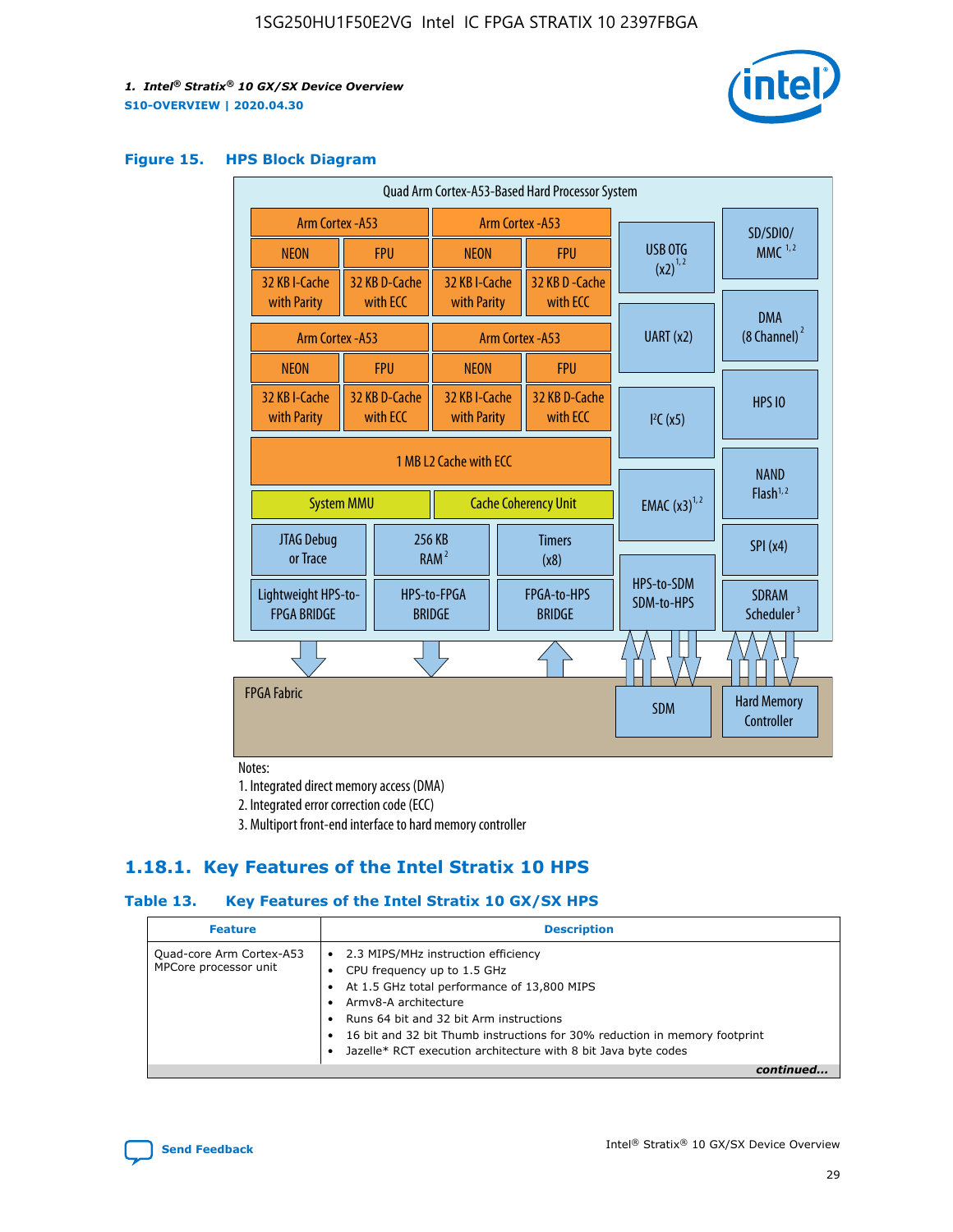

| <b>Feature</b>                                        | <b>Description</b>                                                                                                                                                                                                                                                                                                                                                                                                                                                                                                                                                                                                                                                                                                                                                                                                                                                                                                                                                                                                                                                                                                                                                                                                       |  |
|-------------------------------------------------------|--------------------------------------------------------------------------------------------------------------------------------------------------------------------------------------------------------------------------------------------------------------------------------------------------------------------------------------------------------------------------------------------------------------------------------------------------------------------------------------------------------------------------------------------------------------------------------------------------------------------------------------------------------------------------------------------------------------------------------------------------------------------------------------------------------------------------------------------------------------------------------------------------------------------------------------------------------------------------------------------------------------------------------------------------------------------------------------------------------------------------------------------------------------------------------------------------------------------------|--|
|                                                       | Superscalar, variable length, out-of-order pipeline with dynamic branch prediction<br>Improved Arm Neon* media processing engine<br>$\bullet$<br>Single- and double-precision floating-point unit<br>Arm CoreSight* debug and trace technology<br>$\bullet$                                                                                                                                                                                                                                                                                                                                                                                                                                                                                                                                                                                                                                                                                                                                                                                                                                                                                                                                                              |  |
| <b>System Memory</b><br>Management Unit               | Enables a unified memory model and extends hardware virtualization into peripherals<br>implemented in the FPGA fabric                                                                                                                                                                                                                                                                                                                                                                                                                                                                                                                                                                                                                                                                                                                                                                                                                                                                                                                                                                                                                                                                                                    |  |
| Cache Coherency unit                                  | Changes in shared data stored in cache are propagated throughout the system<br>$\bullet$<br>providing bi-directional coherency for co-processing elements.                                                                                                                                                                                                                                                                                                                                                                                                                                                                                                                                                                                                                                                                                                                                                                                                                                                                                                                                                                                                                                                               |  |
| Cache                                                 | L1 Cache<br>$\bullet$<br>- 32 KB of instruction cache w/ parity check<br>- 32 KB of L1 data cache w /ECC<br>- Parity checking<br>L <sub>2</sub> Cache<br>- 1MB shared<br>- 8-way set associative<br>- SEU Protection with parity on TAG ram and ECC on data RAM<br>- Cache lockdown support                                                                                                                                                                                                                                                                                                                                                                                                                                                                                                                                                                                                                                                                                                                                                                                                                                                                                                                              |  |
| On-Chip Memory                                        | 256 KB of scratch on-chip RAM                                                                                                                                                                                                                                                                                                                                                                                                                                                                                                                                                                                                                                                                                                                                                                                                                                                                                                                                                                                                                                                                                                                                                                                            |  |
| External SDRAM and Flash<br>Memory Interfaces for HPS | Hard memory controller with support for DDR4, DDR3<br>$\bullet$<br>$-$ 40 bit (32 bit + 8 bit ECC) with select packages supporting 72 bit (64 bit + 8 bit<br>ECC)<br>- Support for up to 2666 Mbps DDR4 and 2166 Mbps DDR3 frequencies<br>- Error correction code (ECC) support including calculation, error correction, write-<br>back correction, and error counters<br>- Software Configurable Priority Scheduling on individual SDRAM bursts<br>- Fully programmable timing parameter support for all JEDEC-specified timing<br>parameters<br>- Multiport front-end (MPFE) scheduler interface to the hard memory controller, which<br>supports the $AXI^{\circledR}$ Quality of Service (QoS) for interface to the FPGA fabric<br>NAND flash controller<br>$-$ ONFI 1.0<br>- Integrated descriptor based with DMA<br>- Programmable hardware ECC support<br>- Support for 8 and 16 bit Flash devices<br>Secure Digital SD/SDIO/MMC controller<br>$-$ eMMC 4.5<br>- Integrated descriptor based DMA<br>- CE-ATA digital commands supported<br>- 50 MHz operating frequency<br>Direct memory access (DMA) controller<br>$\bullet$<br>$-$ 8-channel<br>- Supports up to 32 peripheral handshake interface<br>continued |  |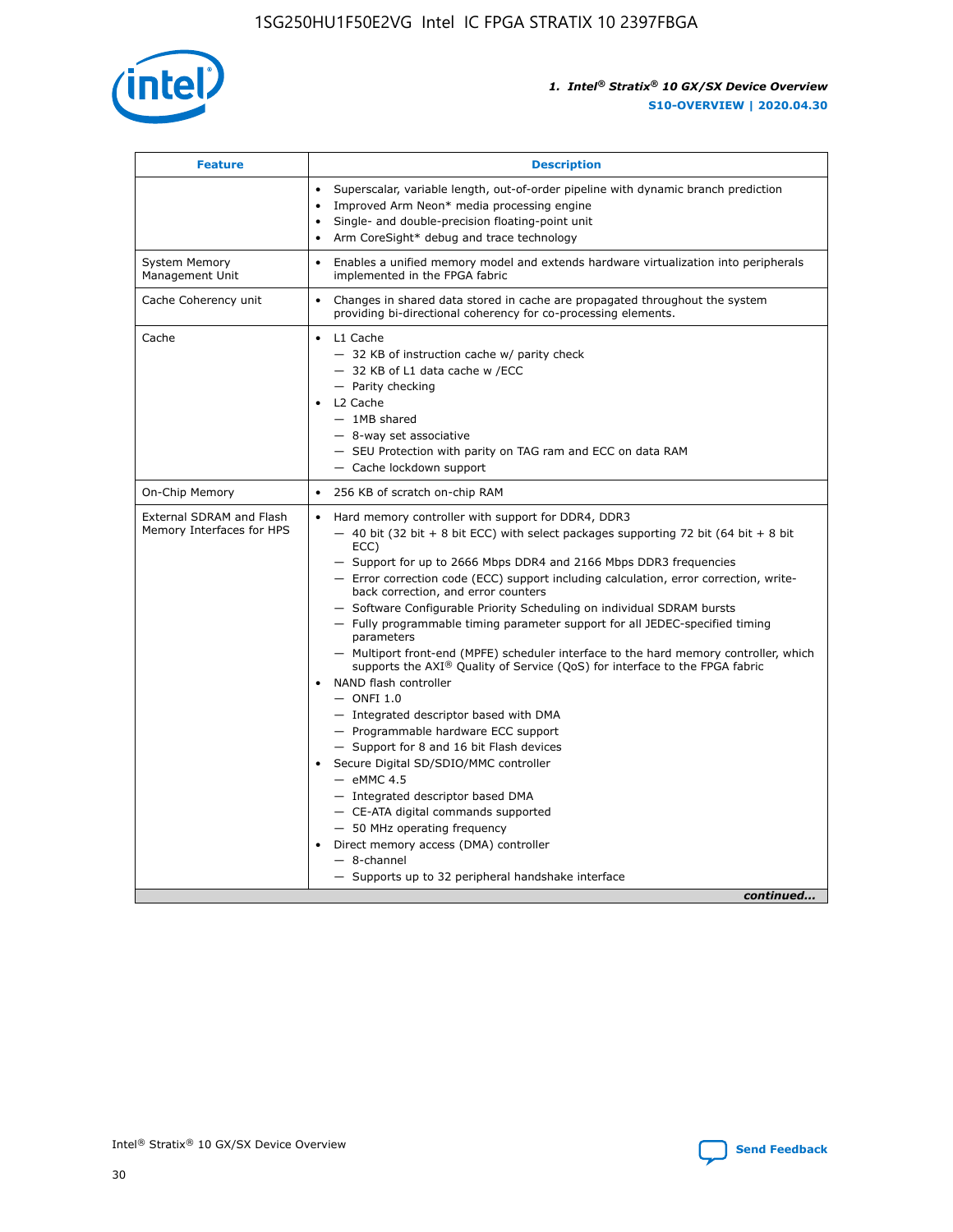

| <b>Feature</b>                         | <b>Description</b>                                                                                                                                                                                                                                                                                                                                                                                                                                                                                                                                                                                                                                                                                                                                                                                                                                                                                                                                                                                                                                                                                                                                                                                                                                                                                                                                                                                                                                                                                                  |
|----------------------------------------|---------------------------------------------------------------------------------------------------------------------------------------------------------------------------------------------------------------------------------------------------------------------------------------------------------------------------------------------------------------------------------------------------------------------------------------------------------------------------------------------------------------------------------------------------------------------------------------------------------------------------------------------------------------------------------------------------------------------------------------------------------------------------------------------------------------------------------------------------------------------------------------------------------------------------------------------------------------------------------------------------------------------------------------------------------------------------------------------------------------------------------------------------------------------------------------------------------------------------------------------------------------------------------------------------------------------------------------------------------------------------------------------------------------------------------------------------------------------------------------------------------------------|
| Communication Interface<br>Controllers | Three 10/100/1000 Ethernet media access controls (MAC) with integrated DMA<br>$\bullet$<br>- Supports RGMII and RMII external PHY Interfaces<br>- Option to support other PHY interfaces through FPGA logic<br>GMII<br>$\bullet$<br>MII<br>$\bullet$<br>• RMII (requires MII to RMII adapter)<br>• RGMII (requires GMII to RGMII adapter)<br>• SGMII (requires GMII to SGMII adapter)<br>- Supports IEEE 1588-2002 and IEEE 1588-2008 standards for precision networked<br>clock synchronization<br>- Supports IEEE 802.1Q VLAN tag detection for reception frames<br>- Supports Ethernet AVB standard<br>Two USB On-the-Go (OTG) controllers with DMA<br>- Dual-Role Device (device and host functions)<br>• High-speed (480 Mbps)<br>• Full-speed (12 Mbps)<br>• Low-speed (1.5 Mbps)<br>• Supports USB 1.1 (full-speed and low-speed)<br>- Integrated descriptor-based scatter-gather DMA<br>- Support for external ULPI PHY<br>- Up to 16 bidirectional endpoints, including control endpoint<br>$-$ Up to 16 host channels<br>- Supports generic root hub<br>- Configurable to OTG 1.3 and OTG 2.0 modes<br>Five $I^2C$ controllers (three can be used by EMAC for MIO to external PHY)<br>- Support both 100 Kbps and 400 Kbps modes<br>- Support both 7 bit and 10 bit addressing modes<br>- Support Master and Slave operating mode<br>Two UART 16550 compatible<br>- Programmable baud rate up to 115.2 Kbaud<br>• Four serial peripheral interfaces (SPI) (2 Masters, 2 Slaves)<br>- Full and Half duplex |
| Timers and I/O                         | $\bullet$ Timers<br>- 4 general-purpose timers<br>$-4$ watchdog timers<br>48 HPS direct I/O allow HPS peripherals to connect directly to I/O<br>Up to three IO48 banks may be assigned to HPS for HPS DDR access                                                                                                                                                                                                                                                                                                                                                                                                                                                                                                                                                                                                                                                                                                                                                                                                                                                                                                                                                                                                                                                                                                                                                                                                                                                                                                    |
| Interconnect to Logic Core             | • FPGA-to-HPS Bridge<br>- Allows IP bus masters in the FPGA fabric to access to HPS bus slaves<br>- Configurable 32, 64, or 128 bit AMBA AXI interface<br>HPS-to-FPGA Bridge<br>- Allows HPS bus masters to access bus slaves in FPGA fabric<br>- Configurable 32, 64, or 128 bit AMBA AXI interface allows high-bandwidth HPS<br>master transactions to FPGA fabric<br>HPS-to-SDM and SDM-to-HPS Bridges<br>- Allows the HPS to reach the SDM block and the SDM to bootstrap the HPS<br>Light Weight HPS-to-FPGA Bridge<br>- Light weight 32 bit AXI interface suitable for low-latency register accesses from HPS<br>to soft peripherals in FPGA fabric<br>FPGA-to-HPS SDRAM Bridge<br>- Up to three AMBA AXI interfaces supporting 32, 64, or 128 bit data paths                                                                                                                                                                                                                                                                                                                                                                                                                                                                                                                                                                                                                                                                                                                                                 |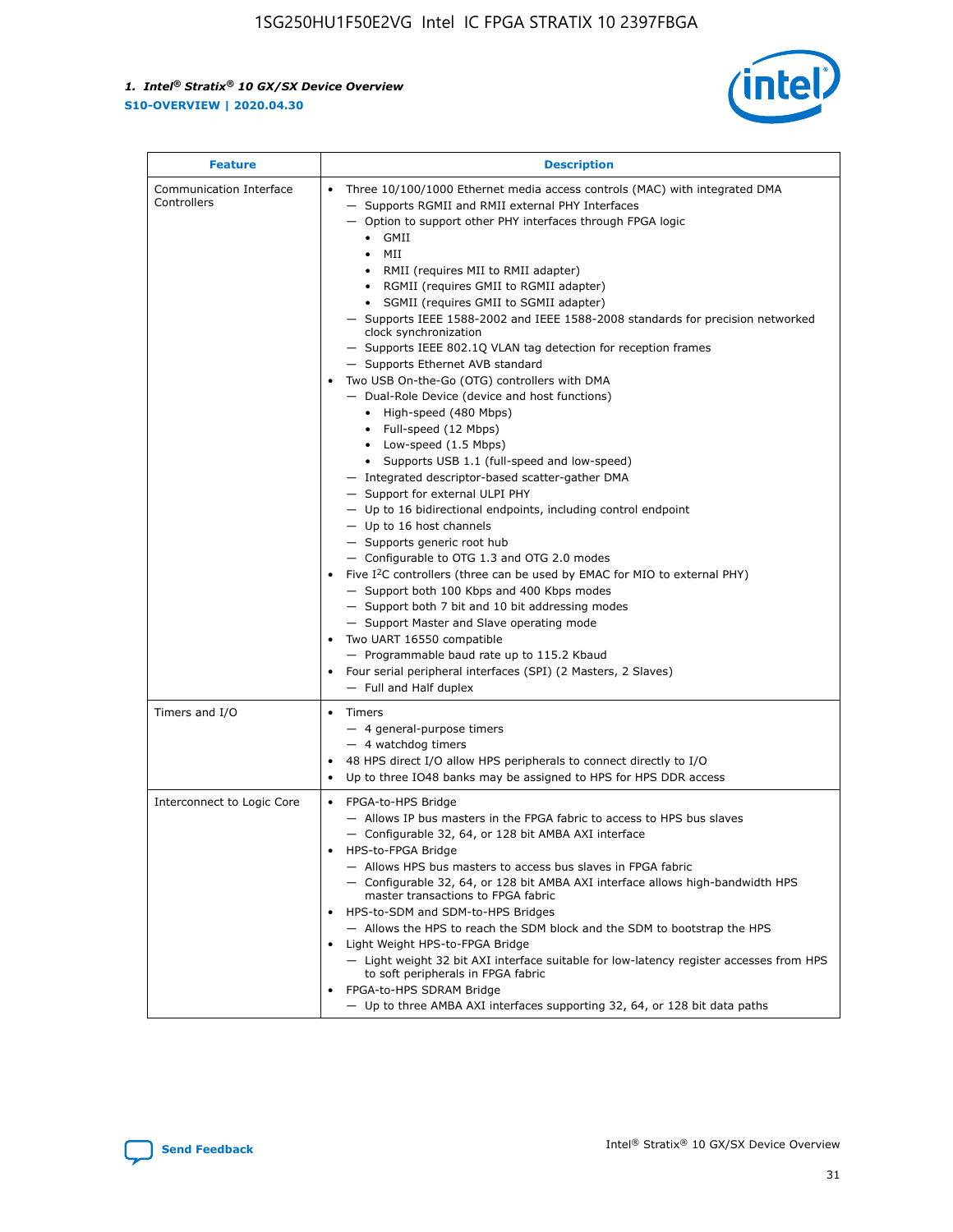

## **1.19. Power Management**

Intel Stratix 10 devices use the advanced Intel 14 nm tri-gate process technology, the all new Intel Hyperflex core architecture to enable Hyper-Folding, power gating, and several optional power reduction techniques to reduce total power consumption by as much as 70% compared to previous generation high-performance Stratix V devices.

Intel Stratix 10 standard power devices (-V) are SmartVID devices. The core voltage supplies (VCC and VCCP) for each SmartVID device must be driven by a PMBus voltage regulator dedicated to that Intel Stratix 10 device. Use of a PMBus voltage regulator for each SmartVID (-V) device is mandatory; it is not an option. A code is programmed into each SmartVID device during manufacturing that allows the PMBus voltage regulator to operate at the optimum core voltage to meet the device performance specifications.

With the new Intel Hyperflex core architecture, designs can run 2X faster than previous generation FPGAs. With 2X performance and same required throughput, architects can cut the data path width in half to save power. This optimization is called Hyper-Folding. Additionally, power gating reduces static power of unused resources in the FPGA by powering them down. The Intel Quartus Prime software automatically powers down specific unused resource blocks such as DSP and M20K blocks, at configuration time.

The optional power reduction techniques in Intel Stratix 10 devices include:

• **Available Low Static Power Devices**—Intel Stratix 10 devices are available with a fixed core voltage that provides lower static power than the SmartVID standard power devices, while maintaining device performance

Furthermore, Intel Stratix 10 devices feature Intel's low power transceivers and include a number of hard IP blocks that not only reduce logic resources but also deliver substantial power savings compared to soft implementations. In general, hard IP blocks consume up to 50% less power than the equivalent soft logic implementations.

## **1.20. Device Configuration and Secure Device Manager (SDM)**

All Intel Stratix 10 devices contain a Secure Device Manager (SDM), which is a dedicated triple-redundant processor that serves as the point of entry into the device for all JTAG and configuration commands. The SDM also bootstraps the HPS in SoC devices ensuring that the HPS can boot using the same security features that the FPGA devices have.

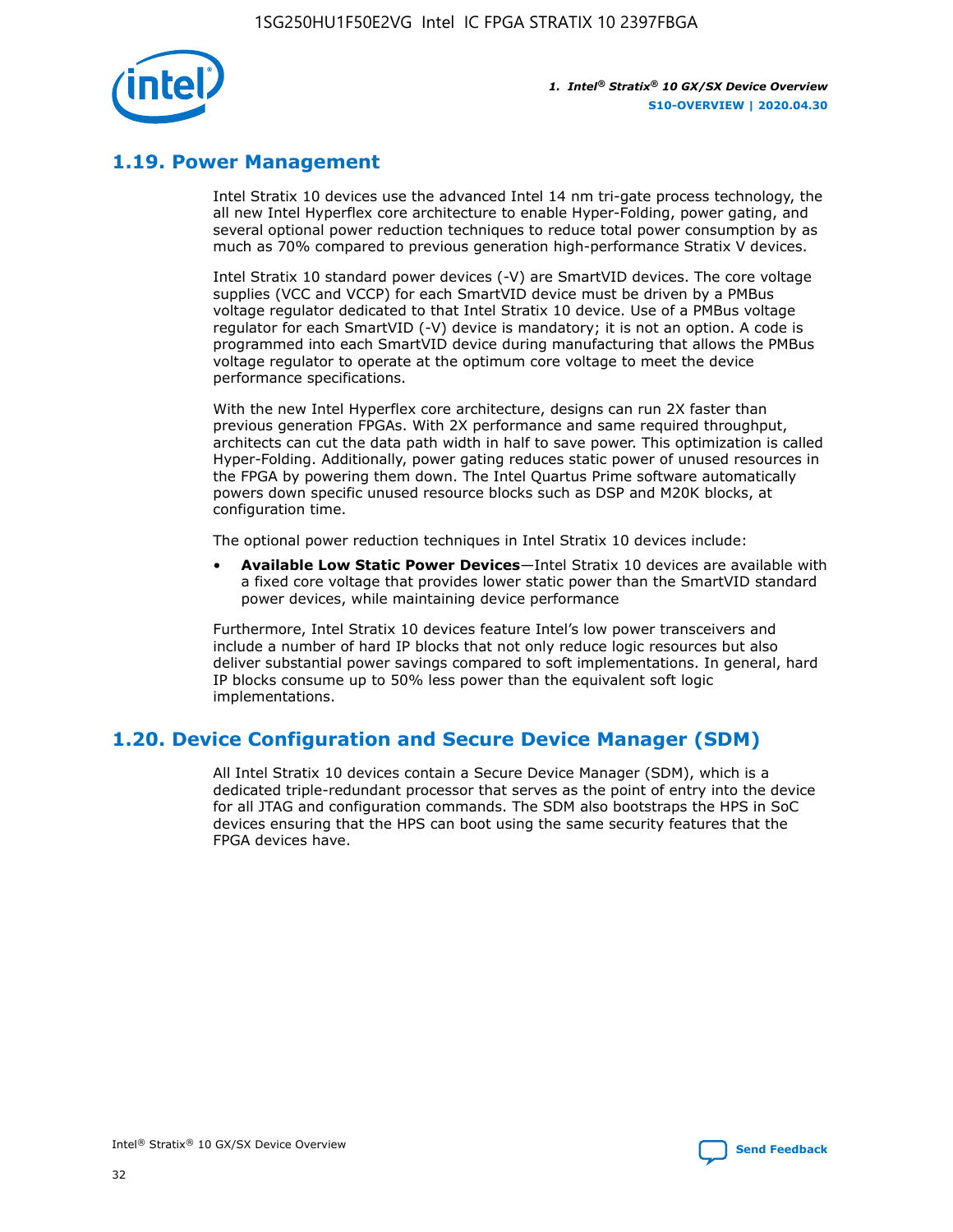





During configuration, Intel Stratix 10 devices are divided into logical sectors, each of which is managed by a local sector manager (LSM). The SDM passes configuration data to each of the LSMs across the on-chip configuration network. This allows the sectors to be configured independently, one at a time, or in parallel. This approach achieves simplified sector configuration and reconfiguration, as well as reduced overall configuration time due to the inherent parallelism. The same sector-based approach is used to respond to single-event upsets and security attacks.

While the sectors provide a logical separation for device configuration and reconfiguration, they overlay the normal rows and columns of FPGA logic and routing. This means there is no impact to the Intel Quartus Prime software place and route, and no impact to the timing of logic signals that cross the sector boundaries.

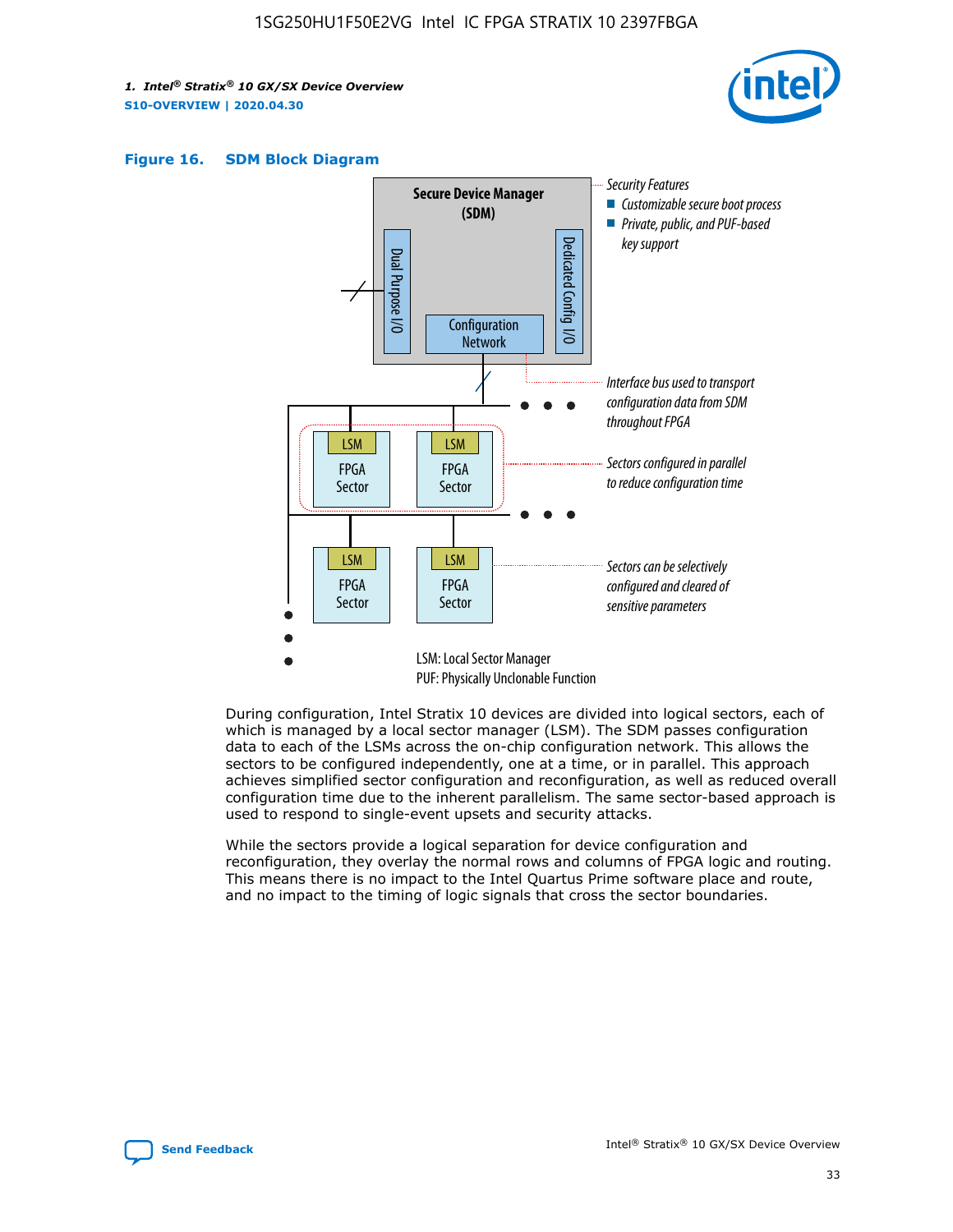

The SDM enables robust, secure, fully-authenticated device configuration. It also allows for customization of the configuration scheme, which can enhance device security. For configuration and reconfiguration, this approach offers a variety of advantages:

- Dedicated secure configuration manager
- Reduced device configuration time, because sectors are configured in parallel
- Updateable configuration process
- Reconfiguration of one or more sectors independent of all other sectors
- Zeroization of individual sectors or the complete device

The SDM also provides additional capabilities such as register state readback and writeback to support ASIC prototyping and other applications.

## **1.21. Device Security**

Building on top of the robust security features present in the previous generation devices, Intel Stratix 10 FPGAs and SoCs include a number of new and innovative security enhancements. These features are also managed by the SDM, tightly coupling device configuration and reconfiguration with encryption, authentication, key storage and anti-tamper services.

Security services provided by the SDM include:

- Bitstream encryption
- Multi-factor authentication
- Hard encryption and authentication acceleration; AES-256, SHA-256/384, ECDSA-256/384
- Volatile and non-volatile encryption key storage and management
- Boot code authentication for the HPS
- Physically Unclonable Function (PUF) service
- Updateable configuration process
- Secure device maintenance and upgrade functions
- Side channel attack protection
- Scripted response to sensor inputs and security attacks, including selective sector zeroization
- Readback, JTAG and test mode disable
- Enhanced response to single-event upsets (SEU)
- Black key provisioning
- Physical anti-tamper

See the *Intel Stratix 10 Device Security User Guide* for a complete list of all security features.

The SDM and associated security services provide a robust, multi-layered security solution for your Intel Stratix 10 design.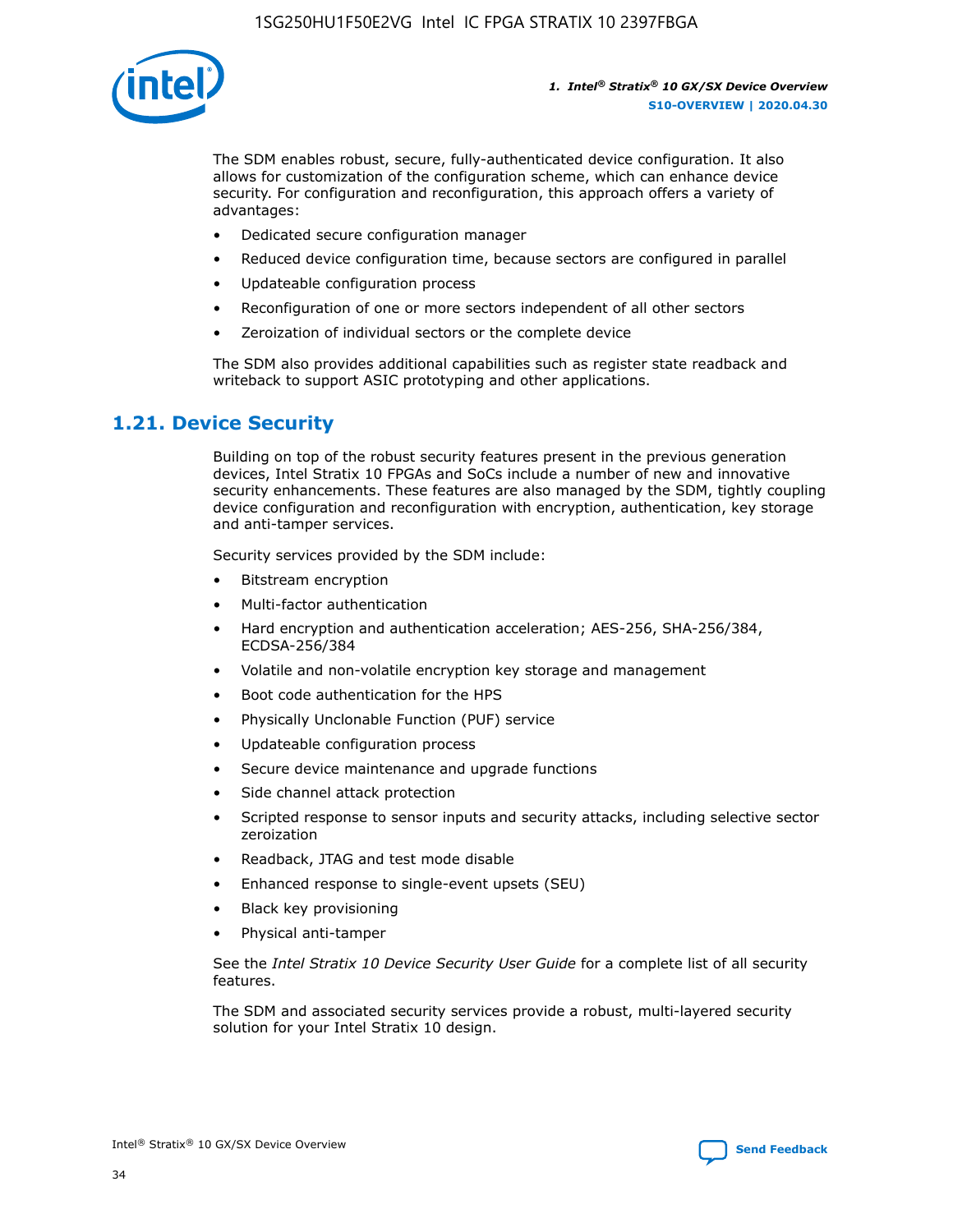

#### **Table 14. Device Security**

| <b>Intel Stratix 10 Family Variant</b> | <b>Bitstream Authentication</b> | <b>Advanced Security Features</b> <sup>(12)</sup> |  |
|----------------------------------------|---------------------------------|---------------------------------------------------|--|
| GX/SX                                  | All devices                     | -AS suffix part number required                   |  |

#### **Related Information**

- [My Intel Support](https://www.intel.com/content/www/us/en/programmable/my-intel/mal-home.html)
- [Intel Stratix 10 Device Security User Guide](https://www.intel.com/content/www/us/en/programmable/documentation/ndq1483601370898.html#wcd1483611014402)

## **1.22. Configuration via Protocol Using PCI Express**

Configuration via protocol using PCI Express allows the FPGA to be configured across the PCI Express bus, simplifying the board layout and increasing system integration. Making use of the embedded PCI Express hard IP operating in autonomous mode before the FPGA is configured, this technique allows the PCI Express bus to be powered up and active within the 100 ms time allowed by the PCI Express specification. Intel Stratix 10 devices also support partial reconfiguration across the PCI Express bus which reduces system down time by keeping the PCI Express link active while the device is being reconfigured.

## **1.23. Partial and Dynamic Reconfiguration**

Partial reconfiguration allows you to reconfigure part of the FPGA while other sections continue running. This capability is required in systems where uptime is critical, because it allows you to make updates or adjust functionality without disrupting services.

In addition to lowering power and cost, partial reconfiguration also increases the effective logic density by removing the necessity to place in the FPGA those functions that do not operate simultaneously. Instead, these functions can be stored in external memory and loaded as needed. This reduces the size of the required FPGA by allowing multiple applications on a single FPGA, saving board space and reducing power. The partial reconfiguration process is built on top of the proven incremental compile design flow in the Intel Quartus Prime design software

Dynamic reconfiguration in Intel Stratix 10 devices allows transceiver data rates, protocols and analog settings to be changed dynamically on a channel-by-channel basis while maintaining data transfer on adjacent transceiver channels. Dynamic reconfiguration is ideal for applications that require on-the-fly multiprotocol or multirate support. Both the PMA and PCS blocks within the transceiver can be reconfigured using this technique. Dynamic reconfiguration of the transceivers can be used in conjunction with partial reconfiguration of the FPGA to enable partial reconfiguration of both core and transceivers simultaneously.

## **1.24. Fast Forward Compile**

The innovative Fast Forward Compile feature in the Intel Quartus Prime software identifies performance bottlenecks in your design and provides detailed, step-by-step performance improvement recommendations that you can then implement. The Compiler reports estimates of the maximum operating frequency that can be achieved

<sup>(12)</sup> Contact My Intel Support for additional information.

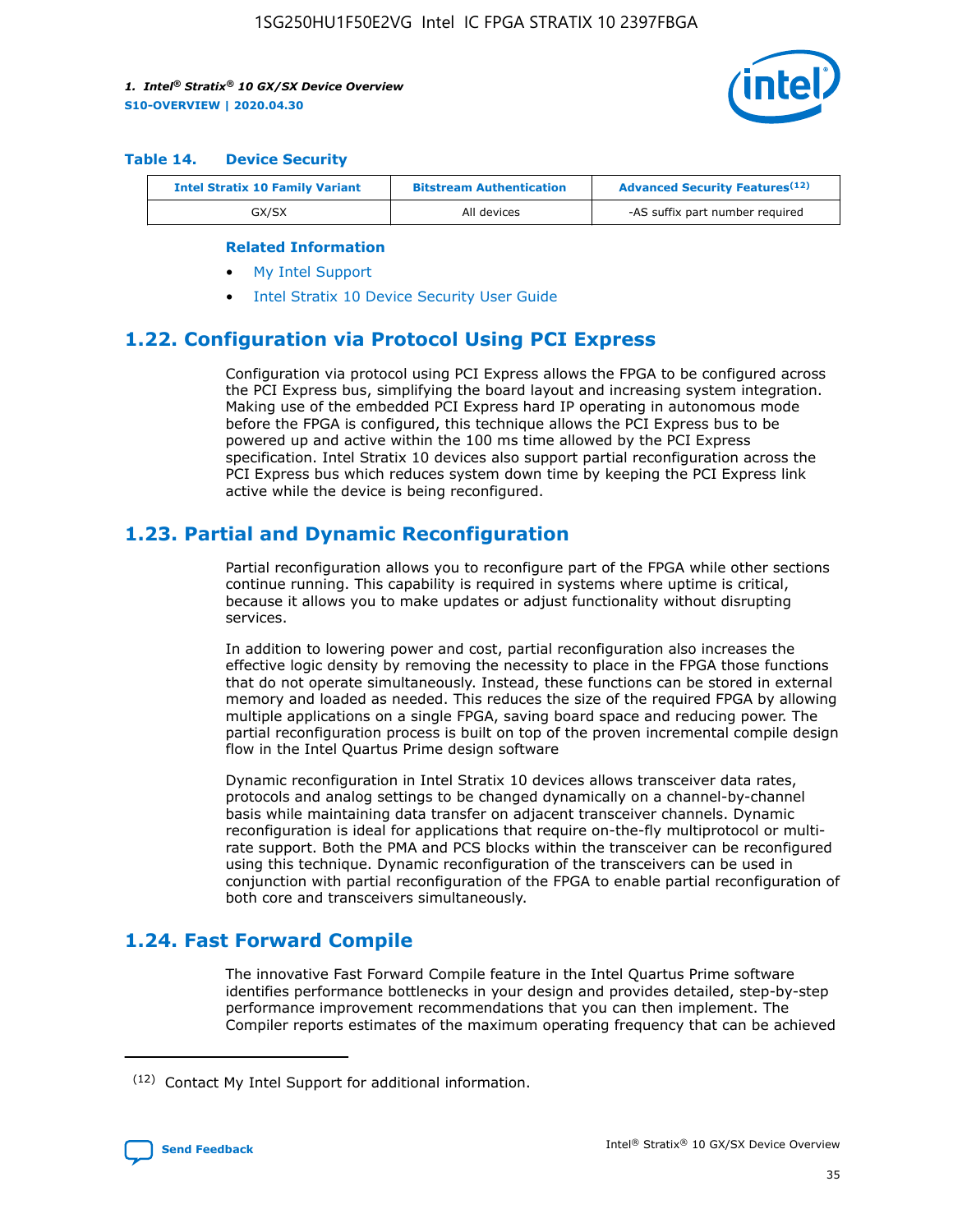

by applying the recommendations. As part of the new Hyper-Aware design flow, Fast Forward Compile maximizes the performance of your Intel Stratix 10 design and achieves rapid timing closure.

Previously, this type of optimization required multiple time-consuming design iterations, including full design re-compilation to determine the effectiveness of the changes. Fast Forward Compile enables you to make better decisions about where to focus your optimization efforts, and how to increase your design performance and throughput. This technique removes much of the guesswork of performance exploration, resulting in fewer design iterations and as much as 2X core performance gains for Intel Stratix 10 designs.

## **1.25. Single Event Upset (SEU) Error Detection and Correction**

Intel Stratix 10 FPGAs and SoCs offer robust SEU error detection and correction circuitry. The detection and correction circuitry includes protection for Configuration RAM (CRAM) programming bits and user memories. The CRAM is protected by a continuously running parity checker circuit with integrated ECC that automatically corrects one or two bit errors and detects higher order multibit errors.

The physical layout of the CRAM array is optimized to make the majority of multi-bit upsets appear as independent single-bit or double-bit errors which are automatically corrected by the integrated CRAM ECC circuitry. In addition to the CRAM protection, user memories also include integrated ECC circuitry and are layout optimized for error detection and correction.

The SEU error detection and correction hardware is supported by both soft IP and the Intel Quartus Prime software to provide a complete SEU mitigation solution. The components of the complete solution include:

- Hard error detection and correction for CRAM and user M20K memory blocks
- Optimized physical layout of memory cells to minimize probability of SEU
- Sensitivity processing soft IP that reports if CRAM upset affects a used or unused bit
- Fault injection soft IP with the Intel Quartus Prime software support that changes state of CRAM bits for testing purposes
- Hierarchy tagging in the Intel Quartus Prime software
- Triple Mode Redundancy (TMR) used for the Secure Device Manager and critical on-chip state machines

In addition to the SEU mitigation features listed above, the Intel 14 nm tri-gate process technology used for Intel Stratix 10 devices is based on FinFET transistors which have reduced SEU susceptibility versus conventional planar transistors.

## **1.26. Document Revision History for the Intel Stratix 10 GX/SX Device Overview**

| <b>Document</b><br><b>Version</b> | <b>Changes</b>             |
|-----------------------------------|----------------------------|
| 2020.04.30                        | Made the following change: |
|                                   | continued                  |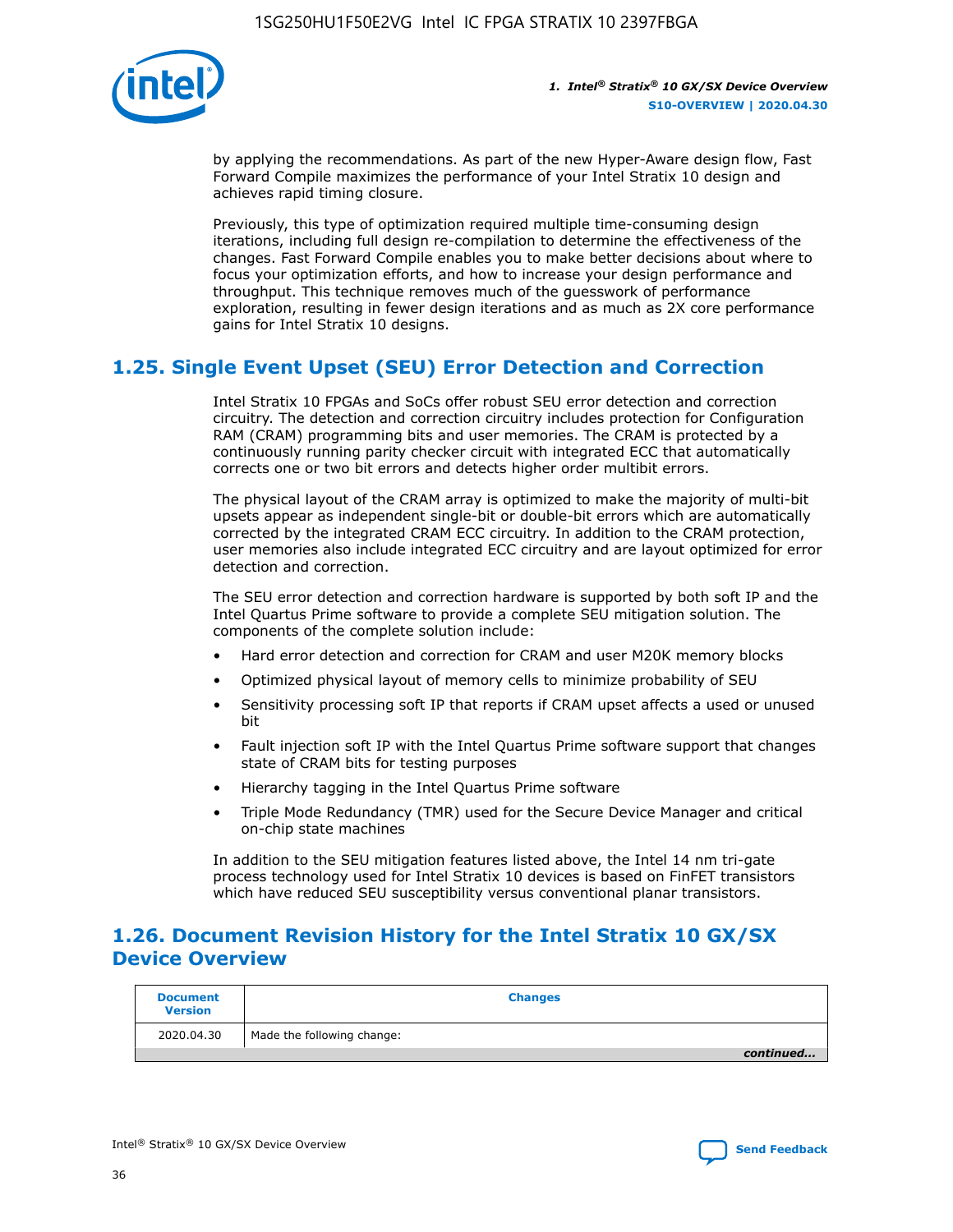

| • Added the GX 10M variant.<br>Made the following changes:<br>Added advanced security (-AS) devices.<br>$\bullet$<br>Added level shifter details for the Intel Stratix 10 SX/GX 400 device.<br>$\bullet$<br>Made the following changes:<br>Added composition details for the leaded and lead-free contact device options.                                                                                                                                                                                                                                                                                                                                                                                                                                                                                                                                                                                                                                                                                                     |
|-------------------------------------------------------------------------------------------------------------------------------------------------------------------------------------------------------------------------------------------------------------------------------------------------------------------------------------------------------------------------------------------------------------------------------------------------------------------------------------------------------------------------------------------------------------------------------------------------------------------------------------------------------------------------------------------------------------------------------------------------------------------------------------------------------------------------------------------------------------------------------------------------------------------------------------------------------------------------------------------------------------------------------|
|                                                                                                                                                                                                                                                                                                                                                                                                                                                                                                                                                                                                                                                                                                                                                                                                                                                                                                                                                                                                                               |
|                                                                                                                                                                                                                                                                                                                                                                                                                                                                                                                                                                                                                                                                                                                                                                                                                                                                                                                                                                                                                               |
| Updated the I/O PLL counts.<br>$\bullet$                                                                                                                                                                                                                                                                                                                                                                                                                                                                                                                                                                                                                                                                                                                                                                                                                                                                                                                                                                                      |
| Made the following changes:<br>Changed the number of included logic elements globally.<br>$\bullet$<br>Removed logic density 450, logic density 550, and package code 48 from the "Sample Ordering<br>$\bullet$<br>Code and Available Options for Intel Stratix 10 Devices" figure.<br>Updated description of the higher density in the "Innovations in Intel Stratix 10 FPGAs and SoCs"<br>section.<br>Updated description of the general purpose I/Os in the "Intel Stratix 10 FPGA and SoC Common<br>$\bullet$<br>Device Features" table.<br>Removed support for LPDDR3 globally.<br>٠<br>Updated the "Intel Stratix 10 FPGA and SoC Architecture Block Diagram" figure.<br>Updated the "Intel Stratix 10 GX/SX FPGA and SoC Family Plan-FPGA Core (part 1)" table.<br>$\bullet$<br>Updated the "Intel Stratix 10 GX/SX FPGA and SoC Family Plan-Interconnects, PLLs and Hard IP<br>$\bullet$<br>(part 2)" table.<br>Updated and merged the "Intel Stratix 10 GX/SX FPGA and SoC Family Package Plan" tables.<br>$\bullet$ |
| Made the following changes:<br>Changed the specs for ODRII+ and ODRII+ Xtreme and added specs for ODRIV in the "External<br>$\bullet$<br>Memory Interface Performance" table.<br>Updated description of the power options in the "Sample Ordering Code and Available Options for<br>Intel Stratix 10 Devices" figure.<br>Changed the description of the technology and power management features in the "Intel Stratix 10<br>FPGA and SoC Common Device Features" table.<br>Changed the description of SmartVID in the "Power Management" section.<br>Changed the direction arrow from the coefficient registers block in the "DSP Block: High Precision<br>Fixed Point Mode" figure.                                                                                                                                                                                                                                                                                                                                         |
| Made the following changes:<br>Removed the embedded eSRAM feature globally.<br>$\bullet$<br>Removed the Low Power (VID) and Military operating temperature options, and package code 53<br>$\bullet$<br>from the "Sample Ordering Code and Available Options for Stratix 10 Devices" figure.<br>Changed the Maximum transceiver data rate (chip-to-chip) specification for L-Tile devices in the<br>٠<br>"Key Features of Intel Stratix 10 Devices Compared to Stratix V Devices" table.                                                                                                                                                                                                                                                                                                                                                                                                                                                                                                                                      |
| Made the following changes:<br>• Changed the number of available transceivers to 96, globally.<br>Changed the single-precision floating point performance to 10 TFLOP, globally.<br>Changed the maximum datarate to 28.3 Gbps, globally.<br>Changed some of the features listed in the "Stratix 10 GX/SX Device Overview" section.<br>٠<br>Changed descriptions for the GX and SX devices in the "Stratix 10 Family Variants" section.<br>٠<br>Changed the "Sample Ordering Code and Available Options for Stratix 10 Devices" figure.<br>٠<br>Changed the features listed in the "Key Features of Stratix 10 Devices Compared to Stratix V<br>٠<br>Devices" table.<br>Changed the descriptions of the following areas of the "Stratix 10 FPGA and SoC Common Device<br>Features" table:<br>- Transceiver hard IP<br>- Internal memory blocks<br>- Core clock networks<br>- Packaging<br>Reorganized and updated all tables in the "Stratix 10 FPGA and SoC Family Plan" section.<br>continued                                |
|                                                                                                                                                                                                                                                                                                                                                                                                                                                                                                                                                                                                                                                                                                                                                                                                                                                                                                                                                                                                                               |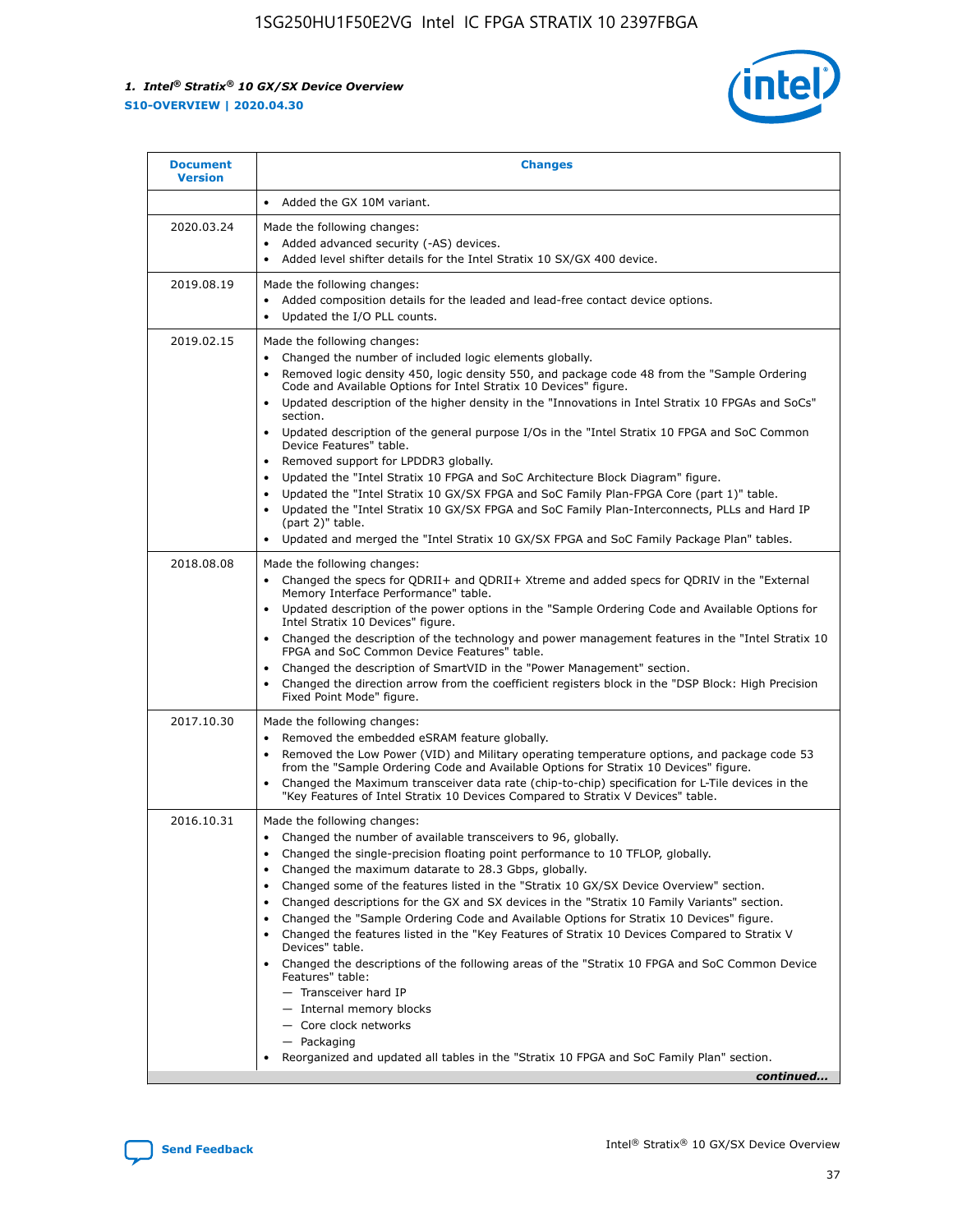

| <b>Document</b><br><b>Version</b> | <b>Changes</b>                                                                                                                                                                                                                                                                                                                                                                                                                                                                                                                                                                                                                                                                                                                                                                                                                                                                                                                                                                                     |
|-----------------------------------|----------------------------------------------------------------------------------------------------------------------------------------------------------------------------------------------------------------------------------------------------------------------------------------------------------------------------------------------------------------------------------------------------------------------------------------------------------------------------------------------------------------------------------------------------------------------------------------------------------------------------------------------------------------------------------------------------------------------------------------------------------------------------------------------------------------------------------------------------------------------------------------------------------------------------------------------------------------------------------------------------|
|                                   | Removed the "Migration Between Arria 10 FPGAs and Stratix 10 FPGAs" section.<br>Removed footnotes from the "Transceiver PCS Features" table.<br>Changed the HMC description in the "External Memory and General Purpose I/O" section.<br>Changed the number of fPLLs in the "Fractional Synthesis PLLs and I/O PLLs" section.<br>Clarified HMC data width support in the "Key Features of the Stratix 10 HPS" table.<br>Changed the description in the "Internal Embedded Memory" section.<br>Changed the datarate for the Standard PCS and SDI PCS features in the "Transceiver PCS Features"<br>table.<br>Added a note to the "PCI Express Gen1/Gen2/Gen3 Hard IP" section.<br>Updated the "Key Features of the Stratix 10 HPS" table.<br>Changed the description for the Cache coherency unit in the "Key Features of the Stratix 10 HPS"<br>table.<br>Changed the description for the external SDRAM and Flash memory interfaces for HPS in the "Key<br>Features of the Stratix 10 HPS" table. |
| 2015.12.04                        | Initial release.                                                                                                                                                                                                                                                                                                                                                                                                                                                                                                                                                                                                                                                                                                                                                                                                                                                                                                                                                                                   |